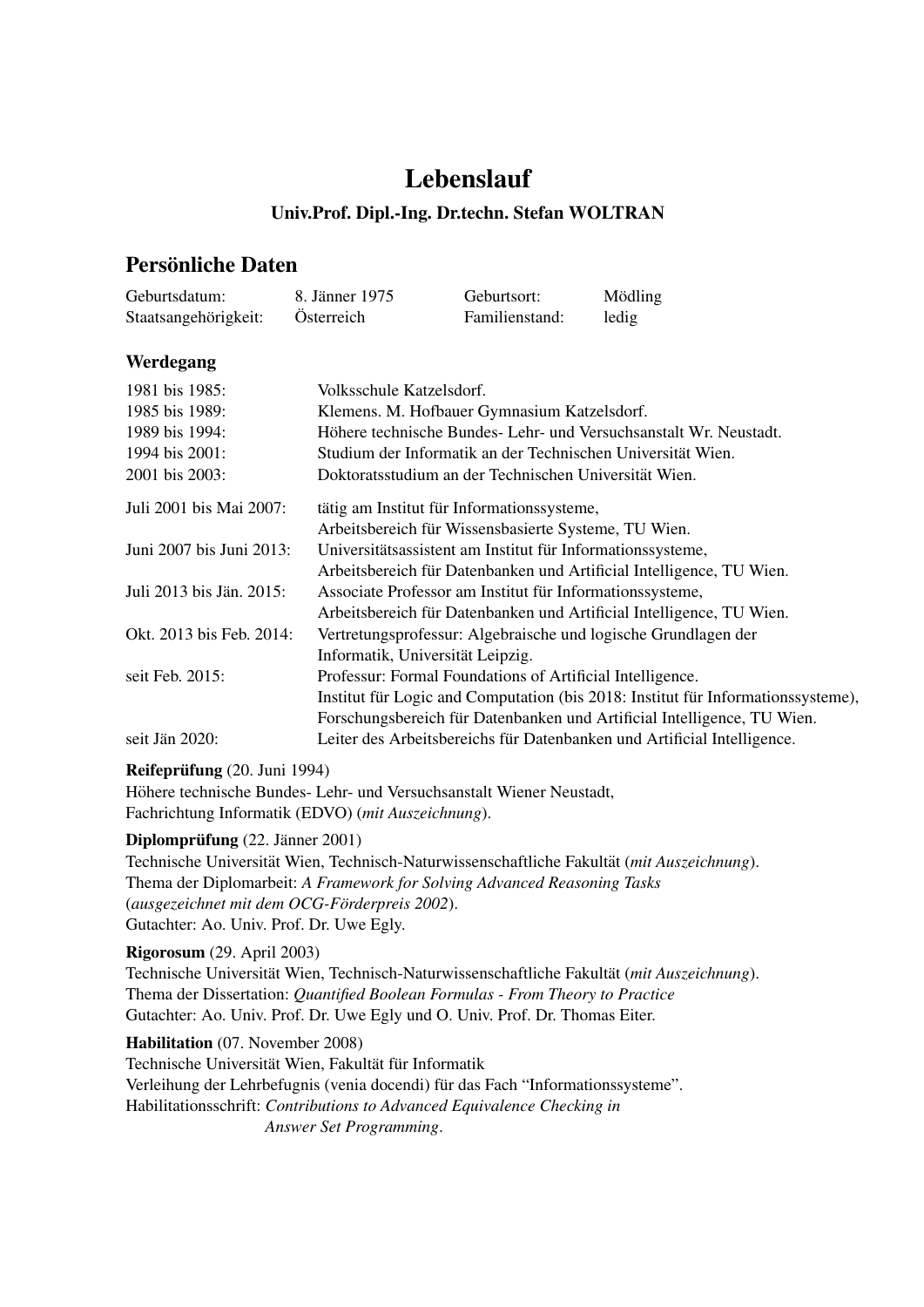## Auszeichnungen/Stipendien

- *EURAI Fellow*, seit 2018.
- *FWF START* Preisträger 2013.
- *Best paper awards*: ASP-Workshop 2005, RR 2010, COMMA 2010, KR 2012 siehe Publikationsliste für Details.
- OCG-Förderpreis für hervorragende Diplom- und Magisterarbeiten aus dem Bereich der Informatik, 2002.
- Förderungsstipendium der TU Wien, 2001.
- Windhagstipendium des Landes Niederösterreich für besondere Studienleistungen, 2001.
- Förderungsstipendium der TU Wien, 2000.

## Wissenschaftliche Aktivitäten

### Vorsitzender Programmkomite´

- *15th International Conference on Logic Programming and Nonmonotonic Reasoning* (*LPNMR'19*), Philadelphia, USA, Juni 2019. (Program Co-Chair gemeinsam mit Y. Lierler.)
- *10th International Symposium on Foundations of Information and Knowledge Systems* (*FoIKS'18*), Budapest, Ungarn, Mai 2018. (Program Co-Chair gemeinsam mit F. Ferrarotti.)
- *14th International Workshop on Non-Monotonic Reasoning* (*NMR'12*), Rom, Italien, Juni 2012. (Program Co-Chair gemeinsam mit R. Rosati.)

## Organisation von Konferenzen/Arbeitstagungen/Wettbewerben

- Mitorganisator des *Declarative Problem Solving Workshop* (*DPSW'20*), Santiago de Compostela, Spanien. Juni 2020. (Gemeinsam mit Pedro Cabalar, Andreas Herzig, David Pearce, und Torsten Schaub.)
- Mitorganisator des*International Workshop on New Trends in Formal Argumentation* (*NTFA'19*), Wien, Osterreich. April 2019. (Gemeinsam mit M. Diller und A. Rapberger.) ¨
- Mitorganisator des *2nd International Workshop on Trends and Applications of Answer Set Programming* (*TAASP'18*), Wien, Osterreich. November 2018. (Gemeinsam mit T. Eiter, W. Faber, ¨ G. Friedrich und T. Schaub.)
- Workshop Chair *34th International Conference on Logic Programming*, ICLP 2018, Oxford, UK.
- Mitorganisator der *2nd International Competition on Computational Models of Argumentation* (*ICCMA'17*). (Gemeinsam mit T. Linsbichler, M. Maratea, und S. Gaggl.)
- Mitorganisator des*International Workshop on New Trends in Formal Argumentation* (*NTFA'17*), Wien, Österreich. August 2017. (Gemeinsam mit A. Haret und J. Wallner.)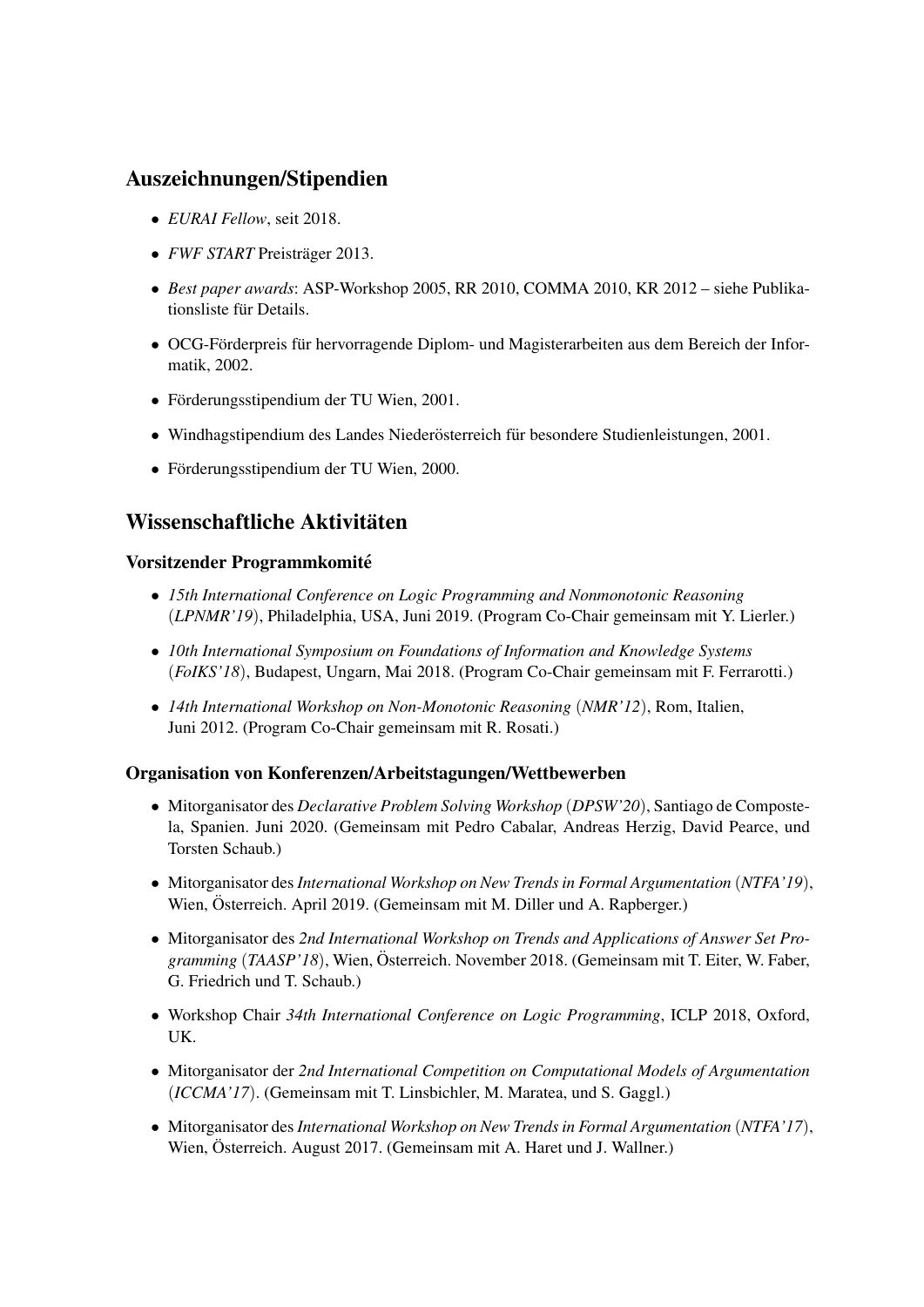- Mitorganisator des *OGAI-Preis f ¨ ur die beste Diplomarbeit 2013–2016 ¨* . (Gemeinsam mit T. Eiter.)
- Mitorganisator des *1st International Workshop on Trends and Applications of Answer Set Programming* (*TAASP'16*), Klagenfurt, Osterreich. September 2016. (Gemeinsam mit T. Eiter, ¨ W. Faber, J. Fichte und C. Redl.)
- Mitorganisator des *1st International Workshop on New Trends in Belief Change* (*NTBC'16*), Wien, Österreich. Mai 2016. (Gemeinsam mit A. Haret und J. Mailly.)
- Mitorganisator der *14th International Conference on Principles of Knowledge Representation and Reasoning* (*KR'14*), Wien. Juli 2014. (Gemeinsam mit M. Fink.)
- Session Organizer im Rahmen des *14th International Workshop on Computational Logic in Multi-Agent Systems*(*CLIMX XIV*), Corunna, Spanien. September 2013. (Gemeinsam mit P. Torroni.)
- Mitorganisator des *3rd International Workshop on Graph Structures for Knowledge Representation and Reasoning* (*GKR'13*), Peking, China. August 2013. (Gemeinsam mit M. Croitoru, C. Gonzales und S. Rudolph.)
- Mitorganisator der *4th International Conference on Computational Models of Argument* (*COM-MA'12*), Wien. Sept. 2012. (Gemeinsam mit S. Szeider.)
- Mitorganisator des *8th Doctoral Consortium on Logic Programming* im Rahmen der *28th International Conference on Logic Programming* (*ICLP'12*), Budapest, Ungarn. September 2012. (Gemeinsam mit M. Gavanelli.)
- Mitorganisator des *7th Doctoral Consortium on Logic Programming* im Rahmen der *27th International Conference on Logic Programming* (*ICLP'11*), Lexington, Kentucky, USA. Juli 2011. (Gemeinsam mit A. Del Palú.)
- Mitorganisator des *ICLP-Workshop on Answer Set Programming and Other Computing Paradigms* (*ASPOCP'11*), Lexington, Kentucky, USA. Juli 2011. (Gemeinsam mit M. Balduccini.)
- Mitorganisator des *FLOC-Workshop on Answer Set Programming and Other Computing Paradigms* (*ASPOCP'10*), Edinburgh, UK. Juli 2010. (Gemeinsam mit M. Balduccini.)
- Mitorganisator des *MFCS/CSL Satellite Workshop on Parameterized Complexity of Computational Reasoning* (*PCCR'10*), Brno, Tschechien. August 2010. (Gemeinsam mit I. Razgon, M. Samer und S. Szeider.)
- Mitorganisator des *LPNMR-Workshop on Correspondence and Equivalence for Nonmonotonic Theories* (*CENT'07*), Tempe, Arizona. USA. Mai 2007. (Gemeinsam mit A. Polleres, D. Pearce und A. Valverde.)
- Mitorganisator des *Workshop on Logic Programming* (*WLP'06*), Wien. Februar 2006. (Gemeinsam mit M. Fink und H. Tompits.)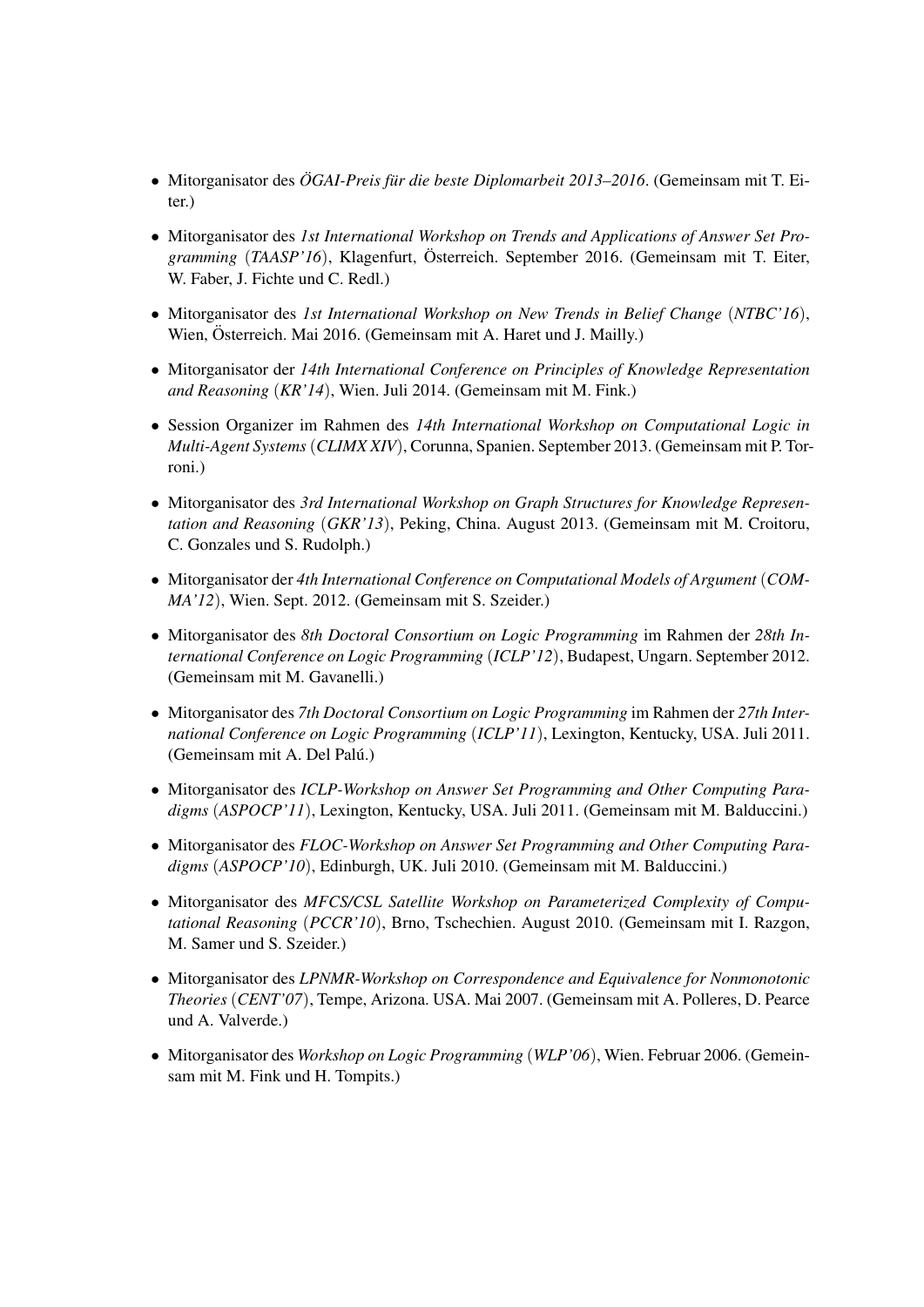### Mitgliedschaft in Lenkungskomités (Steering Committes)

- *Principles of Knowledge Representation and Reasoning, Incorporated (KR, Inc.)*, 2012–2016.
- *International Workshops on Nonmonotonic Reasoning (NMR)*.
- *COMMA Computational Models of Argument*.
- *FoIKS Foundations of Information and Knowledge Systems*.
- *Wolfgang Pauli Institute (WPI) Vienna*.
- *Vienna Center for Logic and Algorithms (VCLA)*.

#### Mitgliedschaft in Programmkomités (Konferenzen)

- Area-Chair: *17th International Conference on Principles of Knowledge Representation and Reasoning*, KR 2020, Rhodos, Griechenland.
- Area-Chair: *16th International Conference on Principles of Knowledge Representation and Reasoning*, KR 2018, Tempe, Arizona, USA.
- Area-Chair: *15th International Conference on Principles of Knowledge Representation and Reasoning*, KR 2016, Kapstadt, Südafrika. 29th International Joint Conference on Artificial *Intelligence*, IJCAI 2020, Yokohama, Japan.
- Senior-PC: *34th AAAI Conference on Artificial Intelligence*, AAAI 2020, New York, USA.
- Senior-PC: *24th European Conference on Artificial Intelligence*, ECAI 2020, Santiago de Compostela, Spanien.
- Senior-PC: *28th International Joint Conference on Artificial Intelligence*, IJCAI 2019, Macao, China.
- Senior-PC: *33rd AAAI Conference on Artificial Intelligence*, AAAI 2019, Honolulu, USA.
- Senior-PC: *27th International Joint Conference on Artificial Intelligence*, IJCAI 2018, Stockholm, Schweden.
- Senior-PC: *26th International Joint Conference on Artificial Intelligence*, IJCAI 2017, Melbourne, Australien.
- Senior-PC: *24th International Joint Conference on Artificial Intelligence (KR Track)*, IJCAI 2015, Buenos Aires, Argentinien.
- Senior-PC: *21st European Conference on Artificial Intelligence*, ECAI 2014, Prag, Tschechische Republik.
- *8th International Conference on Computational Models of Argument*, COMMA 2018, Perugia, Italien.
- *11th International Symposium on Foundations of Information and Knowledge Systems*, FoIKS 2020, Dortmund, Deutschland.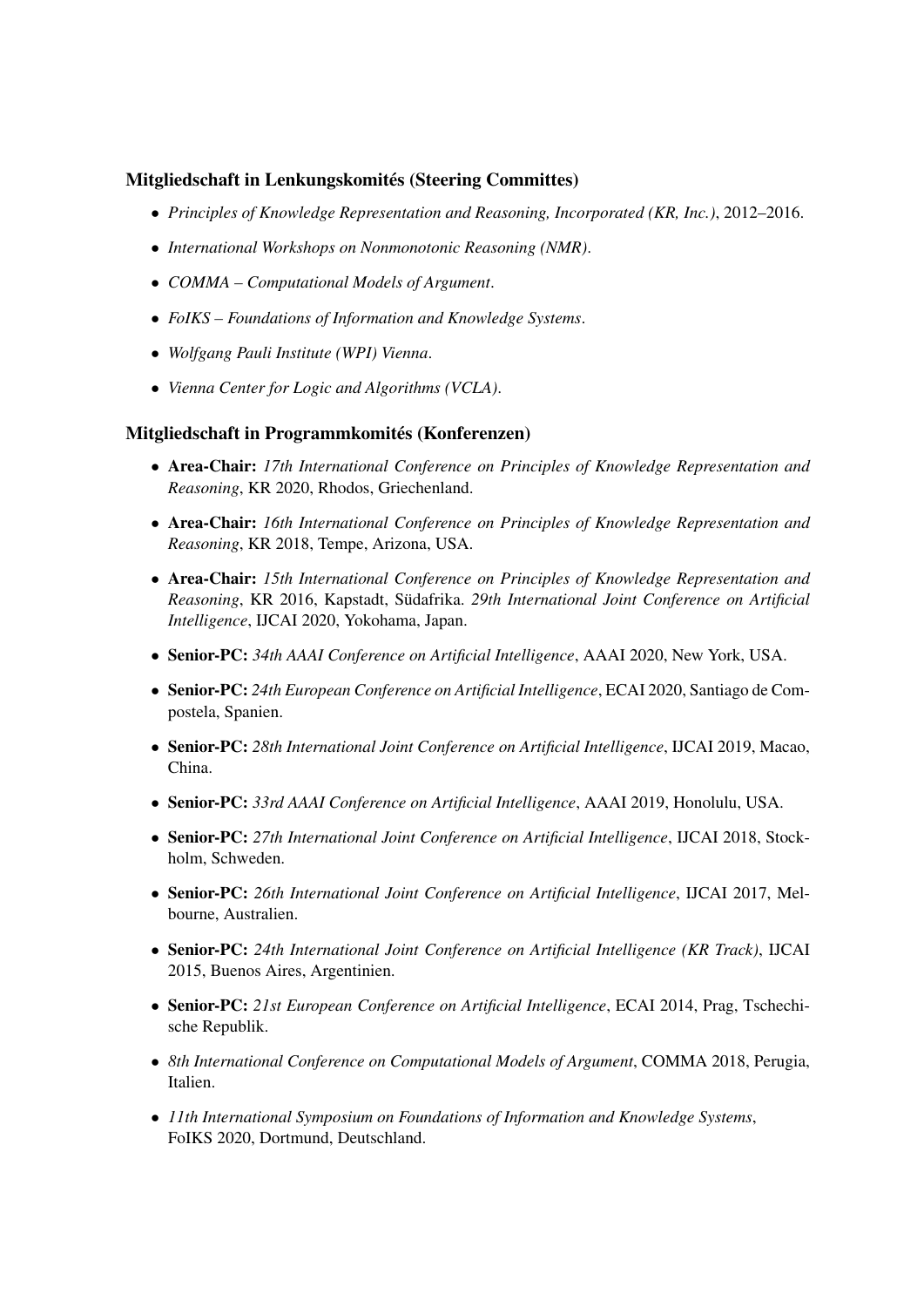- *3rd Chinese Conference on Logic and Argumentation*, CLAR 2020, Hangzhou, China.
- *33rd AAAI Conference on Artificial Intelligence*, AAAI 2019, Honolulu, Hawaii, USA.
- *36th International Symposium on Theoretical Aspects of Computer Science*, STACS 2019, Berlin, Deutschland.
- *35th International Conference on Logic Programming*, ICLP 2019, Las Cruces, USA.
- *16th European Conference on Logics in Artificial Intelligence*, JELIA 2019, Rende, Italien.
- *6th International Conference on Algorithmic Decision Theory*, ADT 2019, Durham, USA.
- *15th European Conference on Symbolic and Quantitative Approaches to Reasoning with Uncertainty*, ECSQARU 2019, Belgrad, Serbien.
- *42nd German Conference on Artificial Intelligence*, KI 2019, Kassel, Deutschland.
- *19th EPIA Conference on Artificial Intelligence*, EPIA 2019, Vila Real, Portugal.
- *32nd International Conference on Industrial, Engineering, Other Applications of Applied Intelligent Systems*, IEA/AIE 2019, Graz, Österreich.
- *32nd AAAI Conference on Artificial Intelligence*, AAAI 2018, New Orleans, Louisiana, USA.
- *34th International Conference on Logic Programming*, ICLP 2018, Oxford, UK.
- *7th International Conference on Computational Models of Argument*, COMMA 2018, Warschau, Polen.
- *33rd ACM SIGAPP Symposium On Applied Computing*, SAC 2018, Pau, Frankreich.
- *41st German Conference on Artificial Intelligence*, KI 2018, Berlin, Deutschland.
- *20th International Symposium on Practical Aspects of Declarative Languages*, PADL 2018, Los Angeles, Kalifornien, USA.
- *2nd Chinese Conference on Logic and Argumentation*, CLAR 2018, Hangzhou, China.
- *31st AAAI Conference on Artificial Intelligence*, AAAI 2017, San Francisco, Kalifornien, USA.
- *14th International Conference on Logic Programming and Nonmonotonic Reasoning*, LPNMR 2017, Helsinki, Finnland.
- *33rd International Conference on Logic Programming*, ICLP 2017, Melbourne, Australia.
- *32nd ACM SIGAPP Symposium On Applied Computing*, SAC 2017, Marrakech, Marokko.
- *40th German Conference on Artificial Intelligence*, KI 2017, Dortmund, Deutschland.
- *30th International Conference on Industrial, Engineering, Other Applications of Applied Intelligent Systems*, IEA/AIE 2017, Arras, Frankreich.
- *5th International Conference on Algorithmic Decision Theory*, ADT 2017, Luxemburg, Luxemburg.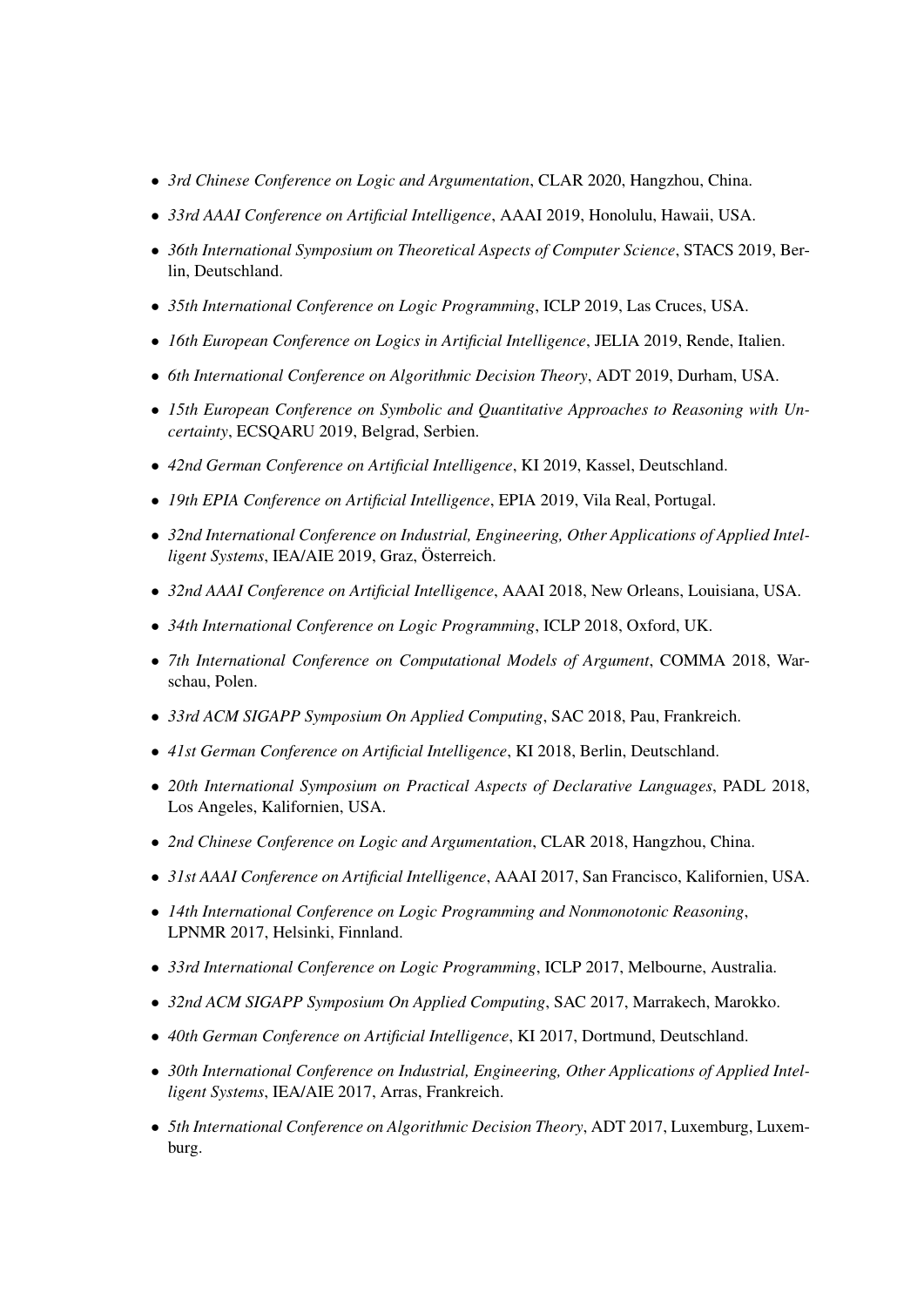- *18th EPIA Conference on Artificial Intelligence*, EPIA 2017, Porto, Portugal.
- *25th International Joint Conference on Artificial Intelligence*, IJCAI 2016, New York, USA.
- *30th AAAI Conference on Artificial Intelligence*, AAAI 2016, Phoenix, Arizona, USA.
- *22nd European Conference on Artificial Intelligence*, ECAI 2016, Den Haag, Niederlande.
- *6th International Conference on Computational Models of Argument*, COMMA 2016, Potsdam, Deutschland.
- *32nd International Conference on Logic Programming*, ICLP 2016, New York, USA.
- *15th European Conference on Logics in Artificial Intelligence*, JELIA 2016, Larnaca, Zypern.
- *8th European Starting AI Researcher Symposium*, STAIRS 2016, Den Haag, Niederlande.
- *9th International Symposium on Foundations of Information and Knowledge Systems*, FoIKS 2016, Linz, Österreich.
- *39th German Conference on Artificial Intelligence*, KI 2016, Klagenfurt, Österreich.
- *2nd Global Conference on Artificial Intelligence*, GCAI 2016, Berlin, Deutschland.
- *1st Chinese Conference on Logic and Argumentation*, CLAR 2016, Hangzhou, China.
- *29th AAAI Conference on Artificial Intelligence*, AAAI 2015, Austin, Texas, USA.
- *13th International Conference on Logic Programming and Nonmonotonic Reasoning*, LPNMR 2015, Lexington, Kentucky, USA.
- *31st International Conference on Logic Programming*, ICLP 2015, Cork, Irland.
- *9th International Conference on Scalable Uncertainty Management*, SUM 2015, Quebec, Kanada.
- *1st Global Conference on Artificial Intelligence*, GCAI 2015, Tblisi, Georgien.
- *Studierendenkonferenz Informatik*, SKILL 2015, Cottbus, Deutschland.
- *14th International Conference on Principles of Knowledge Representation and Reasoning*, KR 2014, Wien, Österreich.
- *5th International Conference on Computational Models of Argument*, COMMA 2014, Scottish Highlands, Schottland.
- *30th International Conference on Logic Programming*, ICLP 2014, Wien, Österreich.
- *14th European Conference on Logics in Artificial Intelligence*, JELIA 2014, Madeira, Portugal.
- *7th European Starting AI Researcher Symposium*, STAIRS 2014, Prag, Tschechische Republik.
- *15th International Workshop on Computational Logic in Multi-Agent Systems*, CLIMA XV, Prag, Tschechische Republik.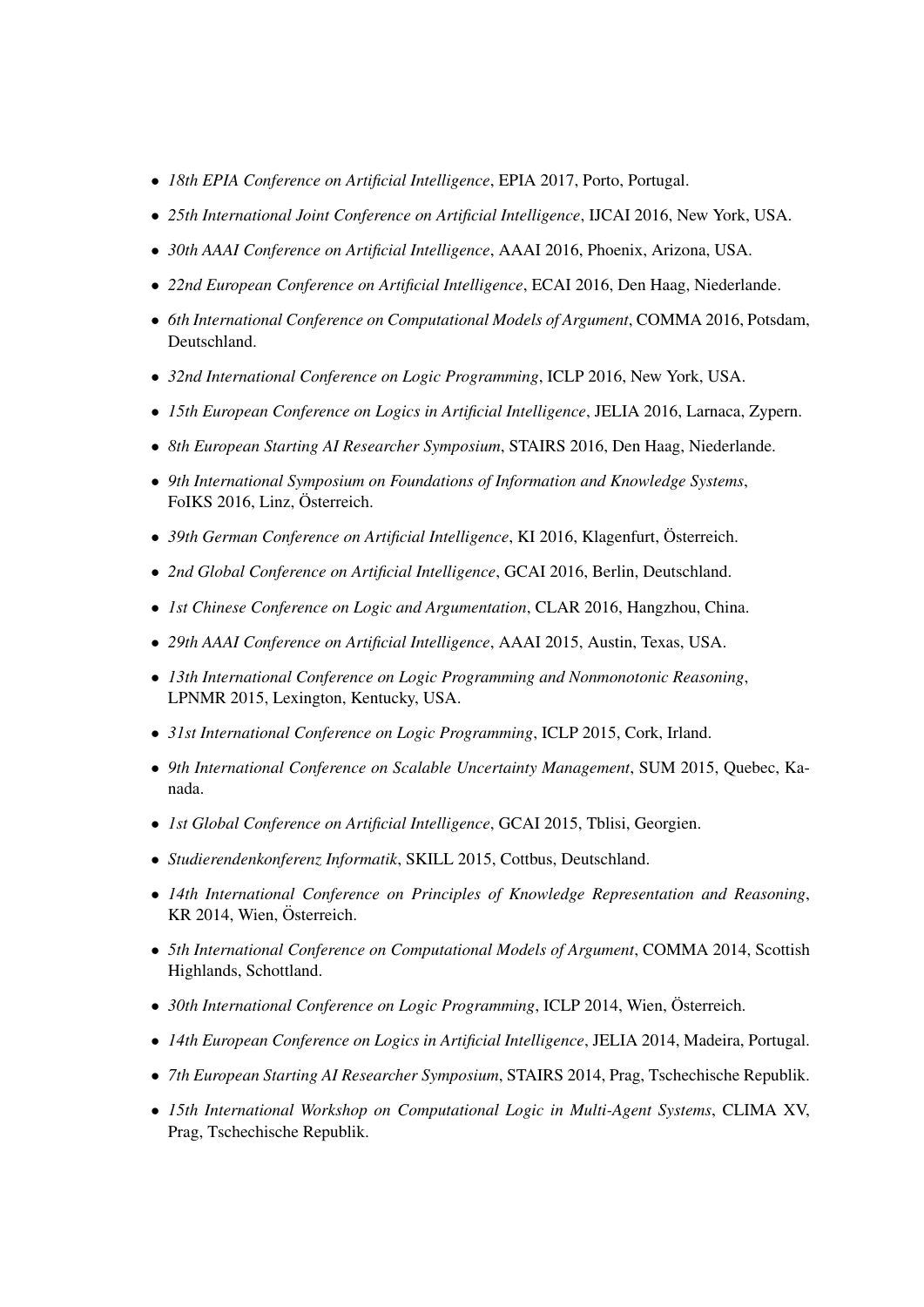- *International Symposium on Artificial Intelligence and Mathematics*, ISAIM 2014, Fort Lauderdale, Florida, USA.
- *8th International Symposium on Foundations of Information and Knowledge Systems*, FoIKS 2014, Bordeaux, Frankreich.
- *21st International Conference on Conceptual Structures*, ICCS 2014, Iasi, Rumanien. ¨
- *6th International Conference on Agents and Artificial Intelligence*, ICAART 2014, Angers, Frankreich.
- *23rd International Joint Conference on Artificial Intelligence*, IJCAI 2013, Peking, China.
- *27th Conference on Artificial Intelligence*, AAAI 2013 (AI & and the Web Track), Bellevue, Washington, USA.
- *12th International Conference on Logic Programming and Nonmonotonic Reasoning*, LPNMR 2013, Corunna, Spanien.
- *6th Conference on Artificial General Intelligence*, AGI 2013, Peking, China.
- *5th International Conference on Agents and Artificial Intelligence*, ICAART 2013, Barcelona, Katalonien/Spanien.
- *13th European Conference on Logics in Artificial Intelligence*, JELIA 2012, Toulouse, Frankreich.
- *13th International Conference on Principles of Knowledge Representation and Reasoning*, KR 2012, Rom, Italien.
- *20th European Conference on Artificial Intelligence*, ECAI 2012, Montpellier, Frankreich.
- *28th International Conference on Logic Programming*, ICLP 2012, Budapest, Ungarn.
- *7th International Symposium on Foundations of Information and Knowledge Systems*, FoIKS 2012, Kiel, Deutschland.
- *4th International Conference on Agents and Artificial Intelligence*, ICAART 2012, Vilamoura, Portugal.
- *22nd International Joint Conference on Artificial Intelligence*, IJCAI 2011, Barcelona, Katalonien/Spanien.
- *25th Conference on Artificial Intelligence*, AAAI 2011, San Francisco, California, USA.
- *27th International Conference on Logic Programming*, ICLP 2011, Lexington, Kentucky, USA.
- *11th International Conference on Logic Programming and Nonmonotonic Reasoning*, LPNMR 2011, Vancouver, BC, Kanada.
- *19th European Conference on Artificial Intelligence*, ECAI 2010, Lissabon, Portugal.
- *26th International Conference on Logic Programming*, ICLP 2010, Edinburgh, UK.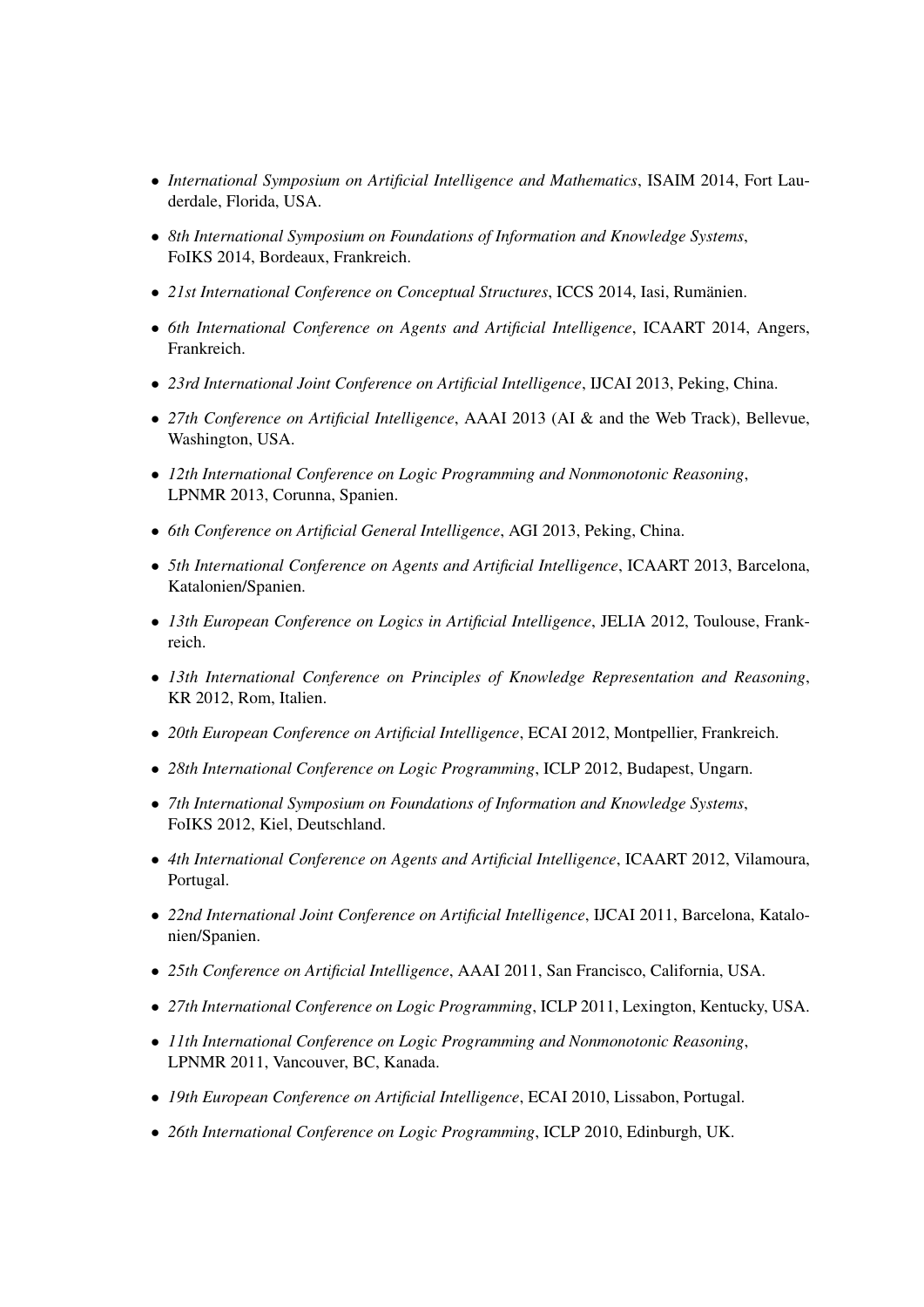- *25th Italian Conference on Computational Logic*, CILC 2010, Rende, Italien.
- *30 Years of Nonmonotonic Logic International Conference*, 2010, Lexington, Kentucky, USA.
- *21st International Joint Conference on Artificial Intelligence*, IJCAI 2009, Pasadena, Kalifornien, USA.
- *10th International Conference on Logic Programming and Nonmonotonic Reasoning*, LPNMR 2009, Potsdam, Deutschland.
- *23rd International Conference on Logic Programming*, ICLP 2007, Porto, Portugal.
- *17th European Conference on Artificial Intelligence*, ECAI 2006, Riva del Garda, Italien.
- *19th National Conference on Artificial Intelligence*, AAAI 2004, San Jose, Kalifornien, USA.

#### Mitgliedschaft in Programmkomiteés (Workshops)

- *26th RCRA International Workshop on Experimental Evaluation of Algorithms for solving problems with combinatorial explosion*, RCRA 2019, Rende, Italien.
- *1st Workshop on Epistemic Extensions of Logic Programming*, EELP 2019, Las Cruces, New Mexico, USA.
- *8th Workshop on Dynamics of Knowledge and Belief* and *7th Workshop KI & Kognition*, DKB/ KIK 2019, Kassel, Deutschland.
- *12th International Workshop on Answer Set Programming and Other Computing Paradigms*, ASPOCP 2019, Philadelphia, USA.
- *1st International Workshop on Education in Artificial Intelligence K-12*, EduAI 2019, Macao, China.
- *17th International Workshop on Non-Monotonic Reasoning*, NMR 2018, Tempe, Arizona, USA.
- *25th RCRA International Workshop on Experimental Evaluation of Algorithms for solving problems with combinatorial explosion*, RCRA 2018, Oxford, UK..
- *11th International Workshop on Answer Set Programming and Other Computing Paradigms*, ASPOCP 2018, Oxford, UK.
- *Workshop on Logic and Search*, LaSh 2018, Oxford, UK.
- *2nd International Workshop on Systems and Algorithms for Formal Argumentation*, SAFA 2018, Warschau, Polen.
- *7th Workshop on Dynamics of Knowledge and Belief* and *6th Workshop KI & Kognition*, DKB/ KIK 2018, Berlin, Deutschland.
- *13th International Symposium on Commonsense Reasoning*, Commonsense-2017, London, UK.
- *4th International Workshop on the Theory and Applications of Formal Argumentation*, TAFA 2017, Melbourne, Australien.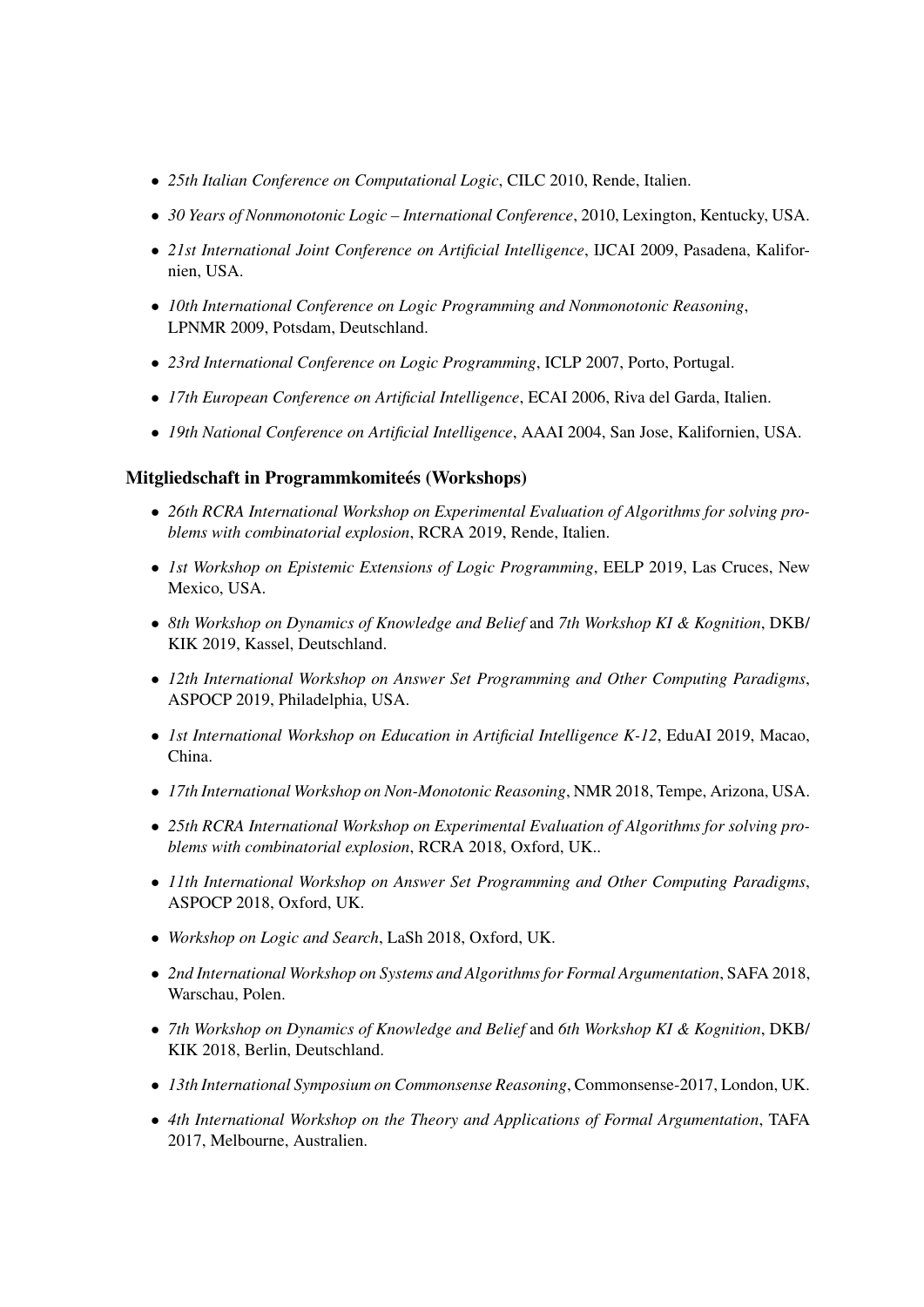- *24th RCRA International Workshop on Experimental Evaluation of Algorithms for solving problems with combinatorial explosion*, RCRA 2017, Bari, Italien.
- *10th International Workshop on Answer Set Programming and Other Computing Paradigms*, ASPOCP 2017, Helsinki, Finland.
- *2nd International Workshop on User-Oriented Logic Paradigms*, IULP 2017, Helsinki, Finland.
- *5th International Workshop International Workshop on Graph Structures for Knowledge Representation and Reasoning*, GKR 2017, Melbourne, Australien.
- *3rd International Workshop on Argument for Agreement and Assurance*, AAA 2017, Tokyo, Japan.
- *Workshop on ASP technologIes for Querying large scale multisource heterogeneous web information 2017*, WASPIQ 2017, Arras, Frankreich.
- *Workshop on Logic and Search*, LaSh 2017, Melbourne, Australien.
- *LPNMR 2017 Doctoral Consortium*, Espoo, Finnland.
- *16th International Workshop on Non-Monotonic Reasoning*, NMR 2016, Kapstadt, Südafrika.
- *9th International Workshop on Answer Set Programming and Other Computing Paradigms*, ASPOCP 2016, New York, USA.
- *1st international Workshop on Argumentation in Logic Programming and Non-Monotonic Reasoning*, Arg-LPNMR 2016, New York, USA.
- *1st International Workshop on Systems and Algorithms for Formal Argumentation*, SAFA 2016, Potsdam, Deutschland.
- *1st International Workshop on Argumentation and Logic Programming*, ArgLP 2015, Cork, Irland.
- *4th International Workshop International Workshop on Graph Structures for Knowledge Representation and Reasoning*, GKR 2015, Buenos Aires, Argentinien.
- *1st International Workshop on Ontologies and Logic Programming for Query Answering*, ON-TOLP 2015, Buenos Aires, Argentinien.
- *8th International Workshop on Answer Set Programming and Other Computing Paradigms*, ASPOCP 2015, Cork, Irland.
- *3rd International Workshop on the Theory and Applications of Formal Argumentation*, TAFA 2015, Buenos Aires, Argentinien.
- *2nd International Workshop on Argument for Agreement and Assurance*, AAA 2015, Keio University, Japan.
- *3rd Workshop on Grounding and Transformations for Theories with Variables*, GTTV 2015, Lexington, Kentucky, USA.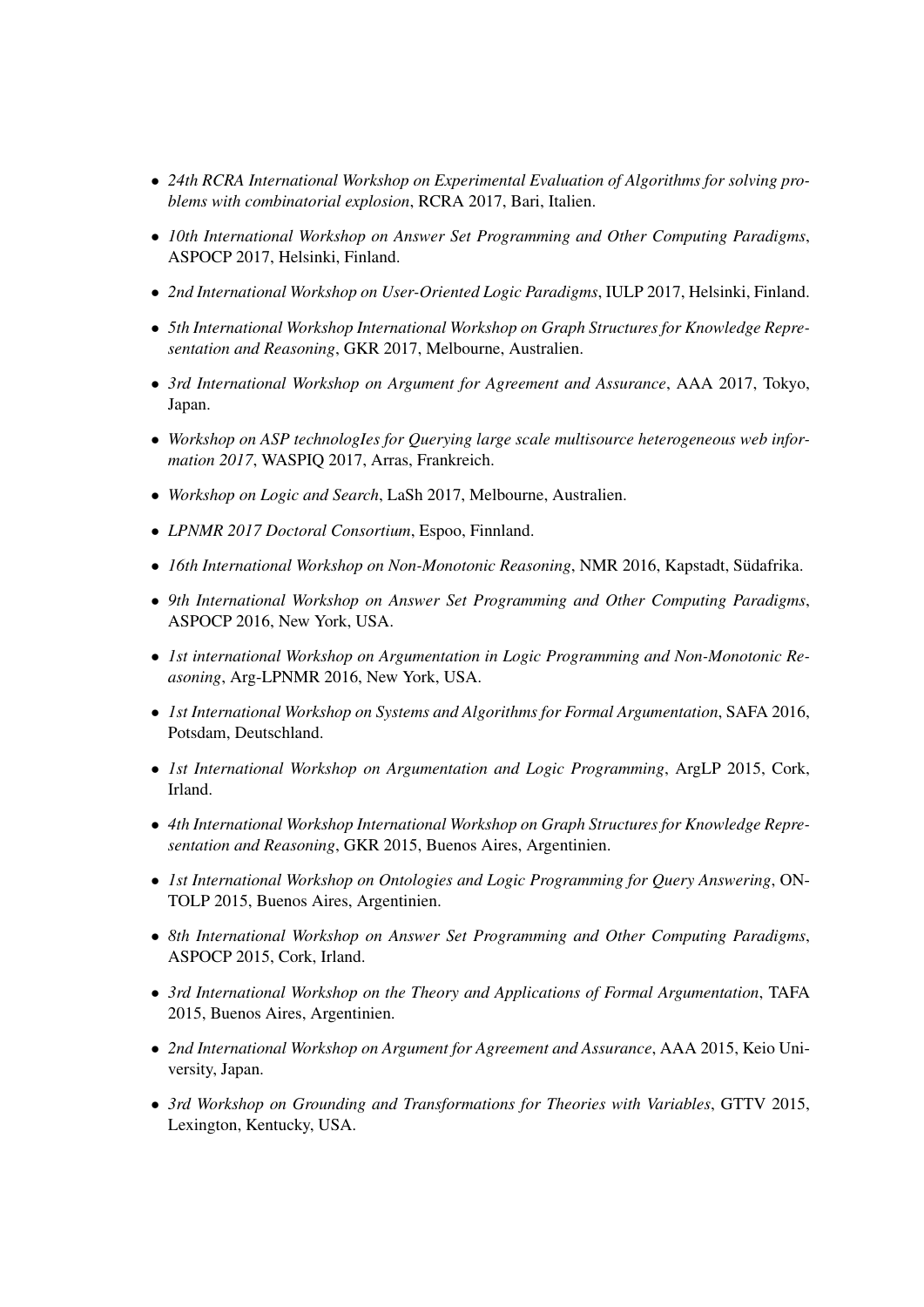- *21st RCRA International Workshop on Experimental Evaluation of Algorithms for solving problems with combinatorial explosion*, RCRA 2014, Wien, Österreich.
- *15th International Workshop on Non-Monotonic Reasoning*, NMR 2014, Wien, Österreich.
- *7th International Workshop on Answer Set Programming and Other Computing Paradigms*, ASPOCP 2014, Wien, Österreich.
- *International Workshop: Artificial Intelligence meets Web of Knowledge* AIWK 2014, Prag, Tschechische Republik.
- *2nd Workshop on Grounding and Transformations for Theories with Variables*, GTTV 2013, Corunna, Spanien.
- *4th Workshop on Dynamics of Knowledge and Belief*, DKB 2013, Koblenz, Deutschland.
- *6th International Workshop on Answer Set Programming and Other Computing Paradigms*, ASPOCP 2013, Istanbul, Türkei.
- *2nd International Workshop on the Theory and Applications of Formal Argumentation*, TAFA 2013, Peking, China.
- *1st International Workshop on Argument for Agreement and Assurance*, AAA 2013, Kanagawa, Japan.
- *Datalog 2.0 Workshop 2012*, Wien, Österreich.
- *5th International Workshop on Answer Set Programming and Other Computing Paradigms*, ASPOCP 2012, Budapest, Ungarn.
- *1st International Workshop on AI on the Web*, Saarbrücken, Deutschland.
- *1st International Workshop on the Theory and Applications of Formal Argumentation*, TAFA 2011, Barcelona, Katalonien/Spanien.
- *1st International Workshop on Data, Logic and Inconsistency*, DALI 2011, Toulouse, Frankreich.
- *1st Workshop on Grounding and Transformations for Theories with Variables*, GTTV 2011, Vancouver, BC, Kanada.
- *Datalog 2.0 Workshop 2010*, Oxford, Großbritannien.
- *KR 2010 Doctoral Consortium*, 2010, Toronto, Kanada.
- *2nd International Workshop on Answer Set Programming and Other Computing Paradigms*, ASPOCP 2009, Pasadena, California, USA.
- *1st International Workshop on Answer Set Programming and Other Computing Paradigms*, ASPOCP 2008, Udine, Italien.
- *2nd International Workshop on Software Engineering for Answer Set Programming*, SEA 2009, Potsdam, Deutschland.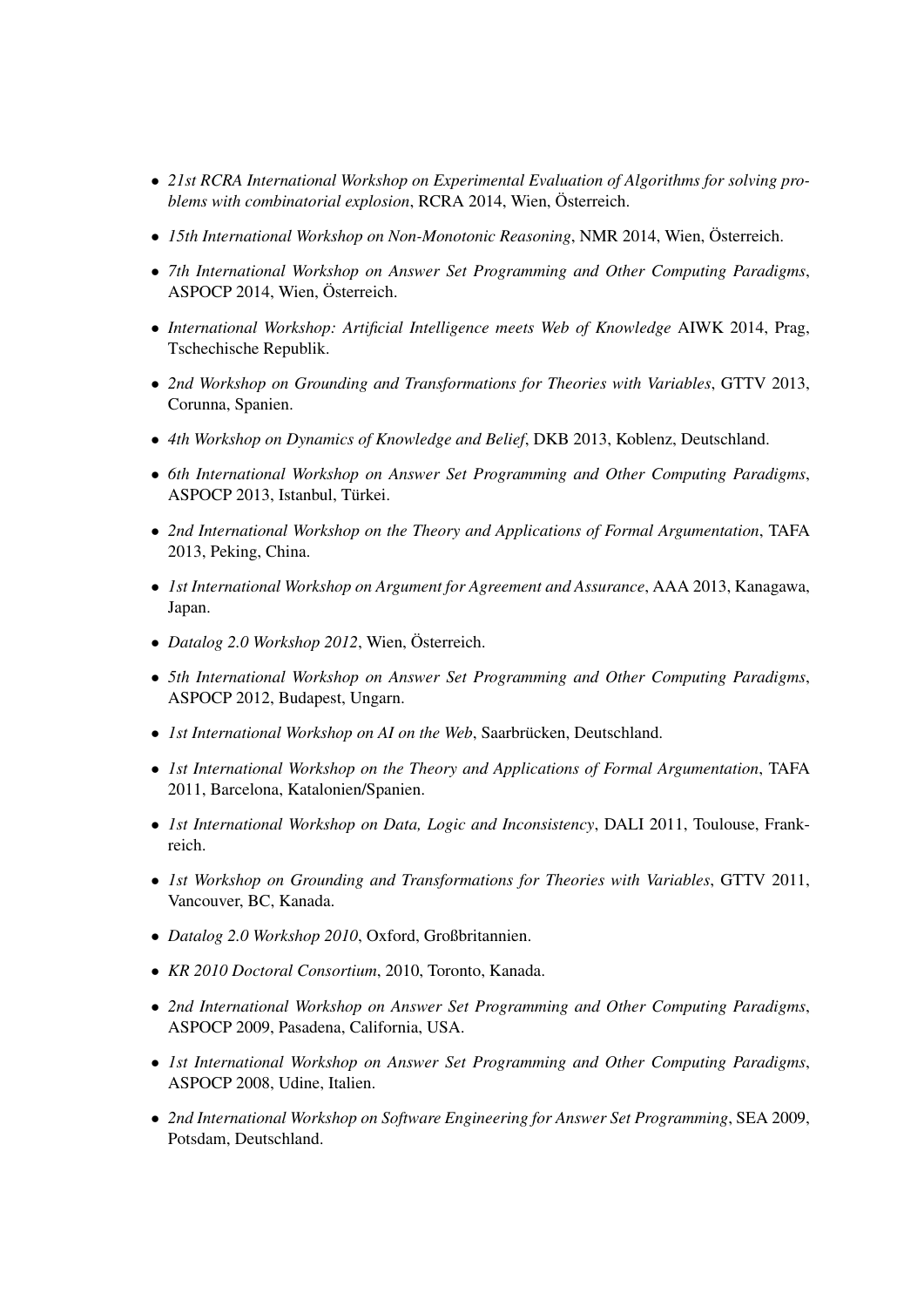- *1st International Workshop on Software Engineering for Answer Set Programming*, SEA 2007, Tempe, Arizona, USA.
- *2nd International Workshop on Logic-Based Interpretation of Context: Modelling and Applications*, Log-IC 2011, Vancouver, BC, Kanada.
- *1st International Workshop on Logic-Based Interpretation of Context: Modelling and Applications*, Log-IC 2009, Potsdam, Deutschland.
- *Workshop on Answer Set Programming*, ASP 2005, Bath, Großbritannien.

### Editorial Boards

- Argument & Computation.
- Journal of Artificial Intelligence Research (JAIR).
- Artificial Intelligence (AIJ.
- Area Editor: Newsletter of the Association for Logic Programming (2012–2013).

## Gutachtertätigkeiten

- Zeitschriften:
	- Artificial Intelligence (AIJ).
	- ACM Transactions on Computational Logic.
	- Fundamenta Informaticae (FI).
	- Annals of Mathematics and Artificial Intelligence (AMAI).
	- Journal of Artificial Intelligence Research (JAIR).
	- Theory and Practice of Logic Programming (TPLP).
	- Journal of Logic and Computation (JLC).
	- The Knowledge Engineering Review (KER).
	- Journal of Applied Non-Classical Logics (JANCL).
	- Semantic Web Journal.
	- IfCoLog Journal of Logics and their Applications.
	- International Journal of Approximate Reasoning (IJAR).
	- AI Magazine.
	- AI Communications (AICOM).
	- Information Sciences.
	- Argument and Computation.
	- Journal of Computer Science and Technology (JCST).
	- Journal of Philosophical Logic.
	- Journal of Experimental & Theoretical Artificial Intelligence (JETAI).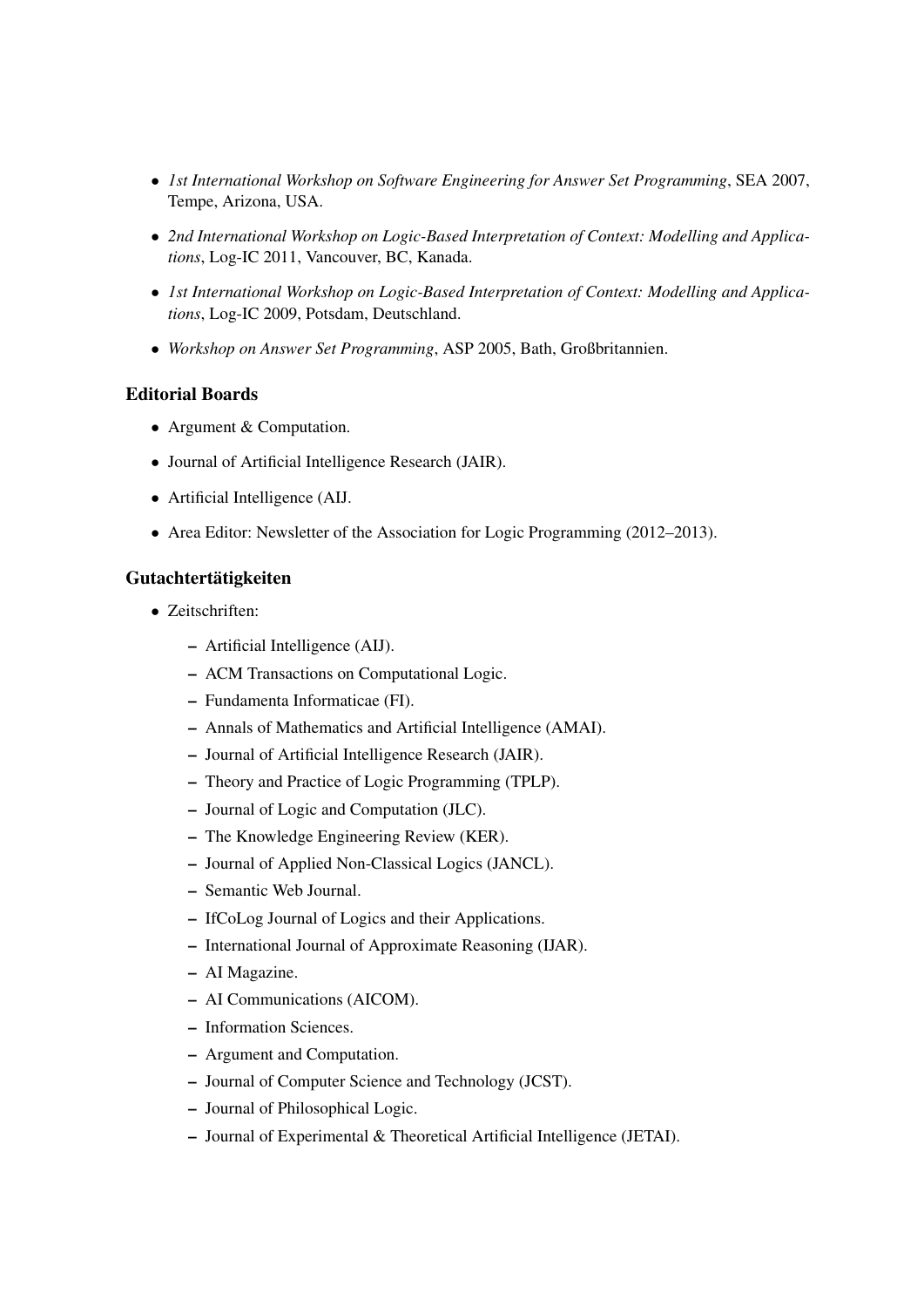- Computacion y Sistemas (Computing and Systems). ´
- Electronic Notes in Theoretical Computer Science.
- Konferenzen:
	- International Joint Conference on Artificial Intelligence (IJCAI).
	- National Conference on Artificial Intelligence (AAAI).
	- European Conference on Artificial Intelligence (ECAI).
	- ACM Symposium on Principles of Database Systems (PODS).
	- IEEE Logic in Computer Science Conference (LICS).
	- International Conference on Automated Deduction (CADE).
	- International Conference on Principles of Knowledge Representation and Reasoning (KR).
	- International Conference on Logic Programming (ICLP).
	- International Conference on Extending Database Technology (EDBT).
	- European Semantic Web Conference (ESWC).
	- International Conference on Logic Programming and Non-monotonic Reasoning (LPNMR).
	- International Conference on Logic for Programming, Artificial Intelligence and Reasoning (LPAR).
	- European Conference on Logics in Artificial Intelligence (JELIA).
	- IEEE International Conference on Tools with Artificial Intelligence (ICTAI).
	- Computer Science Logic Conference (CSL).
	- International Conference on Automated Reasoning with Analytic Tableaux and Related Methods (TABLEAUX).
	- International Symposium on Foundations of Information and Knowledge Systems (FOIKS).
	- International Conference on Scalable Uncertainty Management (SUM).
	- International Conference on Theory and Applications of Satisfiability Testing (SAT).
	- European Starting AI Researcher Symposium (STAIRS).
	- International Workshop on Parameterized and Exact Computation (IWPEC).
	- Indian Conference on Logic and its Applications (ICLA).
	- Workshop on Logic, Language, Information and Computation (WoLLIC).
	- World Congress on Paraconsistency (WCP).
- sonstiges:
	- DFG: Deutsche Forschungsgemeinschaft.
	- GIF: German-Israeli Foundation for Scientific Research and Development.
	- NSERC: Natural Sciences and Engineering Research Council of Canada.
	- ANR: Agence nationale de la recherche Frankreich.
	- FWO: The Research Foundation Flandern.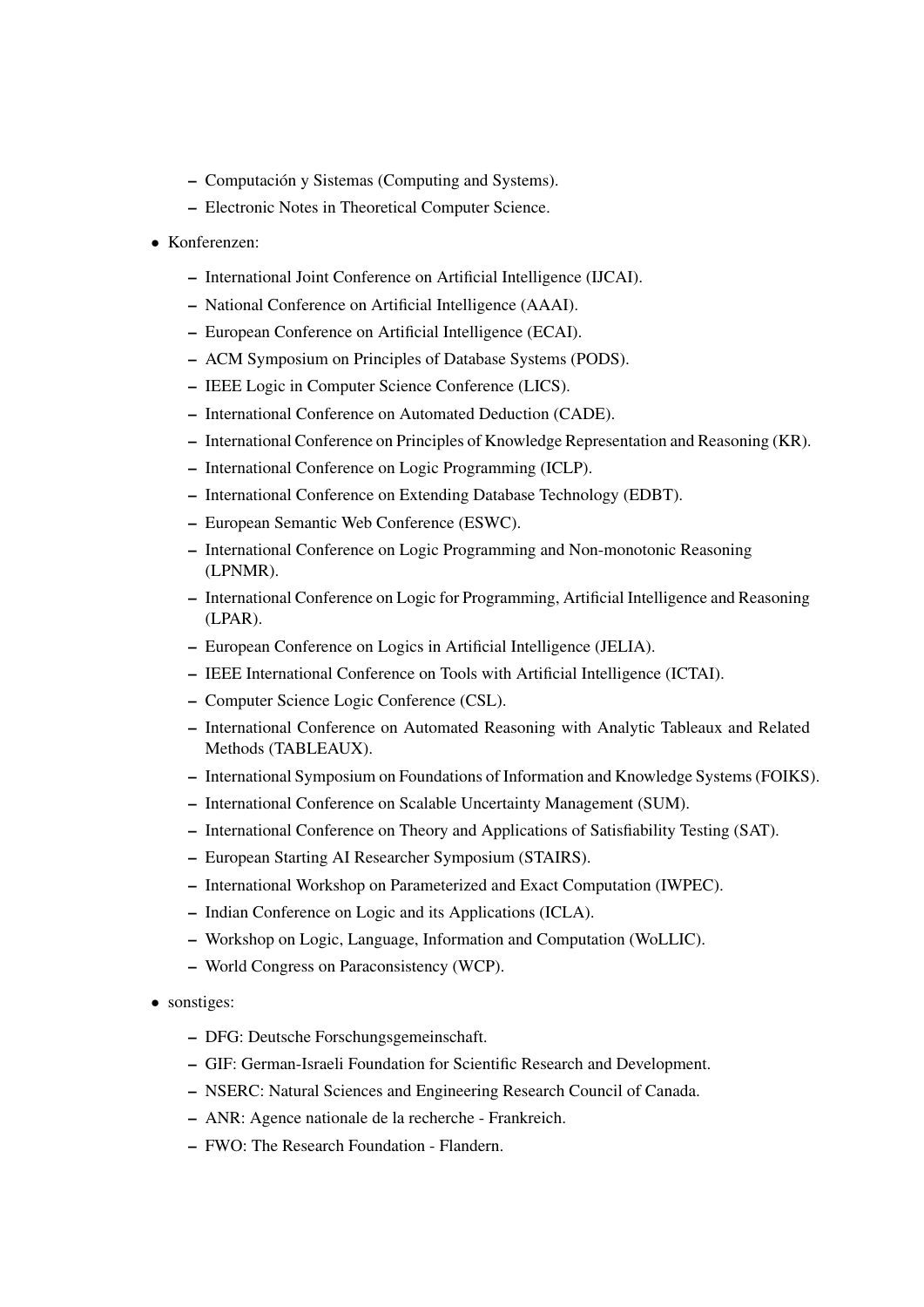- Mathematical Reviews.
- Cambridge University Press.
- National Agency for the Evaluation of Universities and Research Institutes (ANVUR); Ministero dell'Istruzione, dell'Universita e della Ricerca - Italien.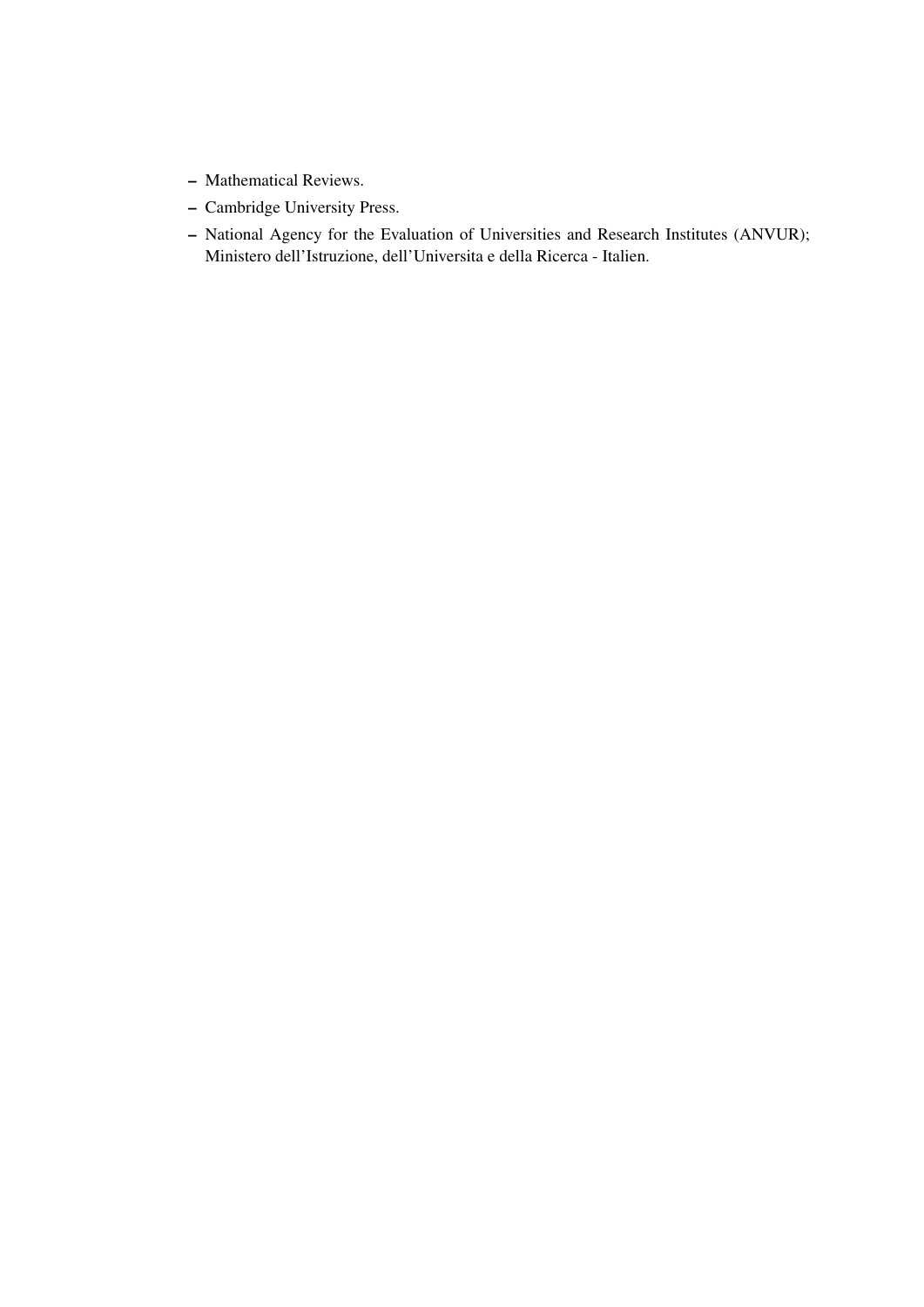### Laufende Projekte

- *Decodyn: Treating Hard Problems with Decomposition and Dynamic Programming* Technische Universität Wien; Projektleiter. Projektstart: Juni 2014. Finanzierung: *FWF – Fonds zur Förderung der wissenschaftlichen Forschung* START Programm (Projekt Nummer Y698). Projektmittel: EUR 1,200,000.
- *HYPAR Hybrid Parameterized Problem Solving in Practice* Technische Universität Wien: Projektleiter. Projektstart: Oktober 2019. Finanzierung: *FWF – Fonds zur Förderung der wissenschaftlichen Forschung* (Projekt Nummer P32830). Projektmittel: EUR 350,000.
- *Revealing and Utilizing the Hidden Structure for Solving Hard Problems in AI* Technische Universität Wien; Projektleitung gemeinsam mit S. Szeider. Projektstart: März 2020. Finanzierung: *WWTF – Wiener Wissenschafts-, Forschungs- und Technologiefonds* (Projekt Nummer ICT19-065). Projektmittel: EUR 560,000.
- *EMBArg: Extending Methods in Belief Change to Advance Dynamics in Argumentation* Technische Universität Wien; Kollaborator; Projektleitung: J. Wallner, TU Wien. Projektstart: April 2017. Finanzierung: *FWF – Fonds zur Förderung der wissenschaftlichen Forschung* (Projekt Nummer P30168). Projektmittel: EUR 350,000.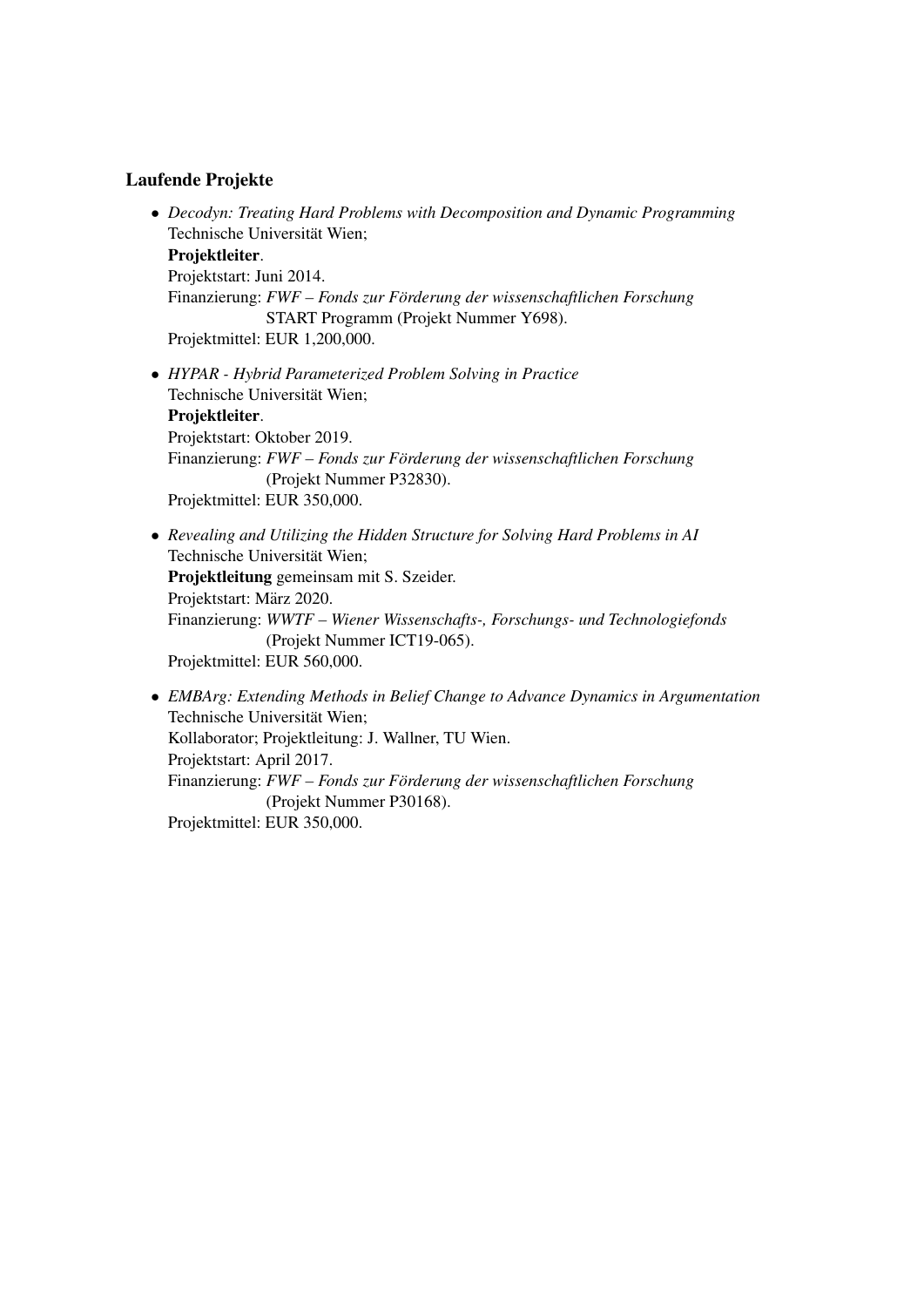### Projekterfahrung

- *Advanced Tools for Graph-Based Formal Argumentation* Universität Leipzig / Technische Universität Wien; Projektleitung gemeinsam mit G. Brewka. Projektzeitraum: September 2016–November 2019. Finanzierung: *DFG – Deutsche Forschungsgemeinschaft* und *FWF – Fonds zur Forderung der wissenschaftlichen Forschung ¨* (Projekt Nummer I2854). Projektmittel: EUR 450,000.
- *Fragment-Driven Belief Change* Technische Universität Wien; Projektleiter. Projektzeitraum: Mai 2013–Dezember 2017. Finanzierung: *FWF – Fonds zur Förderung der wissenschaftlichen Forschung* (Projekt Nummer P25521). Projektmittel: EUR 349,000.
- *Extending the Answer-Set Programming Paradigm to Decomposed Problem Solving* Technische Universität Wien; Projektleiter. Projektzeitraum: Juni 2013–Juni 2017. Finanzierung: *FWF – Fonds zur Förderung der wissenschaftlichen Forschung* (Projekt Nummer P25607).

Projektmittel: EUR 280,000.

• *Abstract Dialectical Frameworks: Advanced Tools for Formal Argumentation* Universität Leipzig / Technische Universität Wien; Projektleitung gemeinsam mit G. Brewka. Projektzeitraum: Juni 2013–Dezember 2016. Finanzierung: *DFG – Deutsche Forschungsgemeinschaft* und *FWF – Fonds zur Forderung der wissenschaftlichen Forschung ¨* (Projekt Nummer I1102). Projektmittel: EUR 470,000.

• *New Methods for Analyzing, Comparing, and Solving Argumentation Problems* Technische Universität Wien; Projektleiter. Projektzeitraum: April 2009–Oktober 2012. Finanzierung: *WWTF – Wiener Wissenschafts-, Forschungs- und Technologiefonds* (Projekt Nummer ICT 08-028). Projektmittel: EUR 280,000.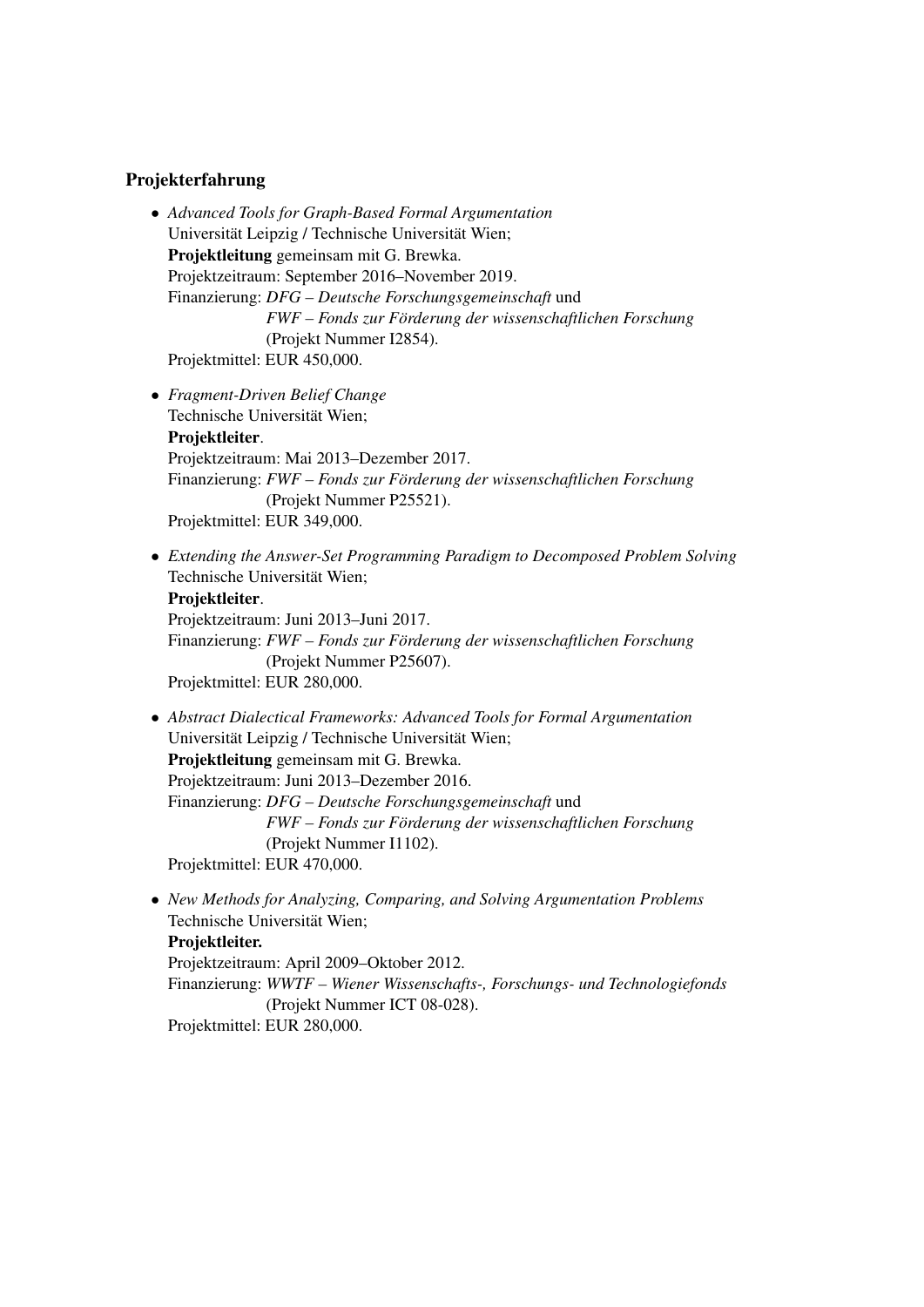- *dynASP Dynamic Programming and Answer Set Programming* Technische Universität Wien; Projektleiter. Projektzeitraum: März 2011–Juli 2014. Finanzierung: *TU Wien; Innovative Projekte* (Projekt Nummer 9006.09/008).
- *Complexity of Argumentation* Bilaterales Projekt Frankreich - Österreich; TU Wien / Univ. Marseille; Projektleitung gemeinsam mit N. Creignou. Projektzeitraum: Jänner 2011–Dezember 2012. Finanzierung: Österreichischer Austauschdienst (ÖAD) (Projekt Nummer Amadée FR 17/2011).
- *New Directions in Abstract Argumentation* Bilaterales Projekt Slowakei - Österreich; TU Wien / Comenius Univ. Bratislava; Projektleitung gemeinsam mit J. Siška. Projektzeitraum: September 2012–August 2013. Finanzierung: *Slovenska akademick ´ a informan ´ a agent ´ ura (SAIA) ´* und *OAD ¨* (Projekt Nummer 2012-03-15-0001).
- *FAIR: Fixed-Parameter Tractability in Artificial Intelligence and Reasoning* Technische Universität Wien; Kollaborator; Projektleitung: R. Pichler, TU Wien. Projektzeitraum: Mai 2013–April 2018. Finanzierung: *FWF – Fonds zur Förderung der wissenschaftlichen Forschung* (Projekt Nummer P25518). Projektmittel: EUR 350,000.
- *SEE: SPARQL Evaluation and Extensions* Technische Universität Wien; Kollaborator; Projektleitung: R. Pichler, TU Wien. Projektzeitraum: September 2012–September 2016. Finanzierung: *WWTF – Wiener Wissenschafts-, Forschungs- und Technologiefonds* (Projekt Nummer ICT 12-015). Projektmittel: EUR 500,000.
- *Towards Tractable Belief Merging* Bilaterales Projekt Frankreich - Österreich; TU Wien / Univ. Marseille; Kollaborator; Projektleitung: R. Pichler, O. Papini. Projektzeitraum: Jänner 2013–Dezember 2014. Finanzierung: Österreichischer Austauschdienst (ÖAD). (Projekt Nummer Amadée FR 12/2013).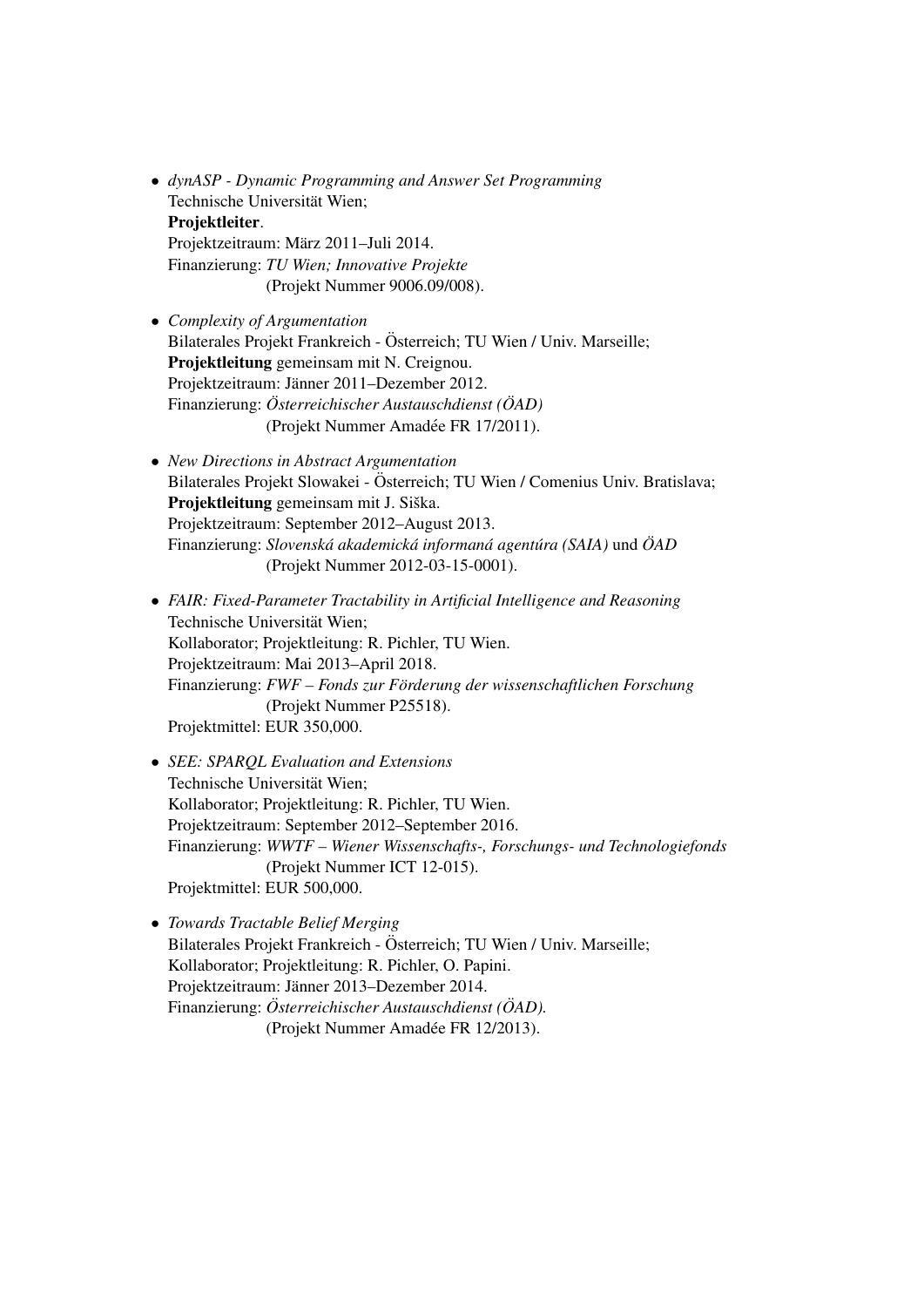- *Turning Theoretical Tractability into Efficient Computation via Datalog* Technische Universität Wien; maßgeblich beteiligt bei der Anbahnung und Einreichung; Projektleitung: R. Pichler, TU Wien. Projektzeitraum: September 2008–August 2012. Finanzierung: *FWF – Fonds zur Forderung der wissenschaftlichen Forschung ¨* (Projekt Nummer P20704).
- *Service-Oriented Data Integration* Technische Universität Wien: Kollaborator; Projektleitung: R. Pichler, TU Wien. Projektzeitraum: April 2009–September 2012. Finanzierung: *WWTF – Wiener Wissenschafts-, Forschungs- und Technologiefonds* (Projekt Nummer ICT 080-032).
- *Formal Methods for Comparing and Optimizing Nonmonotonic Logic Programs* Technische Universität Wien; maßgeblich beteiligt bei der Anbahnung und Einreichung; angestellt als hauptverantwortlicher Projektmitarbeiter, April 2005-Mai 2007. Projektleitung: H. Tompits, TU Wien. Finanzierung: *FWF – Fonds zur Förderung der wissenschaftlichen Forschung* (Projekt Nummer P18019-O4).
- *Answer Set Programming for Reactive Planning and Execution Monitoring* Technische Universität Wien; angestellt als Projektmitarbeiter, Februar 2005–März 2005. Projektleitung: T. Eiter, TU Wien. Finanzierung: *FWF – Fonds zur Förderung der wissenschaftlichen Forschung* (Projekt Nummer P16536-N04).
- *INFOMIX*

TU Wien, Universität Calabria, Universität Rom "La Sapienza" (beide Italien), Rodan Systems (Polen); angestellt als Projektmitarbeiter, November 2004–Jänner 2005. Finanzierung: *Europäische Kommission*; (Projekt Nummer: IST-2001-33570).

• *QUIP: A Computational Framework for Advanced Reasoning Tasks* Technische Universität Wien: angestellt als hauptverantwortlicher Projektmitarbeiter, Juli 2001–Oktober 2004; Projektleitung: U. Egly, TU Wien. Finanzierung: *FWF – Fonds zur Förderung der wissenschaftlichen Forschung* (Projekt Nummer P15068-INF).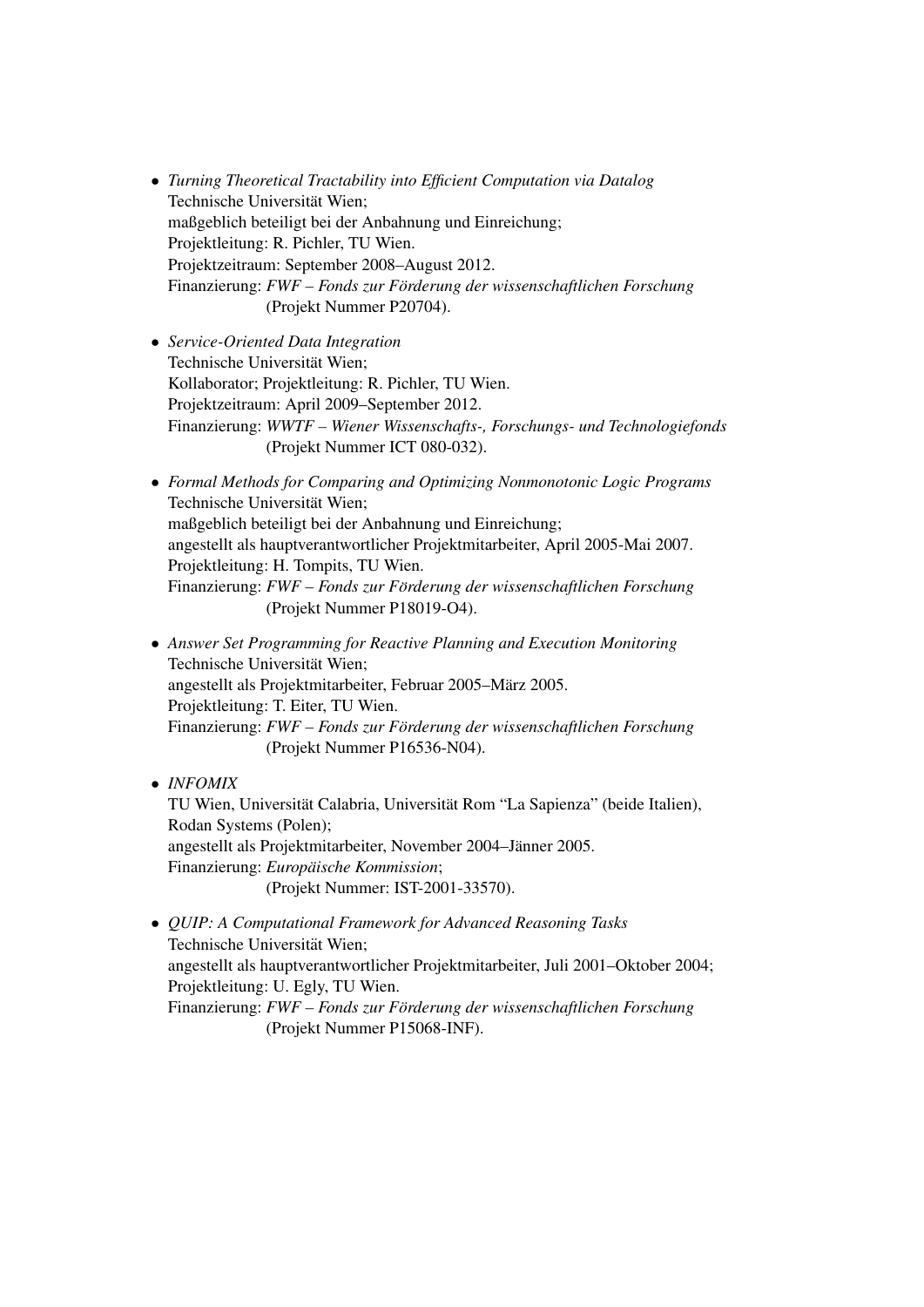- *Optimizing Logic Programs under the Answer-Set Programming Paradigm* TU Wien / Comenius-Universität Bratislava, November 2003–Dezember 2004; zuständig für die Einreichung und Abwicklung seitens der TU Wien. Projektleitung: T. Eiter, TU Wien; J. Sefranek, Comenius-Universitat Bratislava. ¨ Bilaterales Projekt Slowakei - Österreich; Slovenská akademická informaná *agentura (SAIA) ´* und *Osterreichischer Austauschdienst ( ¨ OAD) ¨*
- *WASP: Working Group on Answer Set Programming* EU-weit, September 2002–September 2005; zuständig für die Koordination des WASP-Knotens TU Wien. Projektleitung: A. Provetti, Universität Messina, Italien. Finanzierung: *Europaische Kommission; FET ("Future Emerging Technologies") - Initiative ¨* (Projekt Nummer: IST-FET-2001-37004).

## Auslandsaufenthalte

- Oktober 2013–Februar 2014. Vertretungsprofessur. Universität Leipzig, Deutschland.
- Oktober–Dezember 2009. Forschungsaufenthalt bei Prof. Gerhard Brewka. Universität Leipzig, Deutschland.

## Eingeladene Vorträge + Panels

- *Computational Argumentation Formal Models and Complexity Results*, 35th Italian Conference on Computational Logic (CILC 2020), Rende, Italien, Oktober 2020.
- *Symbolische KI Good Old Fashioned oder Haute Couture*, AI / IMAGINE19, Wien, Österreich, Oktober 2019.
- *Preference Orders on Families of Sets Complexity and Characterization Results*, Workshop on Individual Preferences and Social Choice (IPASC), Graz, Osterreich, April 2019. ¨
- *Symbolische KI Good Old Fashioned oder Haute Couture*, OCG Jahresopening 2019, Wien, Österreich, Jänner 2019.
- *Schachgroßmeister, Katzenbilder, Kriminalgeschichten zum aktuellen Stand der Forschung über Künstliche Intelligenz*, Club Dornbach Neuwaldegg, Wien, Österreich, November 2018.
- *Solving (Q)SAT Problems via Tree Decomposition and Dynamic Programming.* JIAF/JFPC 2018, Amiens, Frankreich, Juni 2018.
- *Big Data Little Intelligence?* Diskussionsverantaltung der Waldviertelakademie "Sie wissen alles. Wie Big Data und Künstliche Intelligenz unser Leben verändern", Horn, Österreich, Mai 2018.
- *Expressibility of Argumentation Frameworks and its Relation to the Dynamics of Argumentation*. AMANDE Workshop, Toulouse, Frankreich, April 2018.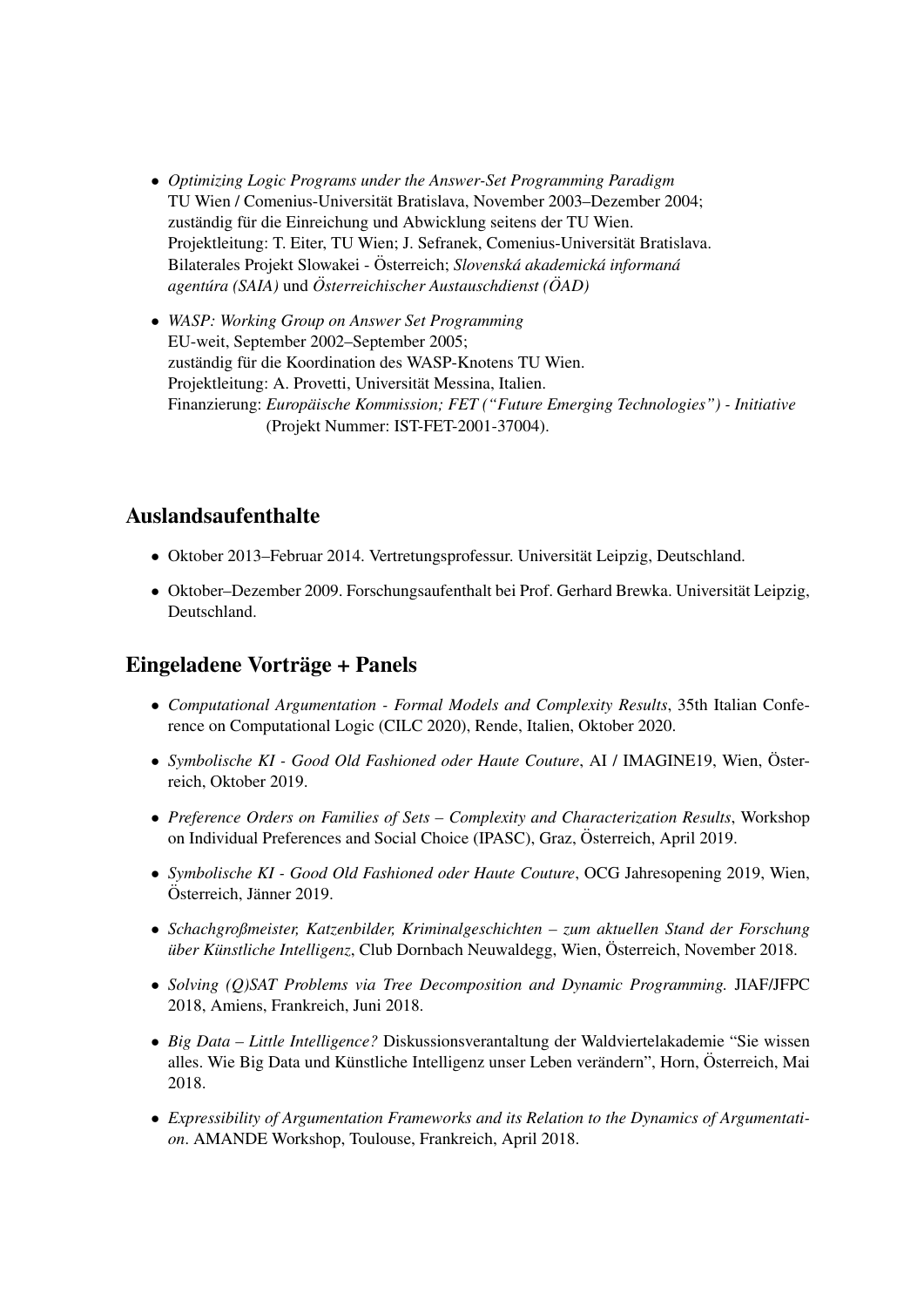- *AI Technology New Trends, Old Fears?*, Hypernormal Hybrids, Wien, Österreich, November 2017.
- *Towards Preprocessing for Abstract Argumentation Frameworks*. 4th International Workshop on Defeasible and Ampliative Reasoning (DARe 2017), Espoo, Finnland, Juli 2017.
- *Panel Discussion* / 1st International Workshop on Practical Aspects of Answer Set Programming (PAoASP 2017), Espoo, Finnland, Juli 2017.
- *Towards Advanced Systems for Abstract Argumentation*. 1st International Workshop on Systems and Algorithms for Formal Argumentation (SAFA 2016), Potsdam, Deutschland, September 2016.
- *Dynamic Programming on Tree Decompositions in Practice*. 8th European Starting AI Researcher Symposium (STAIRS 2016), Den Haag, Niederlande, August 2016.
- *Dynamic Programming on Tree Decompositions in Practice. Some Lessons Learned*. 17th International Symposium on Symbolic and Numeric Algorithms for Scientific Computing (SYNASC 2015), Timisoara, Rumänien, September 2015.
- *On Rejected Arguments and Implicit Conflicts: The Hidden Power of Argumentation Semantics*. Workshop on Change in Argumentation (WCiA@CRIL), Lens, Frankreich, September 2015.
- *Comparing the Power of Different Semantics for Abstract Argumentation*. Workshop on the Dynamics of Argumentation, Rules and Conditionals (DARC 2014), Luxemburg, Oktober 2014.
- *Abstract Argumentation All Problems Solved?* Frontiers of Artificial Intelligence / European Conference on Artificial Intelligence (ECAI 2014). Prag, Tschechische Republik, August 2014.
- *ASP-based Problem Solving on Tree Decompositions*. Workshop on Logic and Search LaSh 2014. Wien, Osterreich, Juli 2014. ¨
- *An Introduction to Abstract Argumentation*. ProvenanceWeek 2014 / 6th USENIX Workshop on the Theory and Practice of Provenance. Köln, Deutschland, Juni 2014.
- *Characteristics of Multiple Viewpoints in Abstract Argumentation*. Forschungsseminar des DFG Graduiertenkollegs "Quantitative Logics and Automata". Univ. Leipzig, Jänner 2014.
- *140 Jahre HTBLuVA Wr. Neustadt*. Diskussionsrunde erfolgreicher AbsolventInnen im Rahmen des Festakts. September 2013.
- *Implementation of Argumentation*. ACAI (Advanced Courses in AI) Summer School 2013. King's College London, Juli 2013.
- *On the Limits of Expressiveness in Abstract Argumentation Semantics*. Dagstuhl Seminar Nr. 13231 "Belief Change and Argumentation in Multi-Agent Scenarios", Dagstuhl, Juni 2013.
- *Characteristics of Argumentation Semantics*. "Logique á Marseille Camilla Schwind á l'honneur". Marseille, Dezember 2012.
- *Complexity-Sensitive Decision Procedures for Abstract Argumentation*. "International Workshop on Formal, Experimental, and Informal Approaches to Argumentation" (FEI2A). Toulouse, Mai 2012.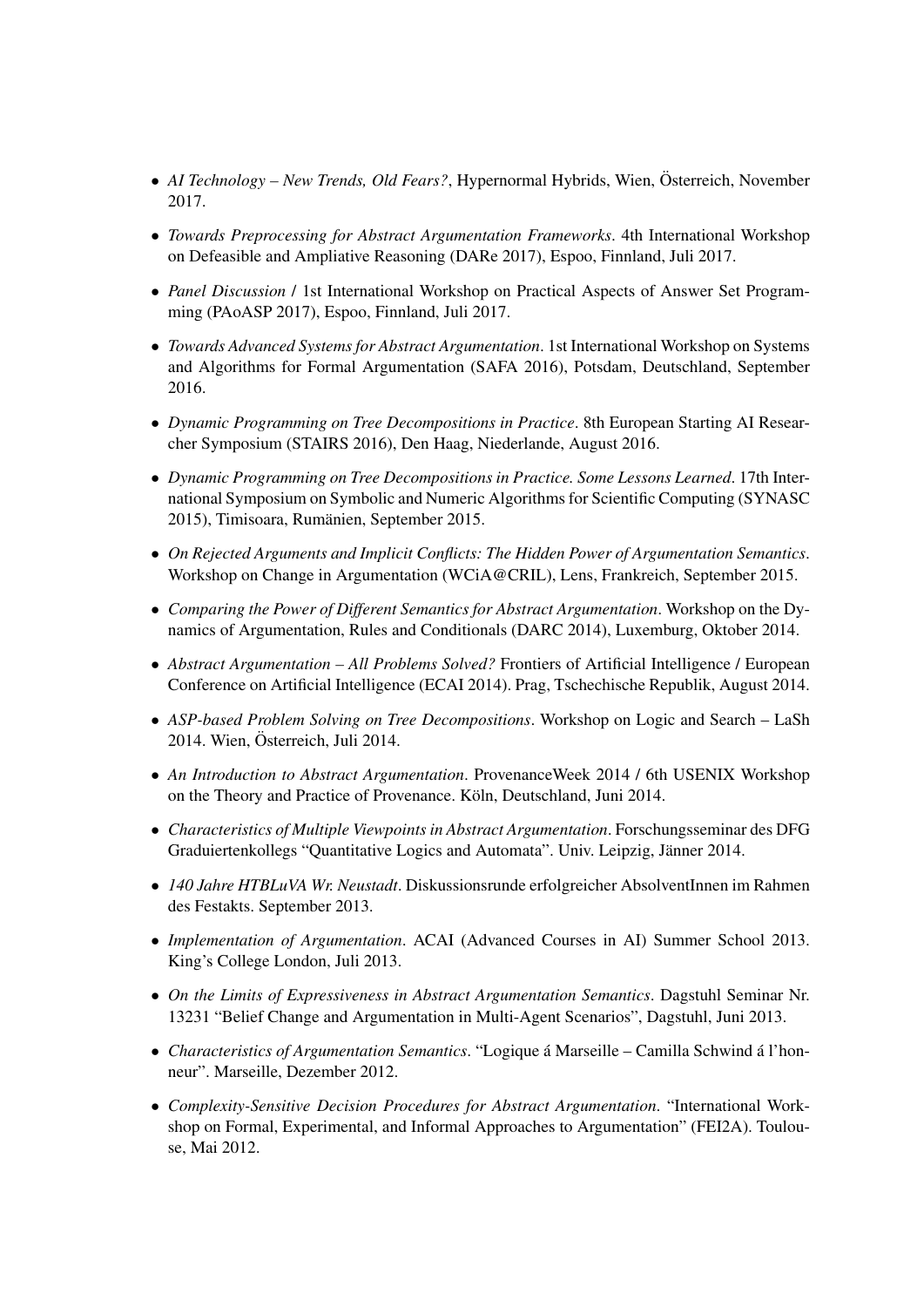- *Belief Revision within Fragments of Propositional Logic*. Madeira Workshop on "Belief Revision and Argumentation". Madeira, Jänner 2012.
- *Panel Discussion* / 1st International Workshop on the Theory and Applications of Formal Argumentation (TAFA'11). Barcelona, Juli 2011.
- *Computational Aspects of Formal Argumentation*. TU Dresden. Berufungsvortrag. Dresden, März 2011.
- *Computational Aspects of Abstract Argumentation*. Helsinki Graduate School in Computer Science and Engineering. Invited Lecture. Helsinki, September 2010.
- *Strong Equivalence in Argumentation (and other KR-Formalisms)*. 11th International Workshop on Computational Logic in Multi-Agent Systems. Invited Talk. Lissabon, August 2010.
- *Deciding Equivalence between Extended Datalog Programs. A Brief Survey*. Datalog 2.0 Workshop, Oxford, U.K., März 2010.
- *Belief Revision with Bounded Treewidth*. Dagstuhl Seminar Nr. 09351 "Information Processing, Rational Belief Change and Social Interaction", Dagstuhl, August 2009.
- *"In der Informatik geht es genau so wenig um Computer, wie in der Astronomie um Teleskope"*. Eingeladener Vortrag beim Fest "20 Jahre EDVO-Abteilung in der HTL Wr. Neustadt", April 2008.
- *On Solution Correspondences in Answer Set Programming: A General Framework (and Characterizations for the Ground Case)*. Dagstuhl Seminar Nr. 05171 "Nonmonotonic Reasoning, Answer Set Programming and Constraints", Dagstuhl, April 2005.
- *Paraconsistent Reasoning via QBFs*. Dagstuhl Seminar Nr. 03241 "Inconsistency Tolerance", Dagstuhl, Mai 2003.
- *On Implementing Nested Logic Programs*. Dagstuhl Seminar Nr. 02381 "Nonmonotonic Reasoning, Answer Set Programming and Constraints", Dagstuhl, September 2002.

## Weitere Vorträge

- *Comparing the Power of Different Semantics for Abstract Argumentation*. Univ. Düsseldorf, April 2016.
- *D-FLAT: Declarative Problem Solving using Tree Decompositions and Answer-Set Programming*. Informatikkolloquium Universität Innsbruck, Mai 2014.
- *ASP-based Problem Solving on Tree Decompositions*. Seminarvortrag. RWTH Aachen, Februar 2014.
- *Characteristics of Multiple Viewpoints in Abstract Argumentation*. Seminarvortrag. TU Dresden. Jänner 2014.
- *Strong Equivalence in Argumentation*. Seminarvortrag. Universitat Leipzig, Juni 2011. ¨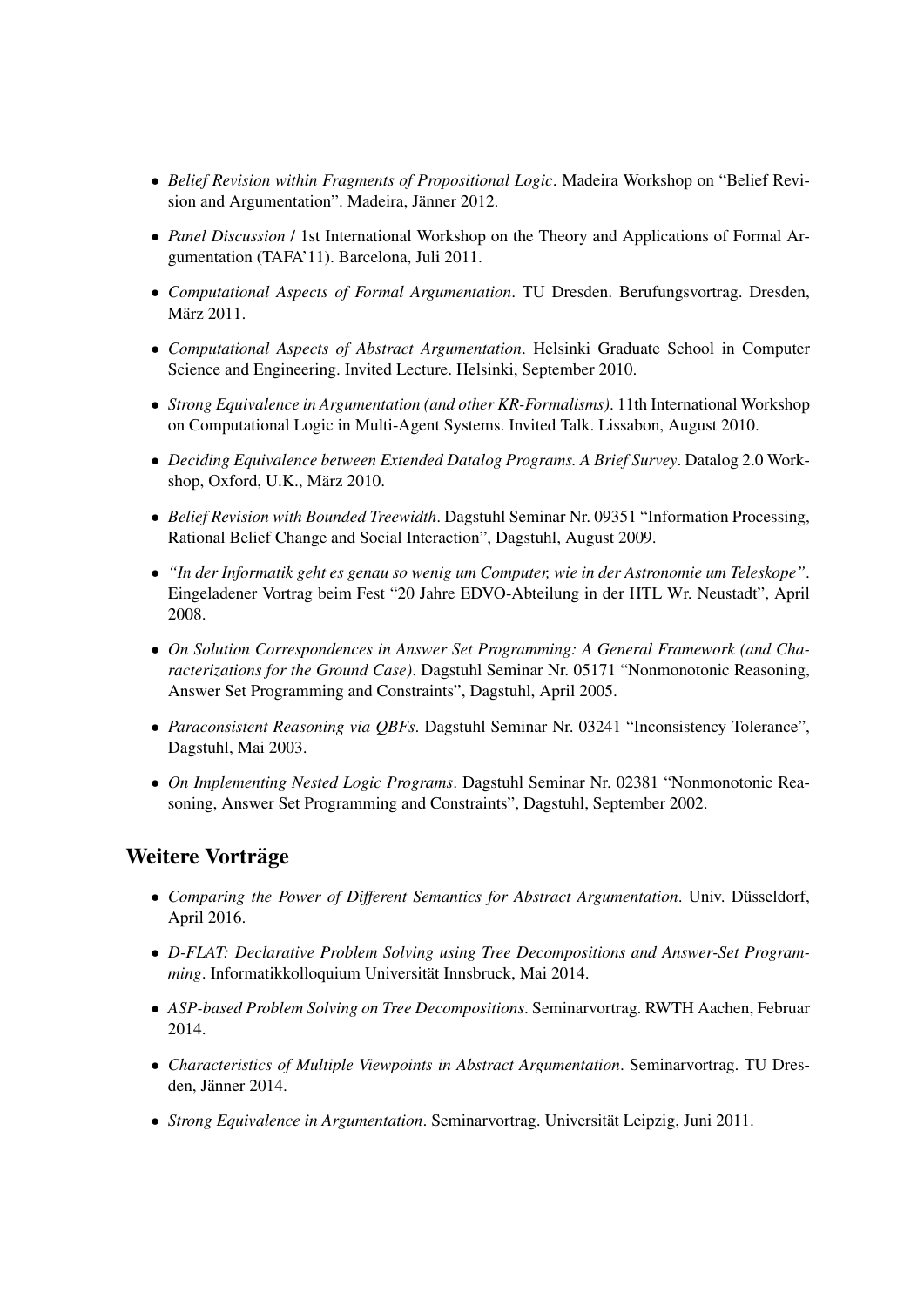- *The WWTF Project "New Methods for Analyzing, Comparing, and Solving Argumentation Problems"; Progress Report and Lessons Learned*. "2nd Argumentation Christmas Meeting", TU Wien, Dezember 2010.
- *Characterizing Strong Equivalence for Argumentation Frameworks*. Workshop on Hybrid Knowledge Representation and Reasoning (HKRR 2010), Hotel Kaiserhof Wien, März 2010.
- *Characterizing Strong Equivalence for Argumentation Frameworks*. "Argumentation Christmas Meeting", Universität Leipzig, Dezember 2009.
- *Hyperequivalence in Logic Programming*. Seminarvortrag, Digital Enterprise Research Institute (DERI), National University of Ireland, Galway, Irland, August 2008.
- *Strong Equivalence and Preference Handling in Answer-Set Programming*. Seminarvortrag, Universität Potsdam, Institut für Informatik, Dezember 2007.
- *Complexity of Rule Redundancy in Non-Ground Answer-Set Programming over Finite Domains*. Seminarvortrag, Dept of Informatics, Statistics and Telematics, Universidad Rey Juan Carlos, Móstoles, Spanien. Februar 2007.
- *Replacements in Non-Ground Answer-Set Programming*. Seminarvortrag, Comenius-Universitat¨ Bratislava. Oktober 2006.
- *Replacements in Non-Ground Answer-Set Programming*. Seminarvortrag, Helsinki University of Technology, Laboratory for Theoretical Computer Science, September 2006.
- *Complexity Results for Checking Equivalence of Stratified Logic Programs*. Seminarvortrag, Universität Potsdam, Institut für Informatik, Juli 2006.
- *Survey of Equivalences in ASP*. Seminarvortrag, Universität Potsdam, Institut für Informatik, November 2005.
- *Solution Correspondences in Answer-Set Programming: An Overview*. Seminarvortrag, Dept of Informatics, Statistics and Telematics, Universidad Rey Juan Carlos, Mostoles, Spanien. Okto- ´ ber 2005.
- *Node Presentation: TU Wien*. Workshop ASP-05 Meeting of the European Working Group on Answer Set Programming (WASP). University of Bath, UK, Juli 2005.
- *Solution Correspondences in Answer-Set Programming: An Overview*. Seminarvortrag, Universita della Calabria, Dipartimento di Matematica, Juni 2005.
- *Complexity of Equivalence between Propositional Logic Programs*. Seminarvortrag, Comenius-Universität Bratislava. November 2004.
- *Relativized Notions of Equivalence in ASP*. Seminarvortrag, Universität Potsdam, Institut für Informatik, August 2004.
- *Elimination of Disjunction in Stable Logic Programming*. Seminarvortrag, Comenius-Universitat¨ Bratislava. Juni 2004.
- *On Simplifying and Rewriting Logic Programs: Characterisations and Complexity*. Seminarvortrag, Comenius-Universität Bratislava. Jänner 2004.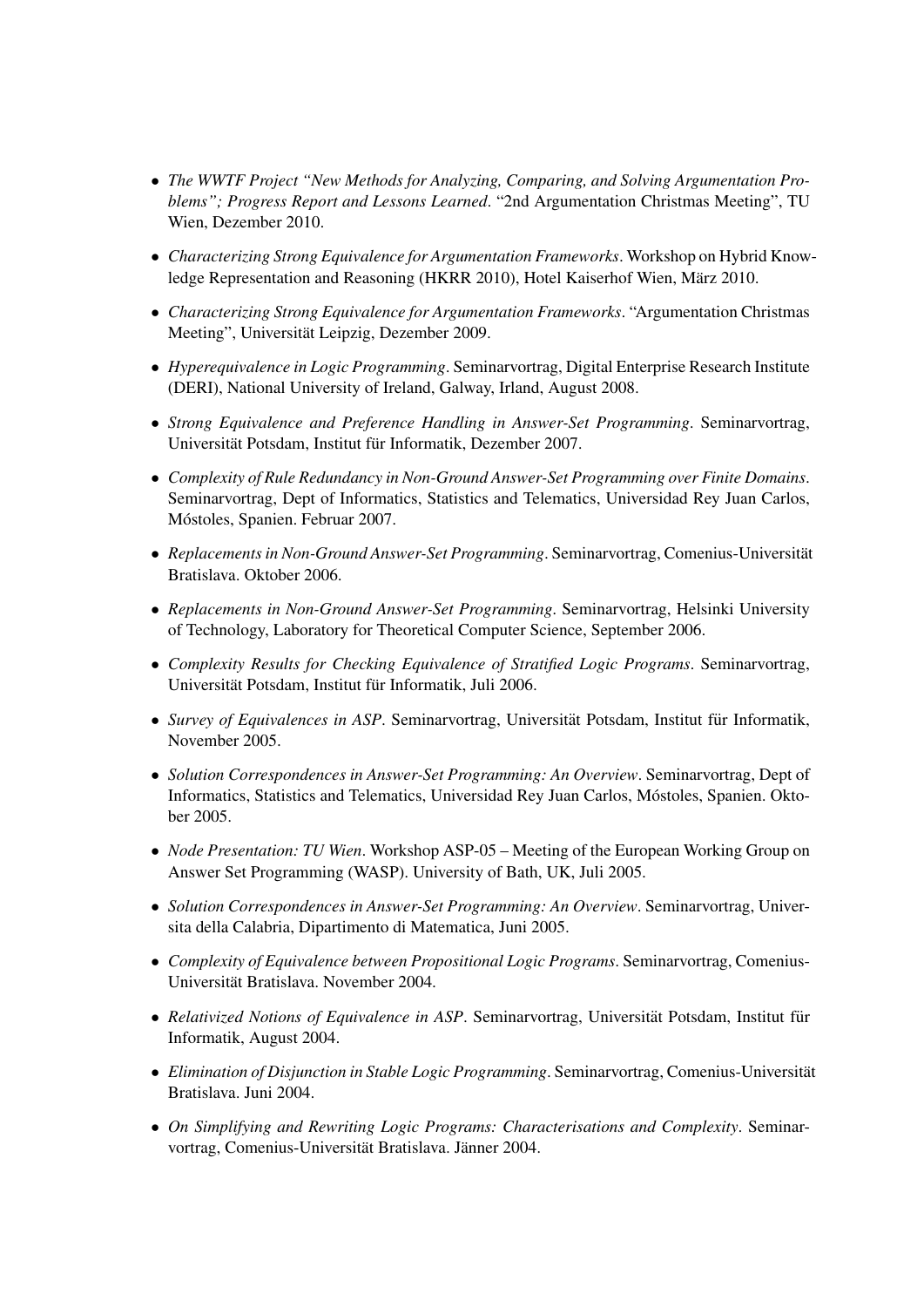- *Node Presentation: TU Wien*. Workshop ASP-03 Meeting of the European Working Group on Answer Set Programming (WASP). Messina, Italien, September 2003.
- *Deciding Strong Equivalence between Logic Programs*. Seminarvortrag, Universitat Potsdam, ¨ Institut für Informatik, Dezember 2002.
- *QBFs and their Application in Belief Revision*. Seminarvortrag, Universität Potsdam, Institut für Informatik, August 2001.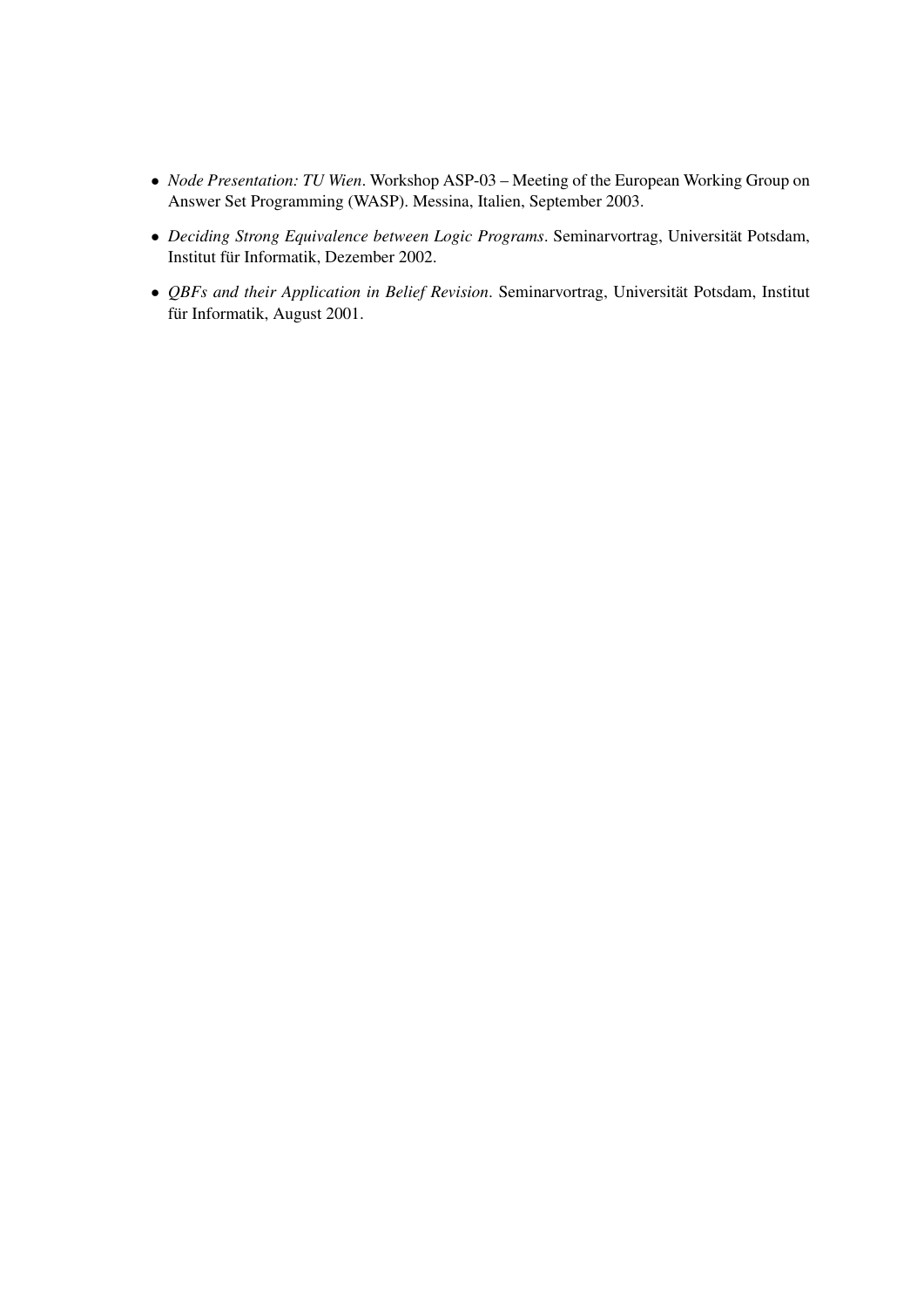## Bisherige Lehrtätigkeit

Wenn nicht anders angegeben, beziehen sich folgende Lehrveranstaltungen auf die TU Wien.

- Logik (VO+UE, 2.0h+2.0h), WS13/14, Universität Leipzig (hauptverantwortlich).
- Semistrukturierte Daten (VL, 2.0h, SS), SS08–SS14, (hauptverantwortlich).
- Formale Methoden der Informatik (VU 4.0h, WS+SS), seit WS14/15, (gemeinsam mit U. Egly, G. Salzer, L. Kovacs, H. Veith, G. Weissenbacher, F. Zuleger).
- Deduktive Datenbanken (VO 2.0h, WS), WS06/07–WS14/15, (hauptverantwortlich).
- Preferences in Artificial Intelligence (VU 2.0h, SS), SS15–SS17, SS19 (gemeinsam mit M. Lackner, A. Haret).
- Abstract Argumentation (VU 3.0h, WS), SS11 und seit WS11/12, (gemeinsam mit U. Egly, W. Dvořák, S. Gaggl, J. Wallner, T. Linsbichler).
- Introduction to Logical Methods (VO 2.0h, WS), seit WS18 (Ringvorlesung).
- Wissenschaftliches Arbeiten (SE 2.0h, SS), seit SS13, (gemeinsam mit R. Pichler).
- Grundlagen methodischen Arbeitens (SE 2.0h, SS), SS10 und SS11, (hauptverantwortlich).
- Complexity Analysis in Knowledge Representation, WS13, Comenius Universität Bratislava, (hauptverantwortlich).
- Wissensrepräsentation (VO 2.0h), WS09/10 und WS13/14, Universität Leipzig, (gemeinsam mit G. Brewka).
- Seminar "Formale Modelle des Argumentierens" (SE 2.0h), WS09/10, Universität Leipzig, (gemeinsam mit G. Brewka).
- Seminar "Intelligente Systems" (SE 2.0h), WS13/14, Universität Leipzig, (gemeinsam mit G. Brewka).
- AK der AI 3 Deduktive Datenbanken (VU 2.0h, WS), im WS05/06, (hauptverantwortlich).
- Logik für Wissensrepräsentation (VO 2.0h, SS), SS05–SS07, (gemeinsam mit H. Tompits).
- Einführung in Wissensbasierte Systeme (LU 1.0h, SS) im SS03, (gemeinsam mit M. Fink).
- Seminar (mit Bachelorarbeit) (SE 4.0h, WS+SS), seit WS08/09.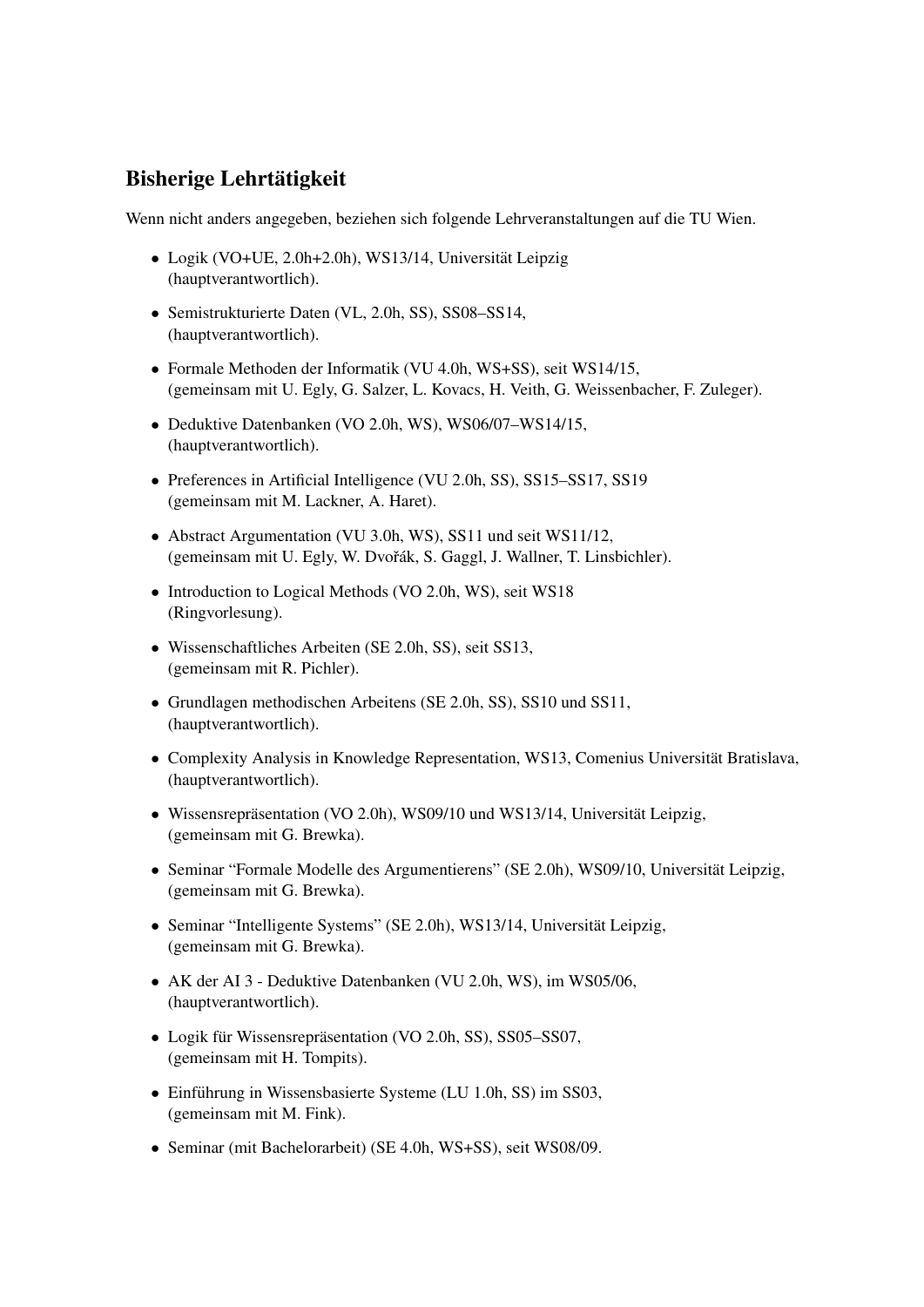- Seminar aus Logik (SE 2.0h, SS), seit SS08.
- Seminar aus Artificial Intelligence (SE 2.0h, SS) im SS03 und seit SS10.
- diverse Praktika.

### Studienassistent (Tutor)

- Logikorientierte Programmiersprachen (LU 2.0h, WS), WS01/02–WS02/03.
- Datenmodellierung (VU 2.0h, WS+SS) im SS01.
- Systemprogrammierung (LU 2.0h, WS+SS), WS97/98–SS00.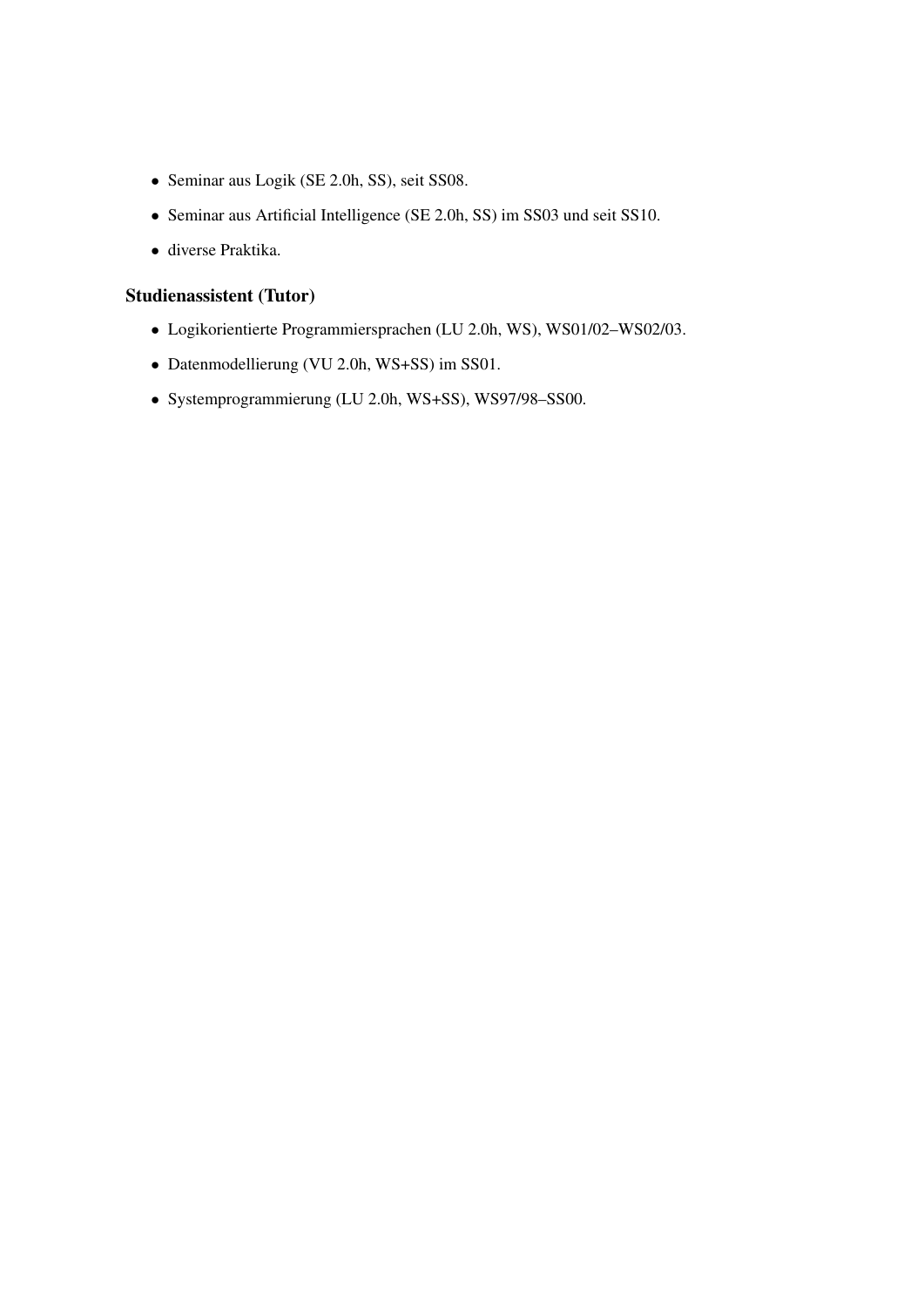### Betreute Diplom-/Magisterarbeiten

- Matthias König. Graph-classes of Argumentation Frameworks with Collective Attacks Pro*perties and Complexity Results*, 2020. (Hauptbetreuer).
- Michael Bernreiter. *A General Framework for Choice Logics*, 2020.
- Isabella Kammerhofer. *Disjunctive Answer Set Programming with Backjumping and Learning*, 2020. (Hauptbetreuer).
- Benjamin Krenn. *Algorithms for Implicit Delegation to Predict Preferences*, 2020.
- Alexander Gressler. *Argumentation Frameworks with Claims and Collective Attacks Complexity Results and Answer-Set Programming Encodings*, 2019. (Hauptbetreuer).
- André Schidler. *A Solver for the Steiner Tree Problem with few Terminals*, 2018. (Hauptbetreuer).
- Patrick Bellositz. *Advancements in Equivalence Checking for Abstract Argumentation Frameworks*, 2018.
- Markus Zisser. *Solving #SAT on the GPU with Dynamic Programming and OpenCL*, 2018. (Hauptbetreuer).
- Atefeh Keshaverzi. *Investigating Subclasses of Abstract Dialectical Frameworks*, 2017. (Hauptbetreuer). Ausgezeichnet mit dem *"Best Thesis Award of the EMCL"*.
- Georg Heißenberger. *A System For Advanced Graphical Argumentation Formalisms*, 2016. (Hauptbetreuer).
- Thomas Ambroz und Andreas Jusits. *Designing a System for Experimental Analysis and Visualization of Dynamic Programming on Tree Decompositions*, 2016. (Hauptbetreuer).
- Markus Hecher. *Optimizing Second-Level Dynamic Programming Algorithms*, 2015. (Hauptbetreuer). Ausgezeichnet mit dem "Würdigungspreis" der Stadt Wien.
- Alina Aleksandrova. *Engineering Data-Aware Commitment-Based Multiagent Systems*, 2015.
- Marius Moldovan. *Implementing Variations of the Traveling Salesperson Problem in a Declarative Dynamic Programming Environment*, 2015. (Hauptbetreuer).
- Adrian Haret. *Merging in the Horn fragment*, 2014. (Hauptbetreuer).
- Martin Diller. *Solving Reasoning Problems on Abstract Dialectical Frameworks via Quantified Boolean Formulas*, 2014. (Hauptbetreuer).
- Thomas Linsbichler. *On the Limits of Expressiveness in Abstract Argumentation Semantics: Realizability and Signatures*, 2013. (Hauptbetreuer).
- Michael Abseher. *Solving Shift Design Problems with Answer Set Programming*, 2013. (Hauptbetreuer).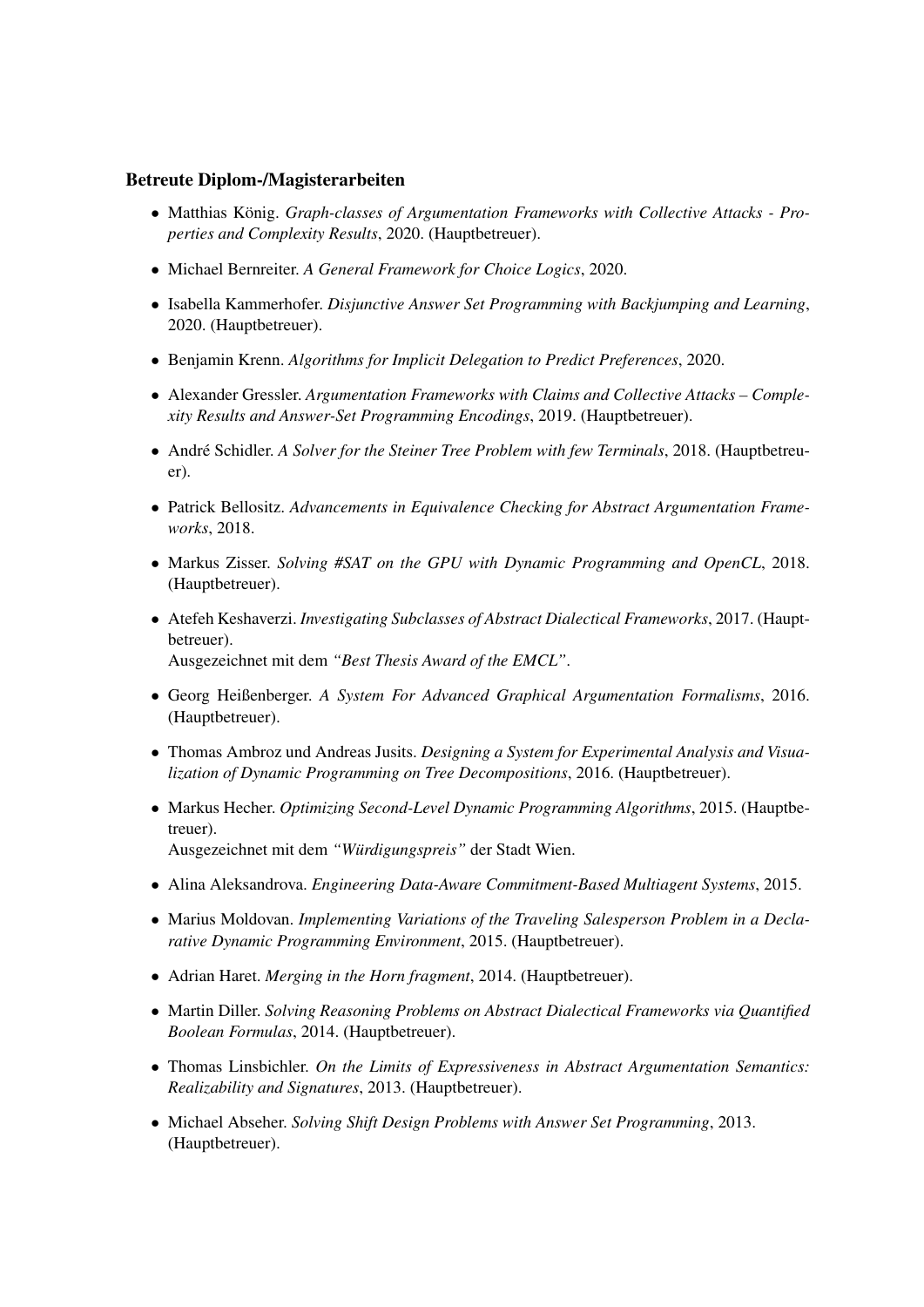- Christian Weichselbaum. *Abstract Argumentation and Answer-Set Programming Modelling the Resolution-Based Grounded Semantics*, 2013. (Hauptbetreuer).
- Christof Spanring (Universität Wien). *Intertranslatability Results for Abstract Argumentation Semantics*, 2013. (Hauptbetreuer).
- Bernhard Bliem. *Decompose, Guess & Check Declarative Problem Solving on Tree Decompositions*, 2012. (Hauptbetreuer). Ausgezeichnet mit dem "*Distinguished Young Alumnus"-Award* der Fakultät für Informatik der TU Wien und dem *Diplomarbeitspreis der Stadt Wien*.
- Stefan Ellmauthaler. *Abstract Dialectical Frameworks: Properties, Complexity, and Implementation*, 2012. (Hauptbetreuer).
- Günther Charwat. *Tree-Decomposition based Algorithms for Abstract Argumentation Frameworks*, 2012. (Hauptbetreuer). Ausgezeichnet mit dem "ÖGAI"-Preis für die beste Diplomarbeit / Masterarbeit auf dem Gebiet der Artificial Intelligence 2007–2012.
- Michael Morak. *dynASP A Dynamic Programming-based Answer-Set Programming Solver*, 2011. (Hauptbetreuer). Ausgezeichnet mit dem *"Wurdigungspreis" ¨* des Ministeriums fur Wissenschaft und Forschung ¨ und dem *OCG-Förderpreis* für hervorragende Diplom- und Magisterarbeiten aus dem Bereich der Informatik.
- Andreas Pfandler. *Decentralized Diagnosis: Complexity Analysis and Datalog Encodings*, 2009.
- Anna Roubickova. *Complexity of Argumentation*, 2009.
- Wolfgang Dvořák. Alternation as a Programming Paradigm, 2009.
- Sarah Alice Gaggl. *Solving Argumentation Frameworks using Answer Set Programming*, 2009.
- Stefan Rümmele. *Efficient Counting with Bounded Treewidth using Datalog*, 2008. Ausgezeichnet mit dem *"Distinguished Young Alumnus"-Award* der Fakultät für Informatik der TU Wien.
- Jörg Pührer. On Debugging of Propositional Answer-Set Programs, 2007.
- Andreas Heindl. *On Replacements in Answer-Set Programming based On Partial Evaluation*, 2007.
- Patrick Traxler. *Techniques for Simplifying Disjunctive Datalog Programs with Negation*, 2006.
- Michael Zolda. *Comparing Different Prenexing Strategies for Quantified Boolean Formulas*, 2004.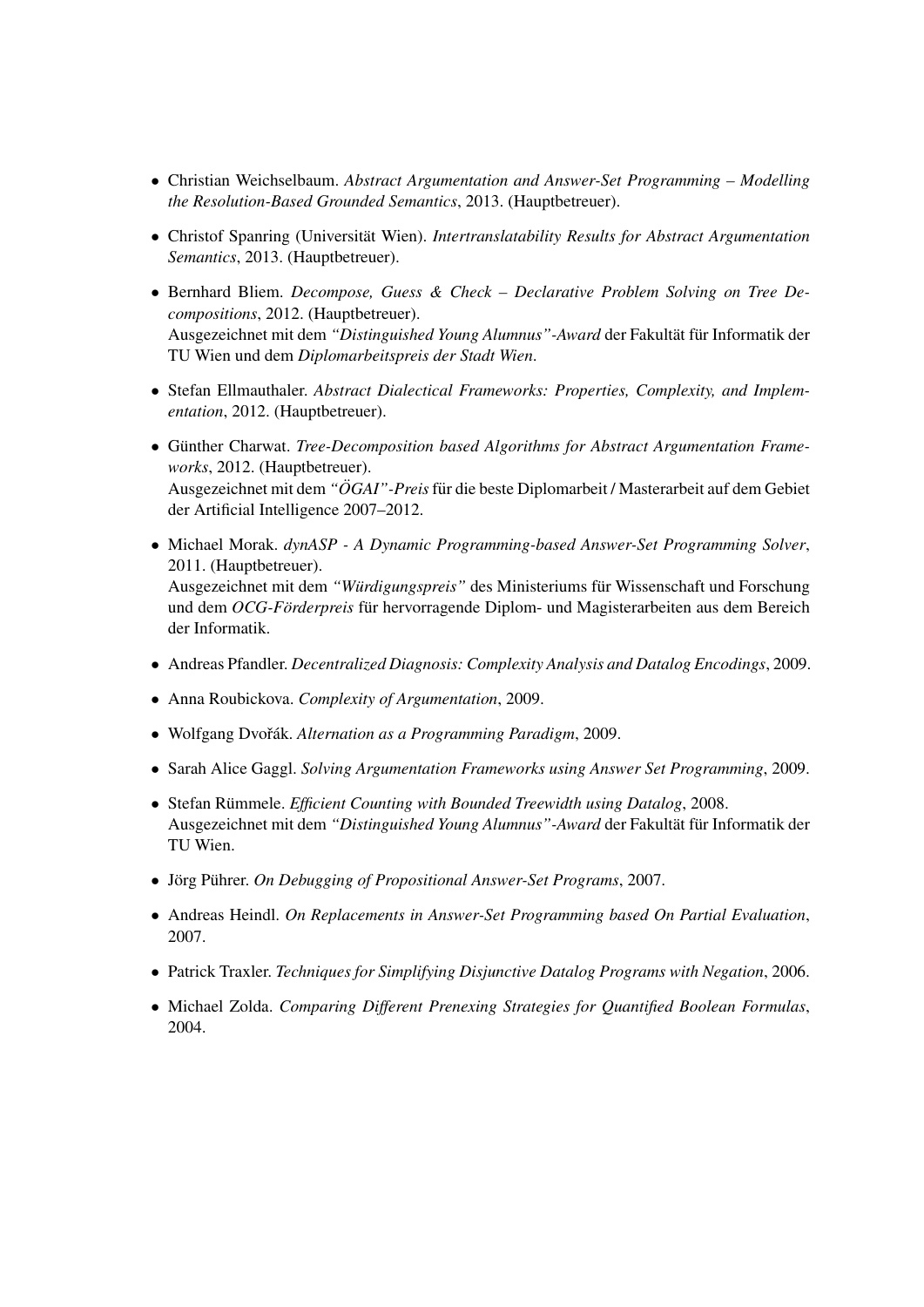### Betreute Dissertationen

- Jan Maly. *Ranking Sets of Objects. How to Deal with Impossibility Results*, 2020. (Hauptbetreuer).
- Adrian Haret. *Choosing What to Believe Belief Change Through the Lens of Rational Choice*, 2020. (Hauptbetreuer).

(Adrian Haret ist gegenwärtig als Post-doc an der Univ. Amsterdam angestellt.

- Martin Diller. *Realising Argumentation using Answer Set Programming and Quantified Boolean Formulas*, 2019. (Hauptbetreuer). (Martin Diller ist gegenwartig als Post-doc an der TU Dresden angestellt.) ¨
- Harald Beck. *Expressive Rule-based Stream Reasoning*, 2018.
- Bernhard Bliem. *Treewidth in Non-Ground Answer Set Solving and Alliance Problems in Graphs*, 2017. (Hauptbetreuer). ausgewählt für den Band "Ausgezeichnete Informatikdissertationen 2017" der Gesellschaft für Informatik (GI).
- Günther Charwat. *BDD-based Dynamic Programming on Tree Decompositions Towards an Alternative Approach for Efficient QBF Solving*, 2017. (Hauptbetreuer).
- Sylwia Polberg. *Developing the Abstract Dialectical Framework*, 2017. (Hauptbetreuer). (Sylwia Polberg ist gegenwärtig als Lecturer an der Cardiff University tätig.)
- Thomas Linsbichler. *Advances in Abstract Argumentation Expressiveness and Dynamics*, 2017. (Hauptbetreuer). ausgezeichnet mit einer "honourable mention" des EURAI 2017 Artificial Intelligence Dissertation Awards.
- Michael Abseher. *Tailored Tree Decompositions for Efficient Problem Solving*, 2017. (Hauptbetreuer).
- Christoph Redl. *Answer Set Programming with External Sources: Algorithms and Efficient Evaluation*, 2015. (Christoph Redl ist gegenwartig als Senior Lecturer and Researcher an der Fachhochschule ¨ Technikum Wien tätig.)
- Friedrich Slivovksy. *Structure in #SAT and QBF*, 2015. (Friedrich Slivovksy ist gegenwärtig als Post-doc am Institut für Logic and Computation, TU Wien, angestellt.)
- Johannes Wallner. *Complexity Results and Algorithms for Argumentation Dung's Frameworks and Beyond*, 2014. (Hauptbetreuer). (Johannes Wallner ist nach einem eineinhalbjahrigen Aufenthalt an der University of Helsinki ¨ gegenwärtig am Institut für Logic and Computation, TU Wien, tätig.)
- Sarah Alice Gaggl. *A Comprehensive Analysis of the cf2 Argumentation Semantics: From Characterization to Implementation*, 2013. (Hauptbetreuer). (Sarah Alice Gaggl ist seit April 2013 als Post-doc in der Forschungsgruppe "Computational Logic" an der Technischen Universität Dresden tätig.)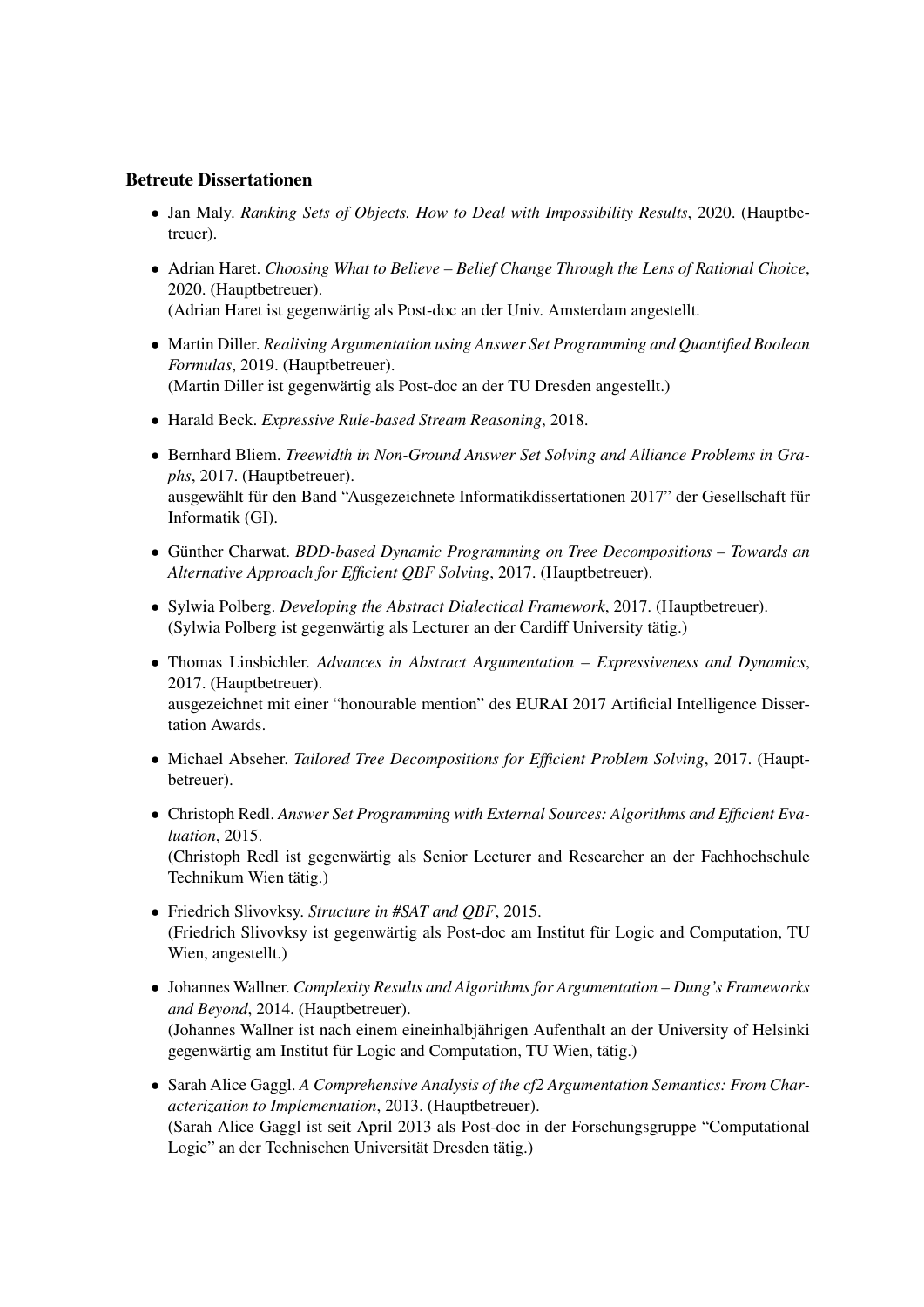- Stefan Rümmele. *The Parameterized Complexity of Nonmonotonic Reasoning*, 2012.
- Wolfgang Dvořák. Computational Aspects of Abstract Argumentation, 2012. (Hauptbetreuer). ausgewählt für den Band "Ausgezeichnete Informatikdissertationen 2012" der Gesellschaft für Informatik (GI). (Wolfgang Dvořák war von Mai 2012 bis November 2016 als Post-doc in der Forschungsgruppe "Theory and Applications of Algorithms" an der Universität Wien tätig und ist gegenwärtig als Post-doc am Institut für Logic and Computation, TU Wien, angestellt.)
- Michael Jakl. *Fixed Parameter Algorithms for Answer Set Programming*, 2010.
- Martina Seidl. *A Solver for Quantified Boolean Formulas in Negation Normal Form*, 2007. ausgewählt für den Band "Ausgezeichnete Informatikdissertationen 2007" der Gesellschaft für Informatik (GI). (Martina Seidl ist seit September 2010 am Institut fur Formale Modelle und ¨ Verifikation an der Johannes Kepler Universität in Linz tätig.)

Wolfgang Dvořák und Sarah Alice Gaggl gewannen den Best-Student Paper Prize bei NMR'12 für die Arbeit "Incorporating Stage Semantics in the SCC-recursive Schema for Argumentation Semantics". Thomas Linsbichler gewann bei der COMMA'14 den *Best Student Paper Award* für seinen Beitrag "Splitting Abstract Dialectical Frameworks". Sylwia Polberg gewann den *Best Talk Award* beim 7th European Starting AI Researcher Symposium (STAIRS-2014) für ihren Vortrag über "Extensionbased Semantics of Abstract Dialectical Frameworks". Bernhard Bliem wurde bei der ICLP'17 mit der "*Best ICLP Doctoral Program Presentation*" ausgezeichnet.

### Gutachter/Kommissionsmitglied (Extern) für Dissertationen

- Thomas Krennwaller, *Modular Nonmonotonic Logic Programs*, TU Wien. Oktober 2018.
- Martin Baláž, *Conflict Solving in Nonmonotonic Knowledge Bases*, Comenius University, Bratislava. August 2017.
- Gonca Güllü, *Bipolar Social Argumentation Frameworks*, Universidade Nova de Lisboa, April 2016.
- Jean-Guy Mailly, *Dynamics of Argumentation Frameworks*. Universite d' Artois, Lens. Sep- ´ tember 2015.
- Jozef Frtús, *Structured Argumentation: From Properties to Distribution*. Comenius University, Bratislava. September 2014.
- Federico Cerutti, *Argumentation-Based Practical Reasoning: New Models and Algorithms*. Universita degli Studi di Brescia. April 2012. `
- Marco Sirianni, *Parallel Evaluation of ASP Programs: Techniques and Implementation*. Universita degli Studi della Calabria, Rende. Februar 2012. `
- Roberto Confalonieri, *The Role of Preferences in Logic Programming: Nonmonotonic Reasoning, User Preferences, Decision under Uncertainty*. Universitat Politecnica de Catalunya, ` Barcelona. Dezember 2011.
- Jozef Siška. *Logic Programming in Computer Games*. Comenius University, Bratislava, November 2010.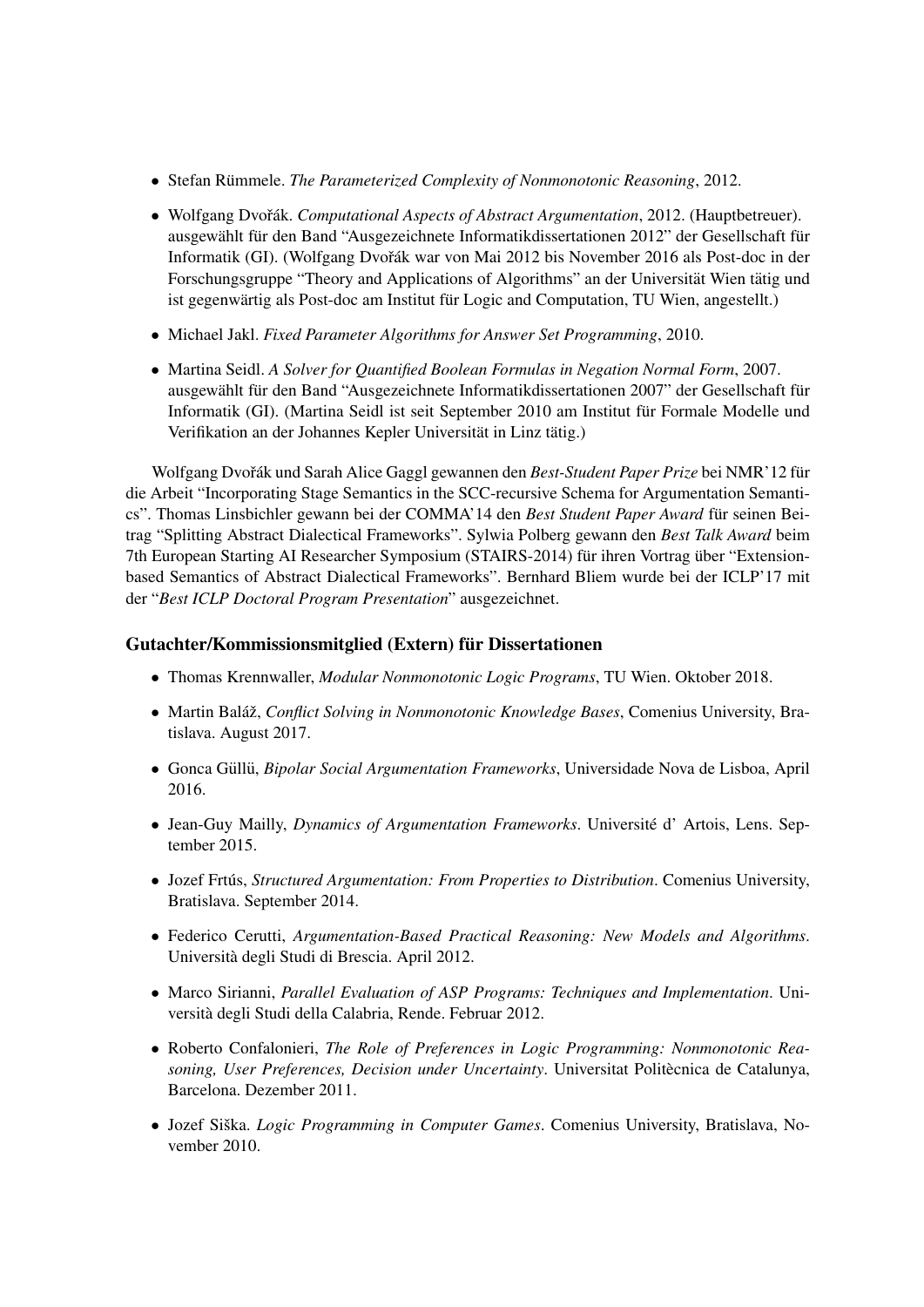## Doktoratskollegs

- Doktoratskolleg "Logical Methods in Computer Science" (FWF W1255) 2nd period / Faculty.
- Doktoratskolleg "Logical Methods in Computer Science" (FWF W1255) 1st period / Associated Faculty.
- Koordinator für das Doktoratskolleg "Mathematical Logic in Computer Science" an der TU Wien (Herbst 2010–Frühjahr 2015).

### Sonstige universitäre Aktivitäten

- Vizestudiendekan für Lehre (Fakultät für Informatik, TU Wien, seit 2020).
- Vorsitzender Berufungskommission "Nonclassical Logics in Computer Science" (TU Wien, 2017).
- Ersatzmitglied der Berufungskommission "Machine Learning" (TU Wien, 2018).
- Ersatzmitglied der Berufungskommission "Computer-Aided Verification" (TU Wien, 2018).
- Ersatzmitglied der Berufungskommission "Computer-Aided Verification" (TU Wien, 2008).
- Gutachter Habilitation R. Ganian (TU Wien, 2018), M. Homola (Univ. Bratislava, 2018).
- (Ersatz)Mitglied in Habilitationskommissionen (TU Wien: A. Polleres, 2010; L. Kovacs, 2012, I. Brandic 2013; I. Viola, 2016; S. Ordyniak, 2017; E. Bartocci 2019, I. Konnov 2019).
- Mitglied im Fakultätsrat der Fakultät für Informatik (TU Wien, 2008–2015 (Mittelbau), 2019– 2020 (ProfessorInnenkurie)).
- Ersatzmitglied im Fakultätsrat der Fakultät für Informatik (TU Wien, 2016-2019).
- Mitglied der Studienkommission Informatik (TU Wien, 2018–2019).

### Aktuelle DissertantInnen und MitarbeiterInnen

- Adrian Haret. Finanzierung: FWF P25521 / FWF P30168.
- Markus Hecher. Finanzierung: FWF P25607 / FWF Y698.
- Jan Maly. Finanzierung: FWF P25521.
- Jörg Pührer (Post-Doc). Finanzierung: FWF I2854.
- Anna Rapberger. Finanzierung: FWF 1255.
- Christof Spanring (Post-Doc). Finanzierung: FWF I2854 / FWF I1102.

## Frühere MitarbeiterInnen

Michael Abseher, Gerald Berger, Bernhard Bliem, Gunther Charwat, Martin Diller, Frederico Dus- ¨ berger, Wolfgang Dvořák, Johannes Fichte, Sarah Alice Gaggl, Martin Kronegger, Martin Lackner, Thomas Linsbichler, Jean-Guy Mailly, Marius Moldovan, Michael Morak, Sylwia Polberg, Stefan Rümmele, Emanuel Sallinger, Johannes Wallner, Markus Zisser.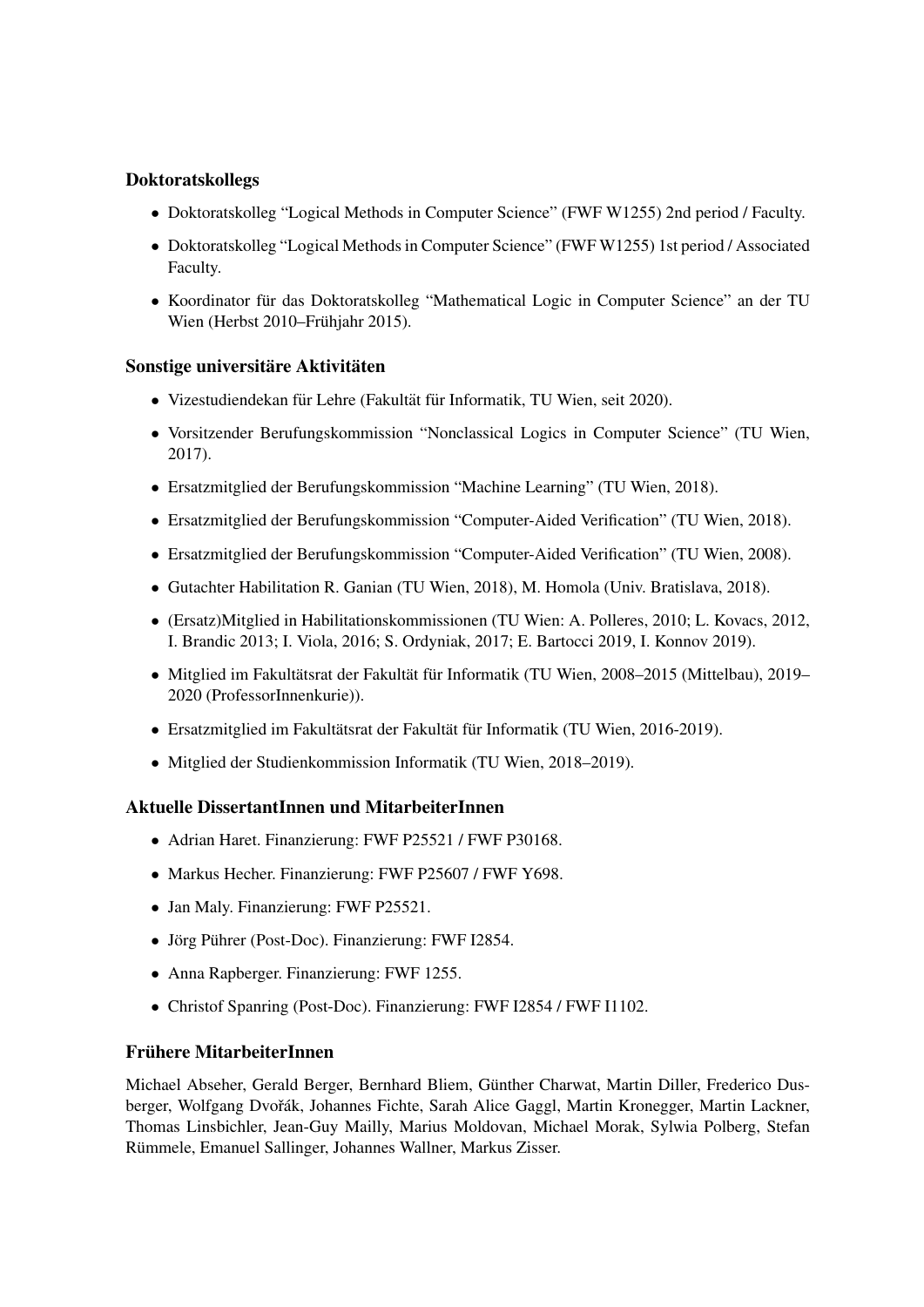## Publikationsliste

### Artikel in Zeitschriften

- [1] W. Dvořák und S. Woltran. Complexity of Abstract Argumentation under a Claim-Centric View. *Artificial Intelligence* 285, 2020.
- [2] W. Dvořák, A. Rapberger und S. Woltran. On the Different Types of Collective Attacks in Abstract Argumentation: Equivalence Results for SETAFs. *Journal of Logic and Computation* 30(5):1063–1107, 2020.
- [3] R. Gonçalves, M. Knorr, J. Leite und S. Woltran. On the Limits of Forgetting in Answer Set Programming. *Artificial Intelligence* 286, 2020.
- [4] M. Bichler, M. Morak und S. Woltran. selp: A Single-Shot Epistemic Logic Program Solver. *Theory and Practice of Logic Programming* 20(4):435–455, 2020.
- [5] M. Bichler, M. Morak und S. Woltran. lpopt: A Rule Optimization Tool for Answer Set Programming. *Fundamenta Informaticae* 177(3-4):275–296, 2020.
- [6] M. Diller, A. Keshavarzi Zafarghandi, T. Linsbichler und S. Woltran. Investigating Subclasses of Abstract Dialectical Frameworks. *Argument & Computation* 11(1-2): 191–219. 2020.
- [7] G. Brewka, M. Diller, G. Heissenberger, T. Linsbichler und S. Woltran. Solving Advanced Argumentation Problems with Answer Set Programming. *Theory and Practice of Logic Programming* 20(3):391–431, 2020.
- [8] S. Gaggl, T. Linsbichler, M. Maratea und S. Woltran. Design and Results of the Second International Competition on Computational Models of Argumentation. *Artificial Intelligence* 279, 2020.
- [9] B. Bliem, M. Morak, M. Moldovan und S. Woltran. The Impact of Treewidth on Grounding and Solving of Answer Set Programs. *Journal of Artificial Intelligence Research* 67:35–80, 2020.
- [10] M. Abseher, B. Bliem, G. Charwat, F. Dusberger und S. Woltran. Computing Secure Sets in Graphs using Answer Set Programming. *Journal of Logic and Computation* 30(4):837–862, 2020.
- [11] J. Maly, M. Truszczynski und S. Woltran. Preference Orders on Families of Sets When Can ´ Impossibility Results Be Avoided? *Journal of Artificial Intelligence Research* 66:1147–1197, 2019.
- [12] W. Faber, M. Morak und S. Woltran. On Uniform Equivalence of Epistemic Logic Programs. *Theory and Practice of Logic Programming* 19(5-6):826–840, 2019.
- [13] R. Baumann, W. Dvořák, T. Linsbichler und S. Woltran. A General Notion of Equivalence for Abstract Argumentation. *Artificial Intelligence*, 275:379–410, 2019.
- [14] G. Charwat und S. Woltran. Expansion-based QBF Solving on Tree Decompositions. *Fundamenta Informaticae* 167:59–92, 2019.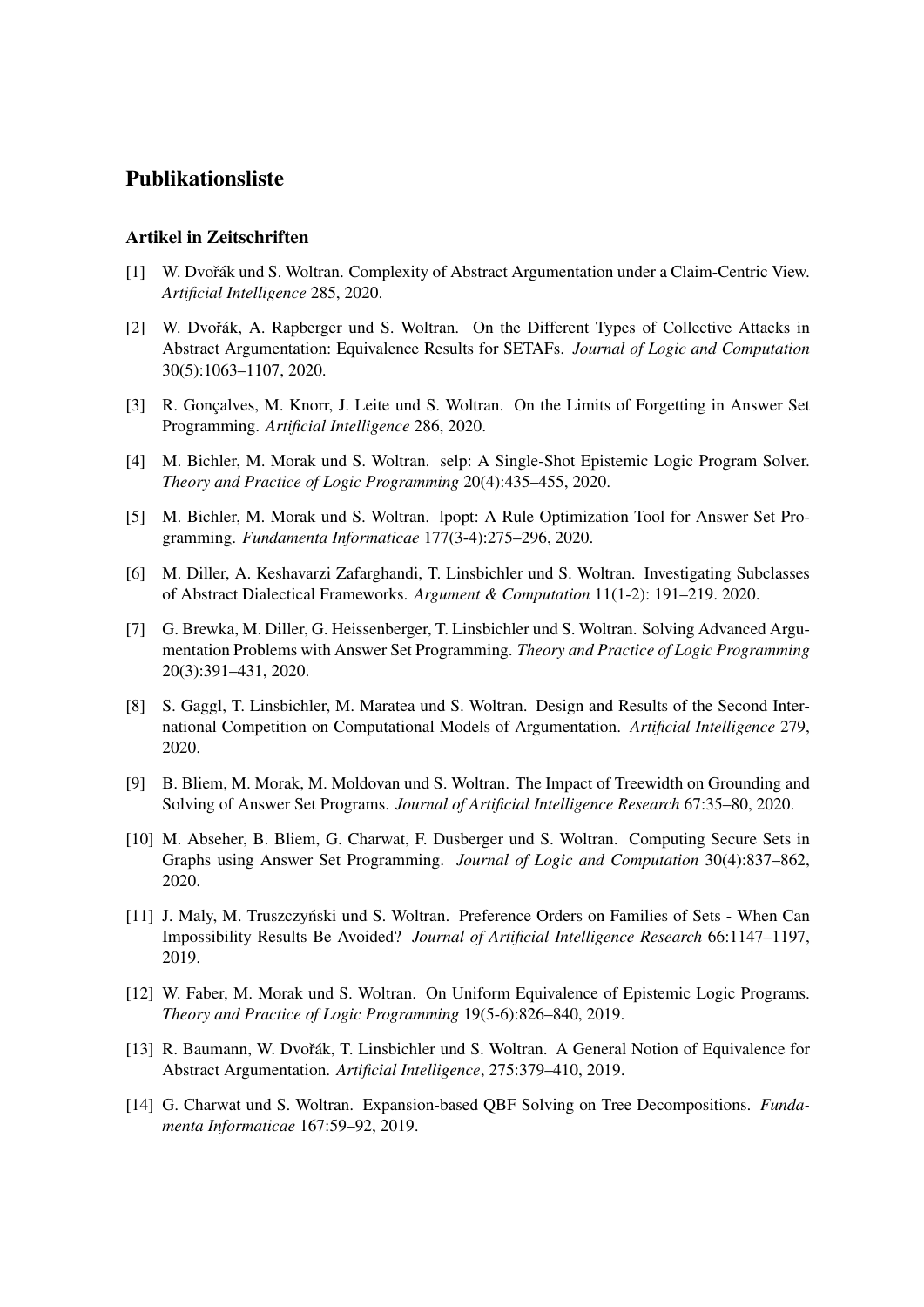- [15] W. Dvořák, J. Fandinno und S. Woltran. On the Expressive Power of Collective Attacks. *Argument & Computation* 10(2):191–230, 2019.
- [16] J. Fichte, M. Kronegger und S. Woltran. A Multiparametric View on Answer Set Programming. *Annals of Mathematics and Artificial Intelligence* 86(1-3):121–147, 2019.
- [17] J. Delgrande, P. Peppas und S. Woltran. General Belief Revision. *Journal of the ACM* 65(5):29:1–29:34, 2018.
- [18] B. Bliem und S. Woltran. Equivalence between Answer-Set Programs under (partially) fixed Input. *Annals of Mathematics and Artificial Intelligence* 83(3-4):277–295, 2018.
- [19] B. Bliem und S. Woltran. Complexity of Secure Sets. *Algorithmica* 80(10):2909–2940, 2018.
- [20] B. Bliem und S. Woltran. Defensive Alliances in Graphs of Bounded Treewidth. *Discrete Applied Mathematics* 251:334-339, 2018.
- [21] N. Creignou, R. Pichler und S. Woltran. Do Hard SAT-Related Reasoning Tasks Become Easier in the Krom Fragment? *Logical Methods in Computer Science* 14(4):1–25, 2018.
- [22] R. Brochenin, T. Linsbichler, M. Maratea, J. Wallner und S. Woltran. Abstract Solvers for Dung's Argumentation Frameworks. *Argument & Computation* 9(1):41–72, 2018.
- [23] M. Diller, A. Haret, T. Linsbichler, S. Rümmele und S. Woltran. An Extension-Based Approach to Belief Revision in Abstract Argumentation. *International Journal of Approximate Reasoning* 93:395-423, 2018.
- [24] M. Abseher, B. Bliem, M. Hecher, M. Moldovan und S. Woltran. Dynamic Programming on Tree Decompositions with D-FLAT. *KI - Künstliche Intelligenz* 32(2-3):191–192, 2018.
- [25] S. Gaggl, T. Linsbichler, M. Maratea und S. Woltran. Summary Report of the Second International Competition on Computational Models of Argumentation. *AI Magazine* 39(4):77-79, 2018.
- [26] G. Brewka, S. Ellmauthaler, H. Strass, J. Wallner und S. Woltran. Abstract Dialectical Frameworks. An Overview. *IfCoLog Journal of Logics and their Applications* 4(8):2263–2318, 2017.
- [27] R. Gonçalves, M. Knorr, J. Leite und S. Woltran. When you must Forget: Beyond Strong Persistence when Forgetting in Answer Set Programming. *Theory and Practice of Logic Programming* 17(5-6):837–854, 2017.
- [28] J. Maly und S. Woltran. Ranking Specific Sets of Objects. *Datenbankspektrum* 17(3):255–265, 2017.
- [29] M. Abseher, N. Musliu und S. Woltran. Improving the Efficiency of Dynamic Programming on Tree Decompositions via Machine Learning. *Journal of Artificial Intelligence Research* 58:829– 858, 2017.
- [30] B. Bliem, R. Pichler und S. Woltran. Implementing Courcelle's Theorem in a Declarative Framework for Dynamic Programming. *Journal of Logic and Computation* 27(4):1067-1094, 2017.
- [31] A. Haret, S. Rümmele und S. Woltran. Merging in the Horn Fragment. ACM Transactions on *Computational Logic* 18(1), 2017.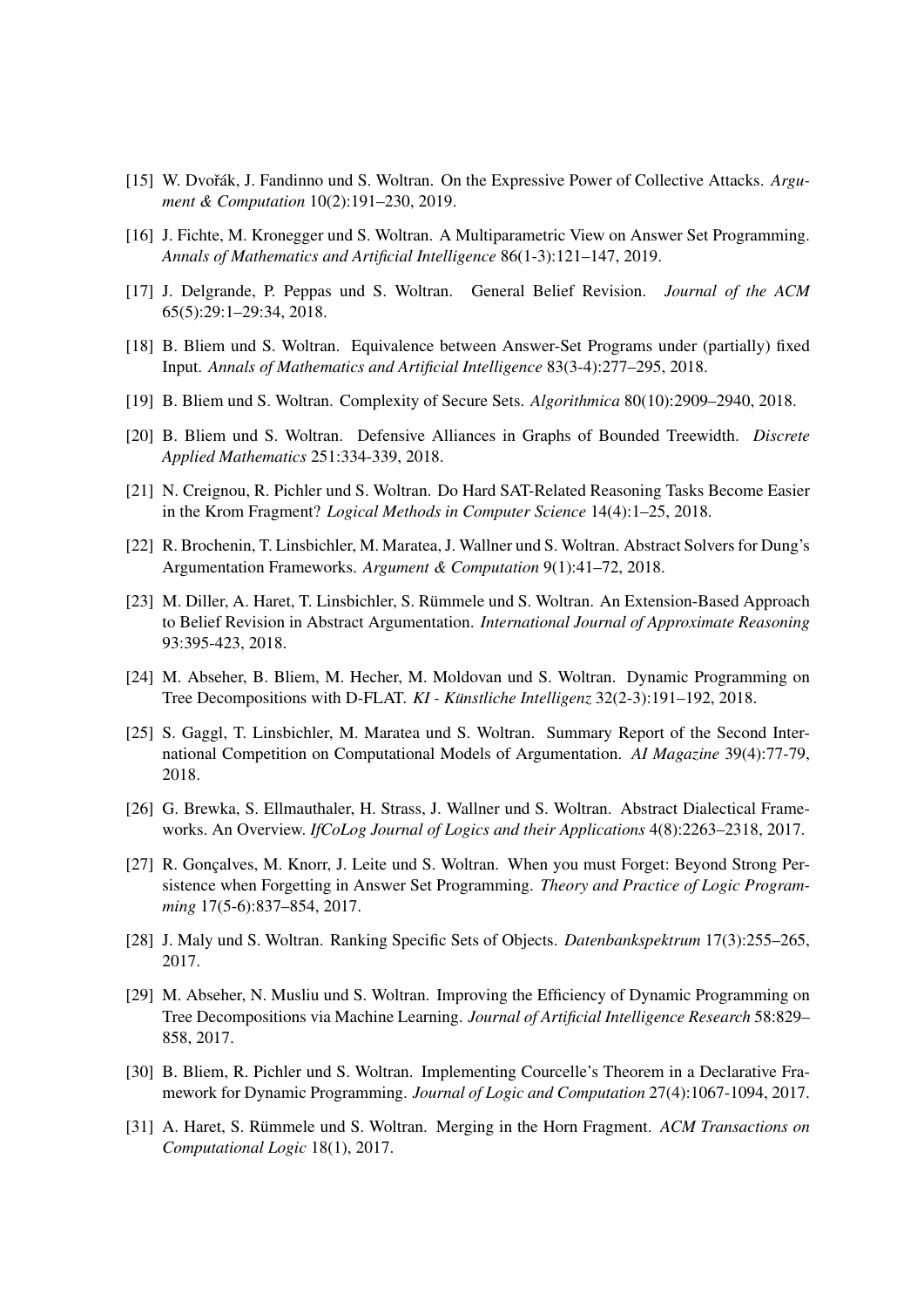- [32] M. Bichler, M. Morak und S. Woltran. The Power of Non-Ground Rules in Answer Set Programming. *Theory and Practice of Logic Programming* 16(5-6):552–569, 2016.
- [33] R. Baumann, W. Dvořák, T. Linsbichler, C. Spanring, H. Strass und S. Woltran. On Rejected Arguments and Implicit Conflicts: The Hidden Power of Argumentation Semantics. *Artificial Intelligence* 241:244–284, 2016.
- [34] N. Creignou, O. Papini, S. Rümmele und S. Woltran. Belief Merging within Fragments of Propositional Logic. *ACM Transactions on Computational Logic* 17(3), 2016.
- [35] B. Bliem, G. Charwat, M. Hecher und S. Woltran. D-FLATˆ2: Subset Minimization in Dynamic Programming on Tree Decompositions Made Easy. *Fundamenta Informaticae* 147(1):27–61, 2016.
- [36] M. Abseher, M. Gebser, N. Musliu, T. Schaub und S. Woltran. Shift Design with Answer Set Programming. *Fundamenta Informaticae* 147(1):1–25, 2016.
- [37] R. Baumann und S. Woltran. The Role of Self-Attacking Arguments in Characterizations of Equivalence Notions. *Journal of Logic and Computation* 26(4):1293–1313, 2016.
- [38] M. Diller, J. Wallner und S. Woltran. Reasoning in Abstract Dialectical Frameworks using Quantified Boolean Formulas. *Argument & Computation* 6(2):149–177, 2015.
- [39] P. Dunne, W. Dvořák, T. Linsbichler und S. Woltran. Characteristics of Multiple Viewpoints in Abstract Argumentation. *Artificial Intelligence* 228:153–178, 2015.
- [40] J. Fichte, M. Truszczyński und S. Woltran. Dual-normal Logic Programs the Forgotten Class. *Theory and Practice of Logic Programming* 15(4–5):495–510, 2015.
- [41] S. Gaggl, N. Manthey, A. Ronca, J. Wallner und S. Woltran. Improved Answer-set Programming Encodings for Abstract Argumentation. *Theory and Practice of Logic Programming* 15(4– 5):434–448, 2015.
- [42] G. Charwat, W. Dvořák, S. Gaggl, J. Wallner und S. Woltran. Methods for Solving Reasoning Problems in Abstract Argumentation – A Survey. *Artificial Intelligence* 220:28–63, 2015.
- [43] A. Pfandler, R. Pichler und S. Woltran. The Complexity of Handling Minimal Solutions in Logic-Based Abduction. *Journal of Logic and Computation* 25(3):805–825, 2015.
- [44] G. Brewka, S. Polberg und S. Woltran. Generalizations of Dung Frameworks and Their Role in Formal Argumentation. *IEEE Intelligent Systems* 29(1):30–38, 2014.
- [45] M. Alviano, W. Faber und S. Woltran. Complexity of Super-Coherence Problems in ASP. *Theory and Practice of Logic Programming* 14(3):339–361, 2014.
- [46] R. Pichler, S. Rümmele, S. Szeider und S. Woltran. Tractable Answer-Set Programming with Weight Constraints: Bounded Treewidth is not Enough. *Theory and Practice of Logic Programming* 14(2):141–164, 2014.
- [47] N. Creignou, O. Papini, R. Pichler und S. Woltran. Belief Revision within Fragments of Propositional Logic. *Journal of Computer and System Sciences* 80(2):427–449, 2014.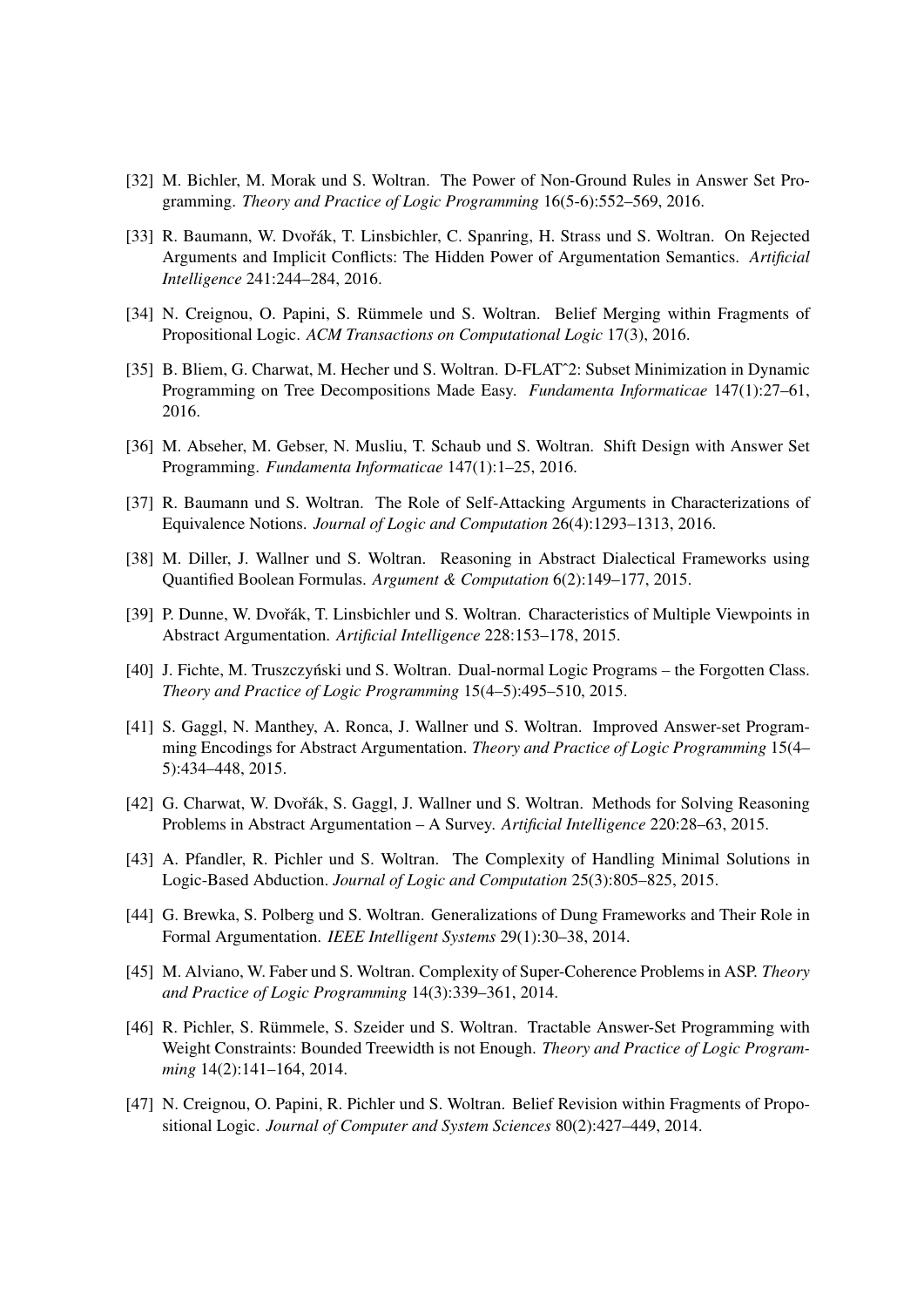- [48] W. Dvořák, M. Järvisalo, J. Wallner und S. Woltran. Complexity-Sensitive Decision Procedures for Abstract Argumentation. *Artificial Intelligence* 206:53–78, 2014.
- [49] S. Gaggl und S. Woltran. The cf2 Argumentation Semantics Revisited. *Journal of Logic and Computation* 23(5): 925–949, 2013.
- [50] P. Dunne, W. Dvořák und S. Woltran. Parametric Properties of Ideal Semantics. *Artificial Intelligence* 202: 1–28, 2013.
- [51] R. Pichler, A. Polleres, S. Skritek und S. Woltran. Complexity of Redundancy Detection on RDF Graphs in the Presence of Rules, Constraints, and Queries. *Semantic Web Journal* 4(4):351–393, 2013.
- [52] W. Faber, M. Truszczyński und S. Woltran. Strong Equivalence of Qualitative Optimization Problems. *Journal of Artificial Intelligence Research* 47:351–391, 2013.
- [53] J. Delgrande, T. Schaub, H. Tompits und S. Woltran. A Model-Theoretic Approach to Belief Change in Answer Set Programming. *ACM Transactions on Computational Logic* 14(2), 2013.
- [54] T. Eiter, M. Fink, J. Pührer, H. Tompits und S. Woltran. Model-Based Recasting in Answer-Set Programming. *Journal of Applied Non-Classical Logics* 23(1-2):75–104, 2013.
- [55] B. Bliem, M. Morak und S. Woltran. D-FLAT: Declarative Problem Solving Using Tree Decompositions and Answer-Set Programming. *Theory and Practice of Logic Programming* 12(4- 5):445–464, 2012.
- [56] W. Dvořák, R. Pichler und S. Woltran. Towards Fixed-Parameter Tractable Algorithms for Abstract Argumentation. *Artificial Intelligence* 186(1): 1–37, 2012.
- [57] N. Creignou, J. Schmidt, M. Thomas und S. Woltran. Complexity of Logic-Based Argumentation in Post's Framework. *Argument & Computation*, 2(2-3):107–129, 2011.
- [58] W. Dvořák und S. Woltran. On the Intertranslatability of Argumentation Semantics. *Journal of Artificial Intelligence Research* 41:445–475, 2011.
- [59] E. Oikarinen und S. Woltran. Characterizing Strong Equivalence for Argumentation Frameworks. *Artificial Intelligence* 175(14-15): 1985–2009, 2011.
- [60] U. Egly, S. Gaggl und S. Woltran. Answer-Set Programming Encodings for Argumentation Frameworks. *Argument & Computation* 1(2):147–177, 2010.
- [61] W. Dvořák und S. Woltran. Complexity of Semi-Stable and Stage Semantics in Argumentation Frameworks. *Information Processing Letters* 110(11):425–430, 2010.
- [62] M. Truszczyński und S. Woltran. Relativized Hyperequivalence of Logic Programs for Modular Programming. *Theory and Practice of Logic Programming* 9(6):781–819, 2009.
- [63] T. Janhunen, E. Oikarinen, H. Tompits und S. Woltran. Modularity Aspects of Disjunctive Stable Models. *Journal of Artificial Intelligence Research* 35:813–857, 2009.
- [64] D. Pearce, H. Tompits und S. Woltran. Characterising Equilibrium Logic and Nested Logic Programs: Reductions and Complexity. *Theory and Practice of Logic Programming* 9(5):565– 616, 2009.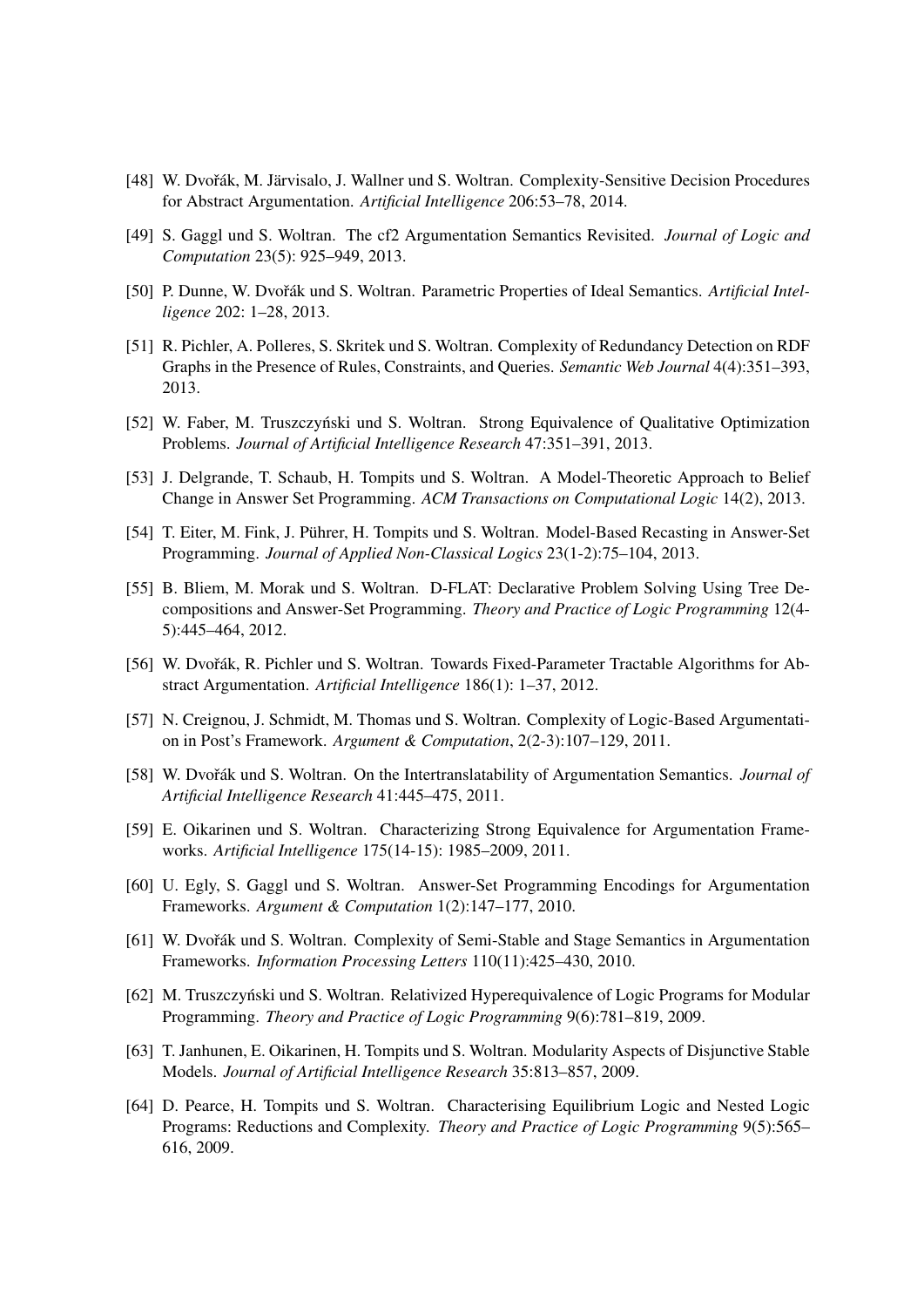- [65] P. Besnard, A. Hunter und S. Woltran. Encoding Deductive Argumentation in Quantified Boolean Formulae. *Artificial Intelligence* 173(15):1406–1434, 2009.
- [66] U. Egly, M. Seidl und S. Woltran. A Solver for QBFs in Nonprenex Form. *Constraints Journal* 14(1):38–79, 2009.
- [67] M. Truszczyński und S. Woltran. Hyperequivalence of Logic Programs with Respect to Supported Models. *Annals of Mathematics and Artificial Intelligence* 53(1-4):331–365, 2008.
- [68] S. Woltran. A Common View on Strong, Uniform, and Other Notions of Equivalence in Answer-Set Programming. *Theory and Practice of Logic Programming* 8(2):217–234, 2008.
- [69] T. Eiter, W. Faber, M. Fink und S. Woltran. Complexity Results for Answer Set Programming with Bounded Predicate Arities and Implications. *Annals of Mathematics and Artificial Intelligence* 51(2–4):123–165, 2007.
- [70] T. Eiter, M. Fink und S. Woltran. Semantical Characterizations and Complexity of Equivalences in Answer Set Programming. *ACM Transactions on Computational Logic* 8(3), 2007. (53 pages)
- [71] U. Egly, R. Pichler und S. Woltran. On Deciding Subsumption Problems. *Annals of Mathematics and Artificial Intelligence* 43(1–4):255–294, 2005.
- [72] J. Delgrande, T. Schaub, H. Tompits und S. Woltran. On Computing Solutions to Belief Change Scenarios. *Journal of Logic and Computation* 14(6):801–826, 2004.

#### Herausgabe von Tagungsbänden, Festschriften und Zeitschriften

- [73] F. Ferrarotti und S. Woltran. Special Issue: 10th International Symposium on Foundations of Information and Knowledge Systems (FoIKS 2018). Annals of Mathematics and Artificial Intelligence 87(1-2), 2019.
- [74] M. Balduccini, Y. Lierler und S. Woltran. *Logic Programming and Nonmonotonic Reasoning - 15th International Conference, LPNMR 2019, Philadelphia, PA, USA, June 3-7, 2019, Proceedings*. LNCS 11481, Springer 2019.
- [75] T. Schaub und S. Woltran. Answer Set Programming Unleashed. Special Issue on Answer-Set Programming. *KI - Künstliche Intelligenz* 32(2–3), 2018.
- [76] F. Ferrarotti und S. Woltran. *Foundations of Information and Knowledge Systems 10th International Symposium, FoIKS 2018, Budapest, Hungary, May 14-18, 2018, Proceedings*. Springer LNCS 10833, 2018.
- [77] J. Leite, T.C. Son, P. Torroni und S. Woltran. Special Issue on Computational Logic in Multi-Agent Systems (CLIMA XIV). *Journal of Logic and Computation* 28(3), 2018.
- [78] T. Eiter, H. Strass, M. Truszczynski und S. Woltran. ´ *Advances in Knowledge Representation, Logic Programming, and Abstract Argumentation – Essays Dedicated to Gerhard Brewka on the Occasion of His 60th Birthday*, Springer LNCS 9060, 2015.
- [79] J. Leite, T.C. Son, P. Torroni und S. Woltran. Special Issue: Applications of logical approaches to argumentation. *Argument & Computation* 6(1), 2015.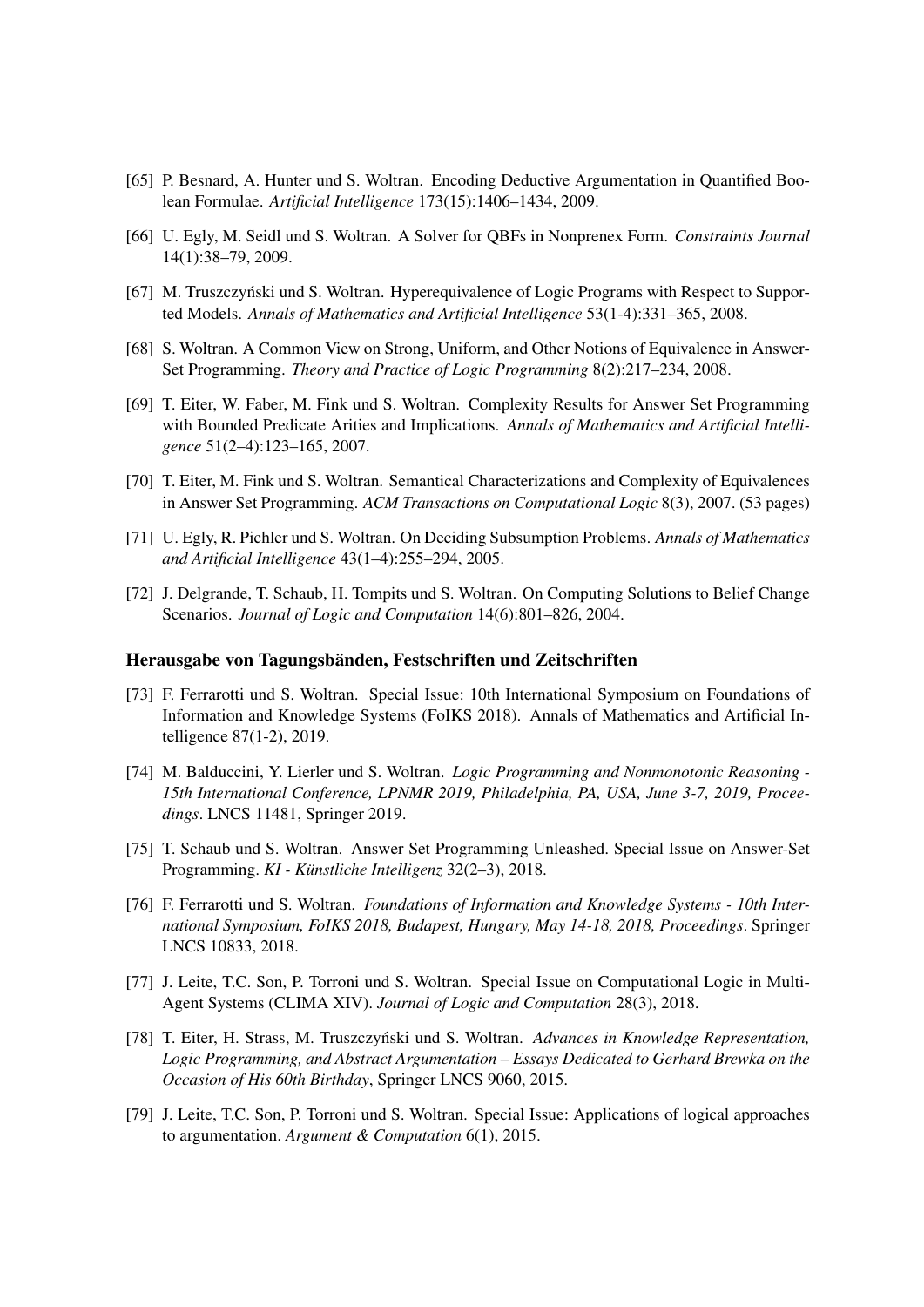- [80] M. Croitoru, S. Rudolph, S. Woltran und C. Gonzales. *Graph Structures for Knowledge Representation and Reasoning — Third International Workshop, GKR 2013*, Beijing, China, August 3, 2013. Revised Selected Papers. LNCS vol. 8323, Springer 2014.
- [81] J. Leite, T.C. Son, P. Torroni, L. van der Torre und S. Woltran. *Computational Logic in Multi-Agent Systems - Proceedings of CLIMA XIV*, Corunna, Spain, September 16-18, 2013. LNCS, vol. 8143, Springer 2013.
- [82] B. Verheij, S. Szeider und S. Woltran. *Computational Models of Argument Proceedings of COMMA 2012*, Vienna, Austria, September 10-12, 2012. Frontiers in Artificial Intelligence and Applications, vol. 245, IOS Press 2012.
- [83] M. Balduccini und S. Woltran. Special Issue on Answer Set Programming. *AI Communications* 24(2), 2011.
- [84] D. Pearce, A. Polleres, A. Valverde und S. Woltran. *Proceedings of the LPNMR'07 Workshop on Correspondence and Equivalence for Nonmonotonic Theories.* CEUR Workshop Proceedings, Volume 265, 2007.
- [85] M. Fink, H. Tompits und S. Woltran. *Proceedings of the 20th Workshop on Logic Programming.* Technical Report INFSYS RR-1843-06-02, Technische Universität Wien, Institut für Informationssysteme, 2006.

#### **Buchbeiträge**

- [86] G. Brewka, S. Ellmauthaler, H. Strass, J. Wallner und S. Woltran. Abstract Dialectical Frameworks. In P. Baroni, D. Gabbay, M. Giacomin und L. van der Torre (eds.): *Handbook of Formal Argumentation*, pp. 237–286, College Publications, 2018.
- [87] T. Eiter, H. Strass, M. Truszczyński und S. Woltran. A Glimpse on Gerhard Brewka's Contributions to Artificial Intelligence. In T. Eiter, H. Strass, M. Truszczyński und S. Woltran (eds.): *Advances in Knowledge Representation, Logic Programming, and Abstract Argumentation – Essays Dedicated to Gerhard Brewka on the Occasion of His 60th Birthday*, pp. 1–16, Springer LNCS 9060, 2015.
- [88] W. Dvořák, S. Gaggl, S. Szeider und S. Woltran. Benchmark Libraries for Argumentation. In S. Ossowski (ed.): *Agreement Technologies*, pp. 389–393, Springer LGTS 8, 2012.
- [89] R. Baumann, G. Brewka, W. Dvořák und S. Woltran. Parameterized Splitting: A Simple Modification-Based Approach. In E. Erdem, J. Lee, Y. Lierler und D. Pearce (eds.): *Correct Reasoning – Essays on Logic-Based AI in Honour of Vladimir Lifschitz*, pp. 57–71, Springer LNCS 7265, 2012.
- [90] W. Faber und S. Woltran. Manifold Answer-Set Programs and Their Applications. In M. Balduccini und T.C. Son (eds.): *Logic Programming, Knowledge Representation, and Nonmonotonic Reasoning. Essays Dedicated to Michael Gelfond on the Occasion of His 65th Birthday*, pp. 44–63. Springer LNAI 6565, 2011.
- [91] P. Besnard, T. Schaub, H. Tompits und S. Woltran. Representing Paraconsistent Reasoning via Quantified Propositional Logic. In L. Bertossi, A. Hunter und T. Schaub (eds.): *Inconsistency Tolerance*, pp. 84–118. Springer LNCS 3300, 2005.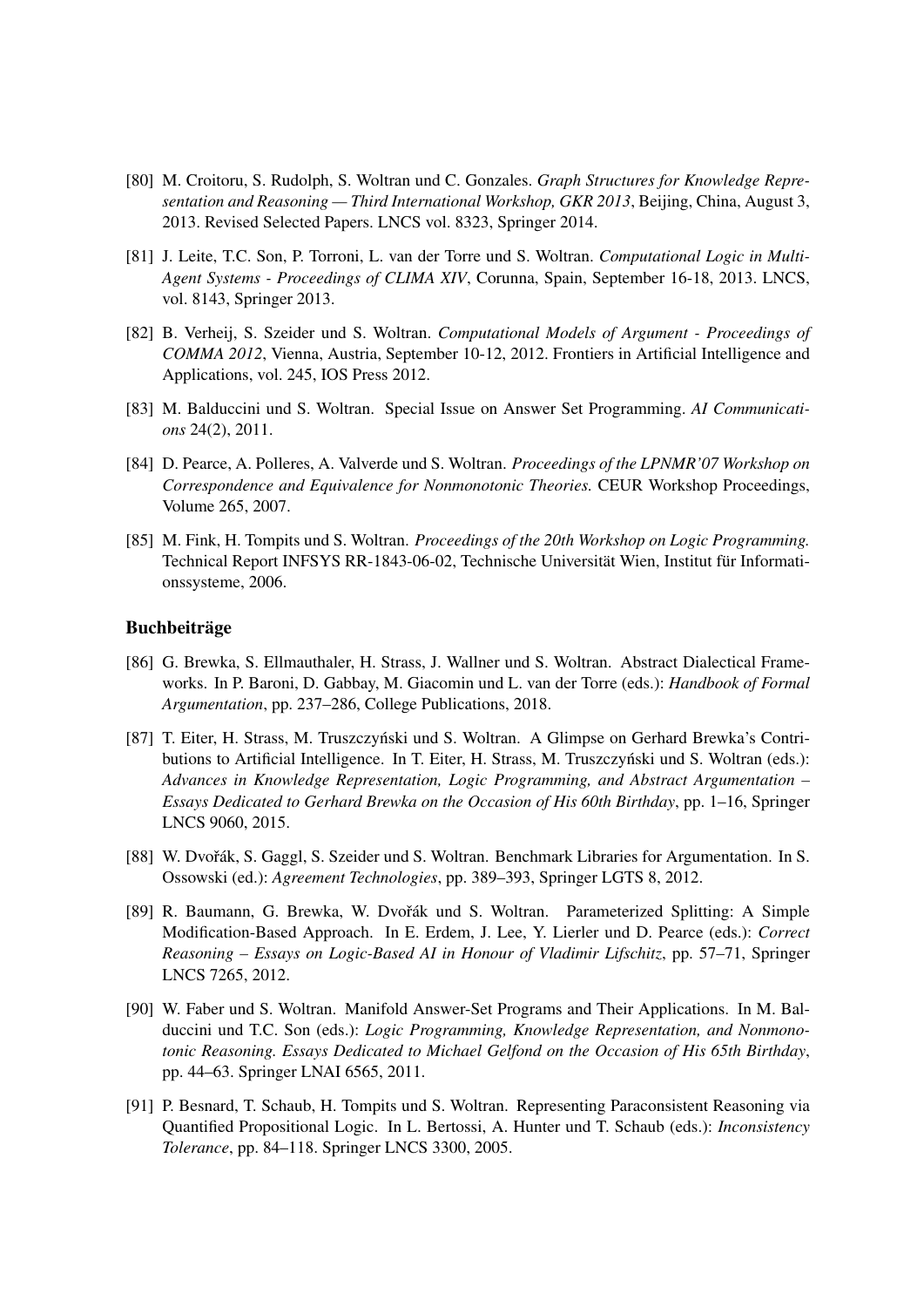### Beiträge in Konferenzbänden

- [92] M. Hecher, M. Morak und S. Woltran. Structural Decompositions of Epistemic Logic Programs. *Proceedings of the 34th AAAI Conference on Artificial Intelligence* (AAAI'20), pp. 2830–2837, AAAI Press, 2020.
- [93] W. Dvořák, A. Rapberger und S. Woltran. Argumentation Semantics under a Claim-centric View: Properties, Expressiveness and Relation to SETAFs. *Proceedings of the 17th International Conference on Principles of Knowledge Representation and Reasoning* (KR'20), pp. 341–350, 2020.
- [94] W. Dvořák, A. Rapberger und S. Woltran. On the Relation Between Claim-Augmented Argumentation Frameworks and Collective Attacks. *Proceedings of the 24th European Conference on Artificial Intelligence* (ECAI'20), pp. 721–728. IOS Press, 2020.
- [95] Z. Saribatur, J. Wallner und S. Woltran. Explaining Non-Acceptability in Abstract Argumentation. *Proceedings of the 24th European Conference on Artificial Intelligence* (ECAI'20), pp. 881– 888. IOS Press, 2020.
- [96] M. Hecher, P. Thier und S. Woltran. Taming High Treewidth with Abstraction, Nested Dynamic Programming, and Database Technology. *Proceedings of the 23rd International Conference on Theory and Applications of Satisfiability Testing* (SAT'20), pp. 343–360, Springer LNCS 12178, 2020.
- [97] W. Dvořák, A. Rapberger, J. Wallner und S. Woltran. ASPARTIX-V19 An Answer-Set Programming Based System for Abstract Argumentation. *Proceedings of the 11th International Symposium on Foundations of Information and Knowledge Systems* (FoIKS'20), pp. 79–89, Springer LNCS 12012, 2020.
- [98] S. Bistarelli, W. Dvořák, C. Taticchi und S. Woltran. Ranking-Based Semantics from the Perspective of Claims. *Proceedings of the 8th International Conference on Computational Models of Argument* (COMMA'20), pp. 111–122, IOS Press, 2020.
- [99] W. Dvořák, A. Keshavarzi und S. Woltran. Expressiveness of SETAFs and Support-Free ADFs Under 3-Valued Semantics. *Proceedings of the 8th International Conference on Computational Models of Argument* (COMMA'20), pp. 191–202, IOS Press, 2020.
- [100] W. Dvořák, S. Gaggl, A. Rapberger, J. Wallner und S. Woltran. The ASPARTIX System Suite. COMMA 2020: 461-462 *Proceedings of the 8th International Conference on Computational Models of Argument* (COMMA'20), pp. 461–462, IOS Press, 2020.
- [101] J. Fichte, M. Hecher, P. Thier und S. Woltran. Exploiting Database Management Systems and Treewidth for Counting. *Proceedings of the 22nd International Symposium on Practical Aspects of Declarative Languages* (PADL'20), pp. 151–167, Springer LNCS 12007, 2019.
- [102] A. Haret und S. Woltran. Belief Revision Operators with Varying Attitudes Towards Initial Beliefs. *Proceedings of the 28th International Joint Conference on Artificial Intelligence* (IJ-CAI'19), pp. 1726–1733, IJCAI, 2019.
- [103] W. Dvořák und S. Woltran. Complexity of Abstract Argumentation under a Claim-Centric View. *Proceedings of the 33rd AAAI Conference on Artificial Intelligence* (AAAI'19), pp. 2801– 2808, AAAI Press, 2019.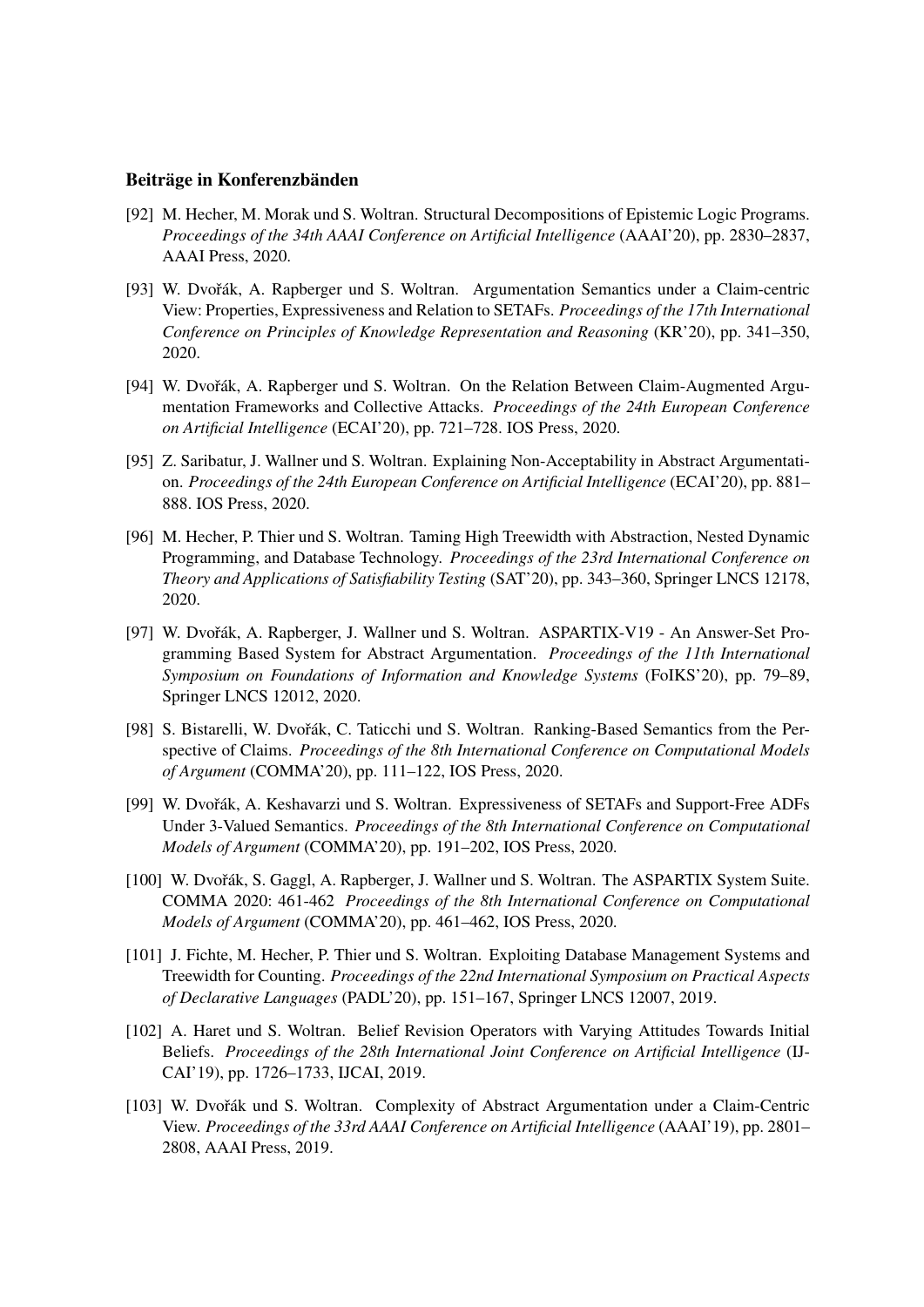- [104] W. Faber, M. Morak und S. Woltran: Strong Equivalence for Epistemic Logic Programs Made Easy. *Proceedings of the 33rd AAAI Conference on Artificial Intelligence* (AAAI'19), pp. 2809– 2816, AAAI Press, 2019.
- [105] R. Gonçalves, T. Janhunen, M. Knorr, J. Leite und S. Woltran Forgetting in Modular Answer Set Programming. *Proceedings of the 33rd AAAI Conference on Artificial Intelligence* (AAAI'19), pp. 2843–2850, AAAI Press, 2019.
- [106] W. Dvořák, A. Rapberger und S. Woltran. Strong Equivalence for Argumentation Frameworks with Collective Attacks. *Proceedings of the 42nd German Conference on AI* (KI'19), pp. 131– 145, Springer LNCS 11793, 2019.
- [107] G. Brewka, J. Pührer und S. Woltran. Multi-valued GRAPPA. *Proceedings of the 16th European Conference on Logics in Artificial Intelligence* (JELIA'19), pp. 85–101, Springer LNCS 11468, 2019.
- [108] W. Dvořák, M. Järvisalo, T. Linsbichler, A. Niskanen und S. Woltran. Preprocessing Argumentation Frameworks via Replacement Patterns. *Proceedings of the 16th European Conference on Logics in Artificial Intelligence* (JELIA'19), pp. 116–132, Springer LNCS 11468, 2019.
- [109] J. Maly, M. Truszczyński und S. Woltran. Preference Orders on Families of Sets When Can Impossibility Results Be Avoided? *Proceedings of the 27th International Joint Conference on Artificial Intelligence* (IJCAI'18), pp. 433-439, IJCAI, 2018.
- [110] M. Bichler, M. Morak und S. Woltran. Single-Shot Epistemic Logic Program Solving. *Proceedings of the 27th International Joint Conference on Artificial Intelligence* (IJCAI'18), pp. 1714- 1720, IJCAI, 2018.
- [111] N. Creignou, A. Haret, O. Papini und S. Woltran. Belief Update in the Horn Fragment. *Proceedings of the 27th International Joint Conference on Artificial Intelligence* (IJCAI'18), pp. 1781- 1787, IJCAI, 2018.
- [112] A. Haret, J. Wallner und S. Woltran. Two Sides of the Same Coin: Belief Revision and Enforcing Arguments. *Proceedings of the 27th International Joint Conference on Artificial Intelligence* (IJCAI'18), pp. 1854-1860, IJCAI, 2018.
- [113] T. Linsbichler, M. Maratea, A. Niskanen, J. Wallner und S. Woltran. Novel Algorithms for Abstract Dialectical Frameworks based on Complexity Analysis of Subclasses and SAT Solving. *Proceedings of the 27th International Joint Conference on Artificial Intelligence* (IJCAI'18), pp. 1905–1911, IJCAI, 2018.
- [114] G. Brewka, H. Strass, J. Wallner und S. Woltran. Weighted Abstract Dialectical Frameworks. *Proceedings of the 31st AAAI Conference on Artificial Intelligence* (AAAI'18), pp. 1779–1786, AAAI Press, 2018.
- [115] R. Goncalves, T. Janhunen, M. Knorr, J. Leite und S. Woltran. Variable Elimination for DLP-Functions. *Proceedings of the 16th International Conference on Principles of Knowledge Representation and Reasoning* (KR'18), pp. 643–644, AAAI Press, 2018.
- [116] J. Fichte, M. Hecher, M. Morak und S. Woltran. Exploiting Treewidth for Projected Model Counting and Its Limits. *Proceedings of the 21st International Conference on Theory and Applications of Satisfiability Testing* (SAT'18), pp. 165–184, Springer LNCS 10929, 2018.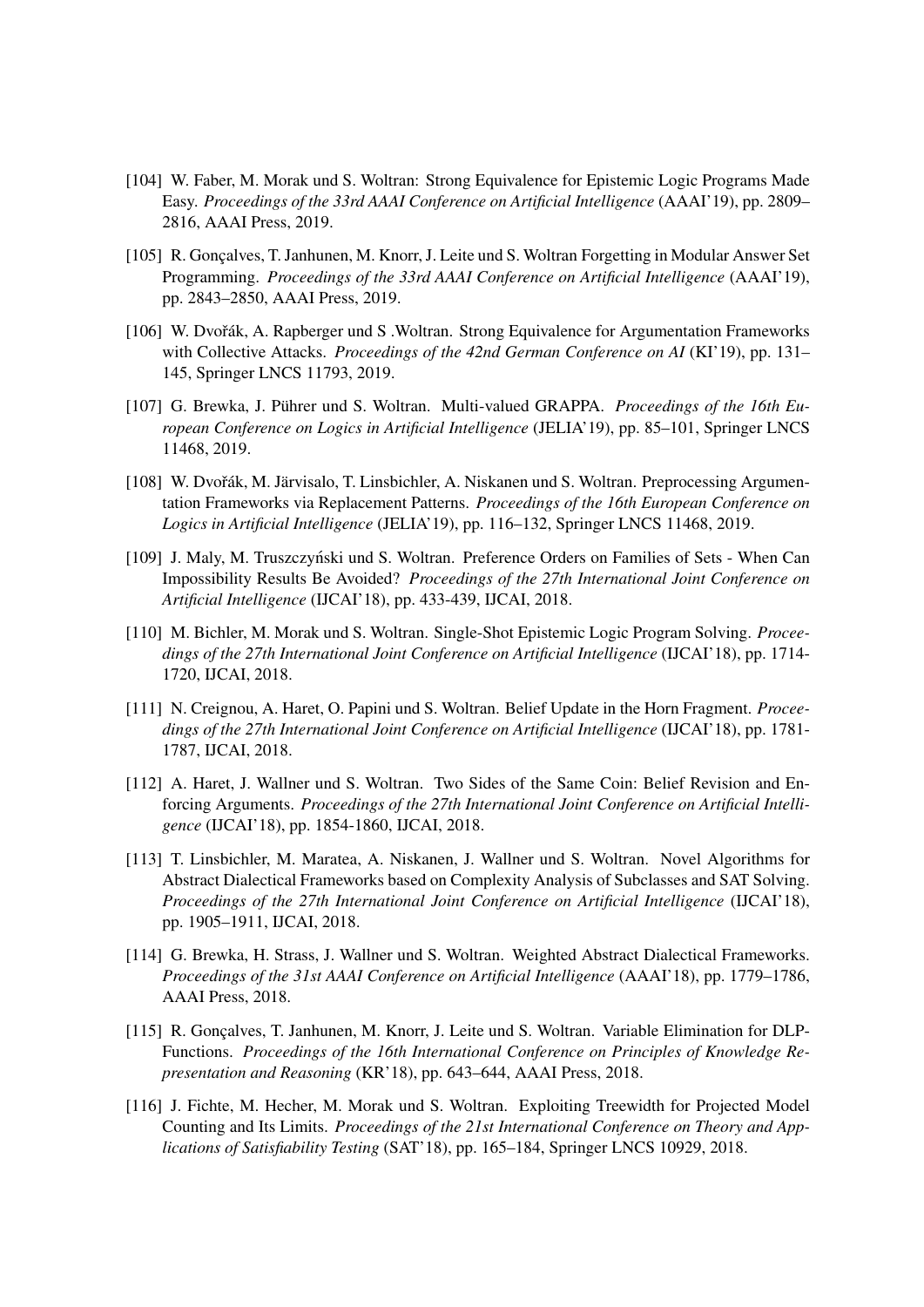- [117] J. Fichte, M. Hecher, S. Woltran und M. Zisser. Weighted Model Counting on the GPU by Exploiting Small Treewidth. *Proceedings of the 26th Annual European Symposium on Algorithms* (ESA'18), pp. 28:1–28:16, LIPIcs 112, 2018.
- [118] W. Dvořák, J. Fandinno und S. Woltran. On the Expressive Power of Collective Attacks. *Proceedings of the 7th International Conference on Computational Models of Argument* (COM-MA'18), pp. 49–60, IOS Press, 2018.
- [119] M. Diller, A. Keshavarzi, T. Linsbichler und S. Woltran. Investigating Subclasses of Abstract Dialectical Frameworks. *Proceedings of the 7th International Conference on Computational Models of Argument* (COMMA'18), pp. 61–72, IOS Press, 2018.
- [120] R. Baumann, W. Dvořák, T. Linsbichler und S. Woltran. A General Notion of Equivalence for Abstract Argumentation. *Proceedings of the 26th International Joint Conference on Artificial Intelligence* (IJCAI'17), pp. 800–806, IJCAI, 2017.
- [121] B. Bliem, M. Moldovan, M. Morak und S. Woltran The Impact of Treewidth on ASP Grounding and Solving. *Proceedings of the 26th International Joint Conference on Artificial Intelligence* (IJCAI'17), pp. 852–858, IJCAI, 2017.
- [122] M. Kröll, R. Pichler und S. Woltran. On the Complexity of Enumerating the Extensions of Abstract Argumentation Frameworks. *Proceedings of the 26th International Joint Conference on Artificial Intelligence* (IJCAI'17), pp. 1145-1152, IJCAI, 2017.
- [123] G. Brewka, M. Diller, G. Heissenberger, T. Linsbichler und S. Woltran. Solving Advanced Argumentation Problems with Answer-Set Programming. *Proceedings of the 30th AAAI Conference on Artificial Intelligence* (AAAI'17), pp. 1077–1083, AAAI Press, 2017.
- [124] J. Fichte, M. Hecher, M. Morak und S. Woltran. Answer Set Solving with Bounded Treewidth Revisited. *Proceedings of the 14th International Conference on Logic Programming and Nonmonotonic Reasoning* (LPNMR'17), pp. 132–145, Springer LNCS 10377, 2017.
- [125] J. Fichte, M. Hecher, M. Morak und S. Woltran. DynASP2.5: Dynamic Programming on Tree Decompositions in Action. *Proceedings of the 12th International Symposium on Parameterized and Exact Computation* (IPEC'17), pp. 17:1–17:13, LIPIcs 89, 2018.
- [126] M. Abseher, N. Musliu und S. Woltran. htd A Free, Open-Source Framework for (Customized) Tree Decompositions and Beyond. *Proceedings of the 14th International Conference on Integration of AI and OR Techniques in Constraint Programming* (CPAIOR'17), pp. 376–386, Springer LNCS 10335, 2017.
- [127] B. Bliem, B. Kaufmann, T. Schaub und S. Woltran. ASP for Anytime Dynamic Programming on Tree Decompositions. *Proceedings of the 25th International Joint Conference on Artificial Intelligence* (IJCAI'16), pp. 979–986, AAAI Press, 2016.
- [128] P. Dunne, C. Spanring, T. Linsbichler und S. Woltran. Investigating the Relationship between Argumentation Semantics via Signatures. *Proceedings of the 25th International Joint Conference on Artificial Intelligence* (IJCAI'16), pp. 1051–1057. AAAI Press, 2016.
- [129] A. Haret, J. Mailly und S. Woltran. Distributing Knowledge into Simple Bases. *Proceedings of the 25th International Joint Conference on Artificial Intelligence* (IJCAI'16), pp. 1109–1115. AAAI Press, 2016.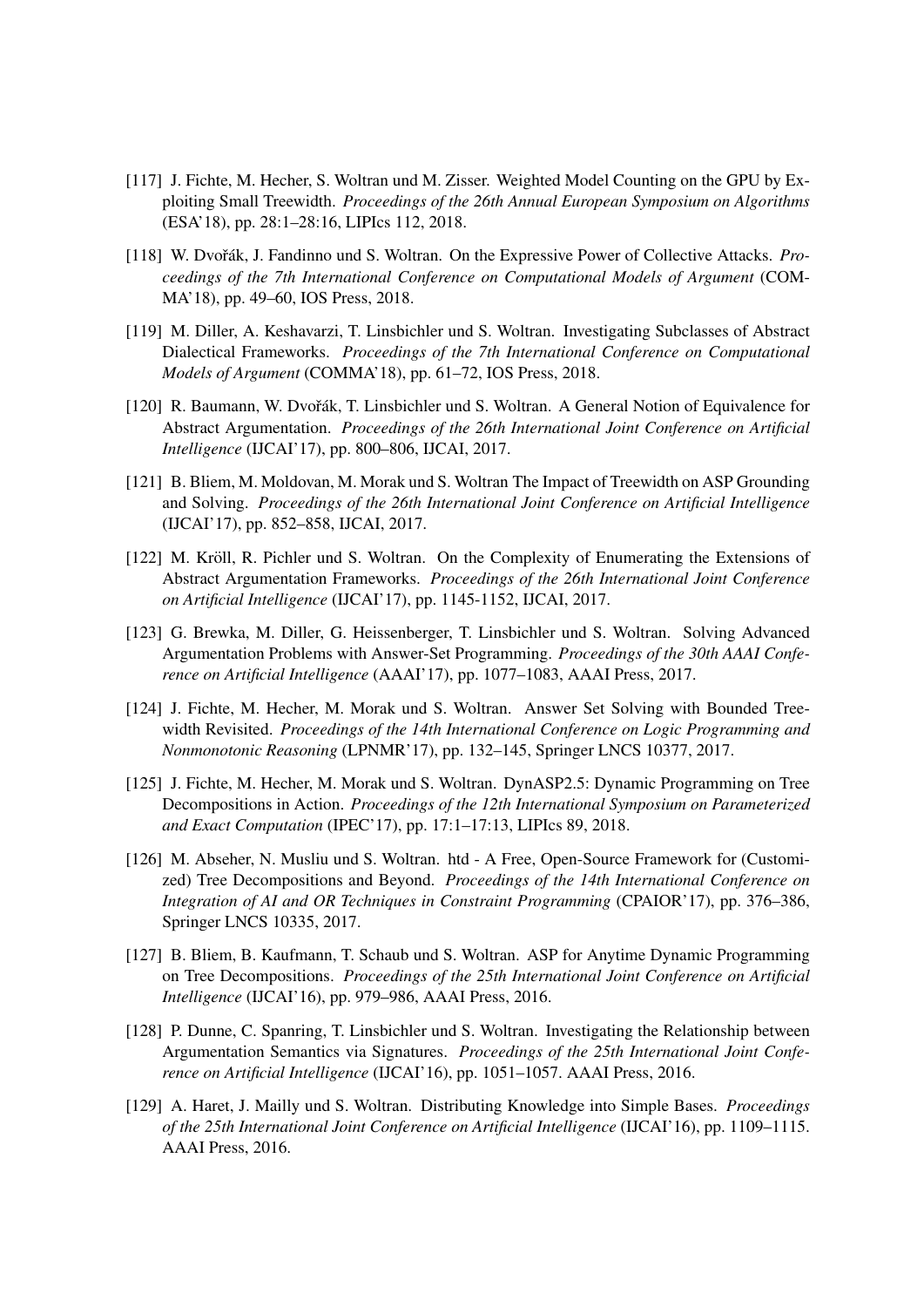- [130] A. Haret, A. Pfandler und S. Woltran. Beyond IC Postulates: Classification Criteria for Merging Operators. *Proceedings of the 22nd European Conference on Artificial Intelligence* (ECAI'16), pp. 372–380. IOS Press, 2016.
- [131] G. Brewka, J. Mailly und S. Woltran. Translation-Based Revision and Merging for Minimal Horn Reasoning. *Proceedings of the 22nd European Conference on Artificial Intelligence* (ECAI'16), pp. 734–742. IOS Press, 2016.
- [132] B. Bliem, S. Ordyniak und S. Woltran. Clique-Width and Directed Width Measures for Answer-Set Programming. *Proceedings of the 22nd European Conference on Artificial Intelligence* (ECAI'16), pp. 1105–1113. IOS Press, 2016.
- [133] M. Giacomin, T. Linsbichler und S. Woltran. On the Functional Completeness of Argumentation Semantics. *Proceedings of the 15th International Conference on Principles of Knowledge Representation and Reasoning* (KR'16), pp. 43–52, AAAI Press, 2016.
- [134] J. Delobelle, A. Haret, S. Konieczny, J. Mailly, J. Rossit und S. Woltran. Merging of Abstract Argumentation Frameworks. *Proceedings of the 15th International Conference on Principles of Knowledge Representation and Reasoning* (KR'16), pp. 33–42, AAAI Press, 2016.
- [135] B. Bliem und S. Woltran. Equivalence Between Answer-Set Programs Under (Partially) Fixed Input. *Proceedings of the 9th International Symposium on Foundations of Information and Knowledge Systems* (FoIKS'16), pp. 95–111, Springer LNCS 9616, 2016. (Vortrag)
- [136] M. Bichler, M. Morak und S. Woltran. lpopt: A Rule Optimization Tool for Answer Set Programming. *Proceedings of the 26th International Symposium on Logic-Based Program Synthesis and Transformation* (LOPSTR'16), Selected Papers, pp. 114–130, Springer LNCS 10184, 2016.
- [137] R. Baumann, T. Linsbichler und S. Woltran. Verifiability of Argumentation Semantics. *Proceedings of the 6th International Conference on Computational Models of Argument* (COMMA'16), pp. 83–94, IOS Press, 2016.
- [138] B. Bliem, M. Hecher und S. Woltran. On Efficiently Enumerating Semi-Stable Extensions via Dynamic Programming on Tree Decompositions. *Proceedings of the 6th International Conference on Computational Models of Argument* (COMMA'16), pp. 107–118, IOS Press, 2016.
- [139] G. Heissenberger und S. Woltran. GrappaVis A System for Advanced Graph-Based Argumentation. *Proceedings of the 6th International Conference on Computational Models of Argument* (COMMA'16), pp. 473–474, IOS Press, 2016.
- [140] M. Abseher, M. Moldovan und S. Woltran. Providing Built-In Counters in a Declarative Dynamic Programming Environment. *Proceedings of the 39th Annual German Conference on AI* (KI'16), pp. 3–16, Springer LNCS 9904, 2016.
- [141] B. Bliem, B. Kaufmann, T. Schaub und S. Woltran. ASP for Anytime Dynamic Programming on Tree Decompositions (Extended Abstract). *Proceedings of the 39th Annual German Conference on AI* (KI'16), pp. 257–263, Springer LNCS 9904, 2016.
- [142] P. Dunne, C. Spanring, T. Linsbichler und S. Woltran. Investigating the Relationship between Argumentation Semantics via Signatures (Extended Abstract). *Proceedings of the 39th Annual German Conference on AI* (KI'16), pp. 271–277, Springer LNCS 9904, 2016. (Vortrag)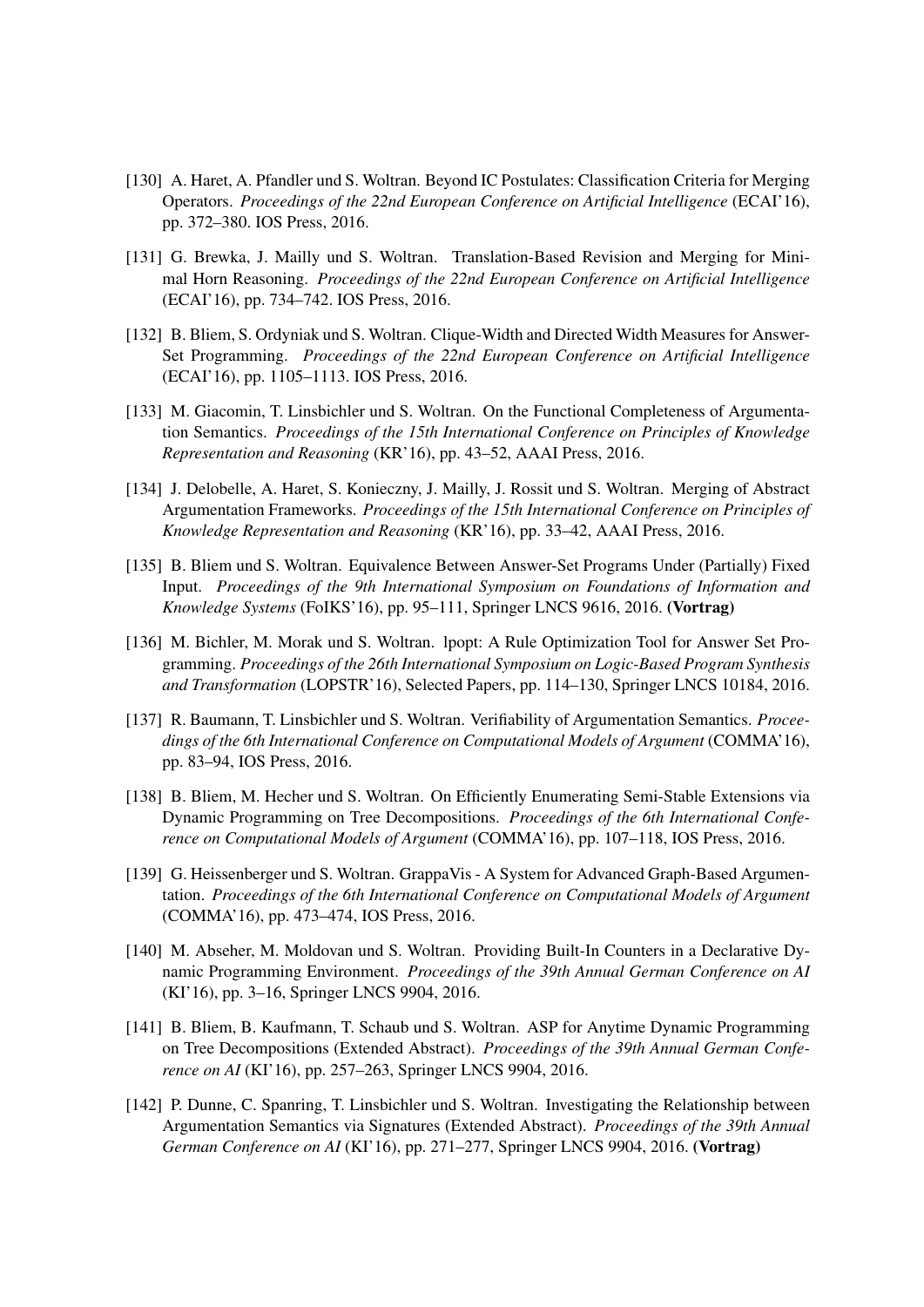- [143] B. Bliem und S. Woltran. Complexity of Secure Sets. *Proceedings of the 41st International Workshop on Graph-Theoretic Concepts in Computer Science* (WG'15), pp. 64–77, Springer LNCS 9224, 2016.
- [144] M. Abseher, F. Dusberger, N. Musliu und S. Woltran. Improving the Efficiency of Dynamic Programming on Tree Decompositions via Machine Learning. *Proceedings of the 24th International Joint Conference on Artificial Intelligence* (IJCAI'15), pp. 275–282, AAAI Press, 2015.
- [145] M. Diller, A. Haret, T. Linsbichler, S. Rümmele und S. Woltran. An Extension-Based Approach to Belief Revision in Abstract Argumentation. *Proceedings of the 24th International Joint Conference on Artificial Intelligence* (IJCAI'15), pp. 2926–2932, AAAI Press, 2015.
- [146] A. Haret, S. Rümmele und S. Woltran. Merging in the Horn Fragment. *Proceedings of the 24th International Joint Conference on Artificial Intelligence* (IJCAI'15), pp. 3041–3047, AAAI Press, 2015.
- [147] A. Pfandler, S. Rümmele, J. Wallner und S. Woltran. On the Parameterized Complexity of Belief Revision. *Proceedings of the 24th International Joint Conference on Artificial Intelligence* (IJCAI'15), pp. 3149–3155, AAAI Press, 2015.
- [148] W. Dvořák, M. Järvisalo, J. Wallner und S. Woltran. Complexity-Sensitive Decision Procedures for Abstract Argumentation (Extended Abstract / Journal Track). *Proceedings of the 24th International Joint Conference on Artificial Intelligence* (IJCAI'15), pp. 4173–4177, AAAI Press, 2015.
- [149] G. Charwat und S. Woltran. Efficient Problem Solving on Tree Decompositions Using Binary Decision Diagrams. *Proceedings of the 13th International Conference on Logic Programming and Nonmonotonic Reasoning* (LPNMR'15), pp. 213–227, Springer LNCS 9345, 2015.
- [150] M. Abseher, M. Gebser, N. Musliu, T. Schaub und S. Woltran. Shift Design with Answer Set Programming. *Proceedings of the 13th International Conference on Logic Programming and Nonmonotonic Reasoning* (LPNMR'15), pp. 32–39, Springer LNCS 9345, 2015.
- [151] R. Brochenin, T. Linsbichler, M. Maratea, J. Wallner und S. Woltran. Abstract Solvers for Dung's Argumentation Frameworks. *Proceedings of the 3rd International Workshop on Theory and Applications of Formal Argumentation* (TAFA'15), pp. 40–58, Springer LNCS 9524, 2015.
- [152] T. Linsbichler, C. Spanring und S. Woltran. The Hidden Power of Abstract Argumentation Semantics. *Proceedings of the 3rd International Workshop on Theory and Applications of Formal Argumentation* (TAFA'15), pp. 146–162, Springer LNCS 9524, 2015.
- [153] P. Dunne, W. Dvořák, T. Linsbichler und S. Woltran. Characteristics of Multiple Viewpoints in Abstract Argumentation. *Proceedings of the 14th International Conference on Principles of Knowledge Representation and Reasoning* (KR'14), pp. 72–81, AAAI Press, 2014.
- [154] R. Baumann, W. Dvořák, T. Linsbichler, H. Strass und S. Woltran. Compact Argumentation Frameworks. *Proceedings of the 21st European Conference on Artificial Intelligence* (ECAI'14), pp. 69–74, IOS Press, 2014.
- [155] G. Brewka und S. Woltran. GRAPPA: A Semantical Framework for Graph-Based Argument Processing. *Proceedings of the 21st European Conference on Artificial Intelligence* (ECAI'14), pp. 153–158, IOS Press, 2014.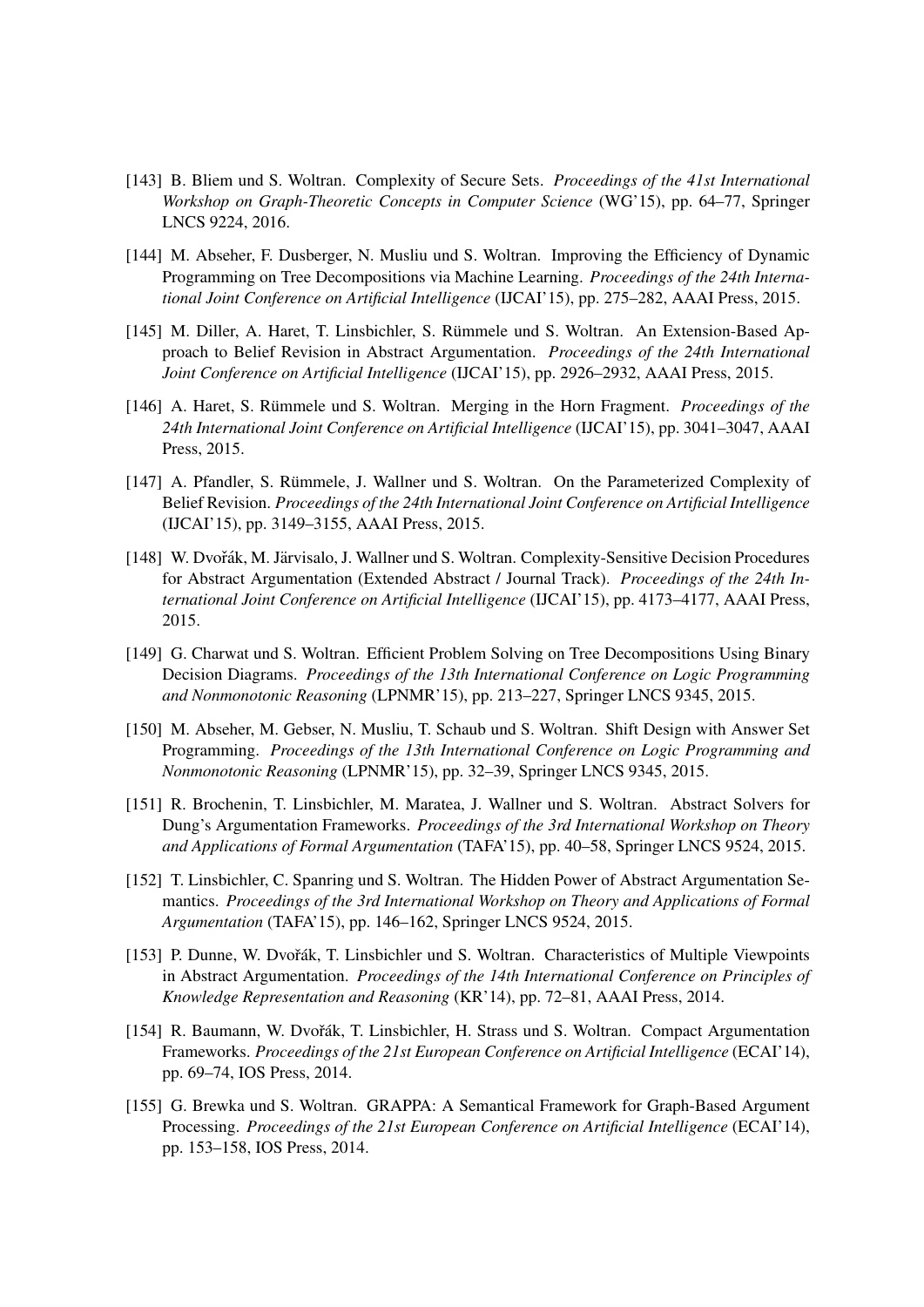- [156] N. Creignou, O. Papini, S. Rümmele und S. Woltran. Belief Merging within Fragments of Propositional Logic. *Proceedings of the 21st European Conference on Artificial Intelligence* (ECAI'14), pp. 231–236, IOS Press, 2014.
- [157] M. Diller, J. Wallner und S. Woltran. Reasoning in Abstract Dialectical Frameworks Using Quantified Boolean Formulas. *Proceedings of the 5th International Conference on Computational Models of Argument* (COMMA'14), pp. 241–252, IOS Press, 2014.
- [158] W. Dvořák, T. Linsbichler, E. Oikarinen und S. Woltran. Resolution-Based Grounded Semantics Revisited. *Proceedings of the 5th International Conference on Computational Models of Argument* (COMMA'14), pp. 269–280, IOS Press, 2014. (Vortrag)
- [159] M. Abseher, B. Bliem, G. Charwat, F. Dusberger, M. Hecher und S. Woltran. The D-FLAT System for Dynamic Programming on Tree Decompositions. *Proceedings of the 14th European Conference on Logics in Artificial Intelligence* (JELIA'14), pp. 558–572, Springer LNCS 8761, 2014.
- [160] D. Doder und S. Woltran. Probabilistic Argumentation Frameworks A Logical Approach. *Proceedings of the 8th International Conference on Scalable Uncertainty Management* (SUM'14), pp. 134–147, Springer LNAI 8720, 2014.
- [161] W. Faber, M. Truszczyński und S. Woltran. Abstract Preference Frameworks A Unifying Perspective on Separability and Strong Equivalence. *Proceedings of the 27th AAAI Conference on Artificial Intelligence* (AAAI'13), pp. 279–303, AAAI Press, 2013.
- [162] N. Creignou, R. Pichler und S. Woltran. Do Hard SAT-related Reasoning Tasks Become Easier in the Krom Fragment? *Proceedings of the 23rd International Joint Conference on Artificial Intelligence* (IJCAI'13), pp. 824–831, IJCAI/AAAI, 2013.
- [163] G. Brewka, S. Ellmauthaler, H. Strass, J. Wallner und S. Woltran. Abstract Dialectical Frameworks Revisited. *Proceedings of the 23rd International Joint Conference on Artificial Intelligence* (IJCAI'13), pp. 803–809, IJCAI/AAAI, 2013.
- [164] B. Bliem, R. Pichler und S. Woltran. Declarative Dynamic Programming as an Alternative Realization of Courcelle's Theorem. *Proceedings of the 8th International Symposium on Parameterized and Exact Computation* (IPEC'13), pp. 28–40, Springer LNCS 8246, 2013. (Vortrag)
- [165] J. Delgrande, P. Peppas und S. Woltran. AGM-Style Belief Revision of Logic Programs under Answer Set Semantics. *Proceedings of the 12th International Conference on Logic Programming and Nonmonotonic Reasoning* (LPNMR'13), pp. 264–276, Springer LNCS 8148, 2013. (Vortrag)
- [166] T. Ambroz, G. Charwat, A. Jusits, J. Wallner und S. Woltran. ARVis: Visualizing Relations between Answer Sets. *Proceedings of the 12th International Conference on Logic Programming and Nonmonotonic Reasoning* (LPNMR'13), pp. 73–78, Springer LNCS 8148, 2013.
- [167] S. Polberg, J. Wallner und S. Woltran. Admissibility in the Abstract Dialectical Framework. *Proceedings of the 14th International Workshop on Computational Logic in Multi-Agent Systems* (CLIMA XIV), pp. 102-118, Springer LNCS 8143, 2013.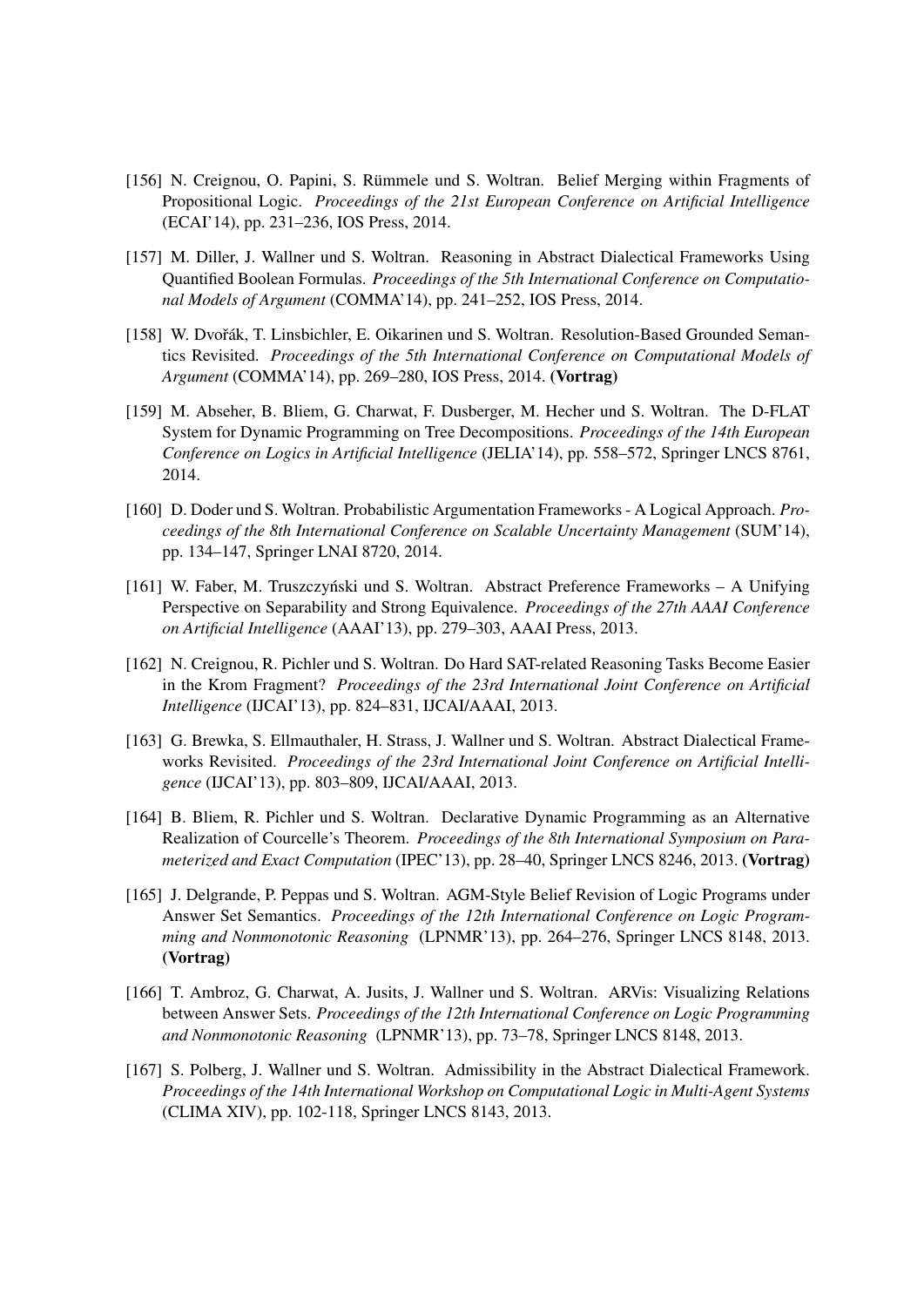- [168] J. Wallner, G. Weissenbacher und S. Woltran. Advanced SAT Techniques for Abstract Argumentation. *Proceedings of the 14th International Workshop on Computational Logic in Multi-Agent Systems* (CLIMA XIV), pp. 138-154, Springer LNCS 8143, 2013.
- [169] A. Hunter und S. Woltran. Structural Properties for Deductive Argument Systems. *Proceedings of the 12th European Conference on Symbolic and Quantitative Approaches to Reasoning with Uncertainty* (ECSQARU'13), pp. 278–289, Springer LNCS 7958, 2013.
- [170] W. Dvořák, M. Järvisalo, J. Wallner und S. Woltran. Complexity-Sensitive Decision Procedures for Abstract Argumentation. *Proceedings of the 13th International Conference on Principles of Knowledge Representation and Reasoning* (KR'12), pp. 54–64, AAAI Press, 2012. *Ausgezeichnet mit dem "distinguished student paper prize".*
- [171] N. Creignou, O. Papini, R. Pichler und S. Woltran. Belief Revision within Fragments of Propositional Logic. *Proceedings of the 13th International Conference on Principles of Knowledge Representation and Reasoning* (KR'12), pp. 126–136, AAAI Press, 2012.
- [172] W. Faber, M. Truszczyński und S. Woltran. Strong Equivalence of Qualitative Optimization Problems. *Proceedings of the 13th International Conference on Principles of Knowledge Representation and Reasoning* (KR'12), pp. 188–198, AAAI Press, 2012.
- [173] W. Dvořák, S. Szeider und S. Woltran. Abstract Argumentation via Monadic Second Order Logic. *Proceedings of the 6th International Conference on Scalable Uncertainty Management* (SUM'12), pp. 85–98, Springer LNCS 7520, 2012.
- [174] M. Lackner, R. Pichler, S. Rümmele und S. Woltran. Multicut on Graphs of Bounded Clique-Width. Erscheint in *Proceedings of the 6th Annual International Conference on Combinatorial Optimization and Applications* (COCOA'12), pp. 115–126, Springer LNCS 7402, 2012.
- [175] M. Morak, N. Musliu, R. Pichler, S. Rümmele und S. Woltran. Evaluating Tree-Decomposition Based Algorithms for Answer Set Programming. *Proceedings of the 6th International Conference on Learning and Intelligent OptimizatioN* (LION'12), pp. 130–144, Springer LNCS 7219, 2012.
- [176] M. Morak und S. Woltran. Preprocessing of Complex Non-Ground Rules in Answer Set Programming. *Technical Communications of the 28th International Conference on Logic Programming* (ICLP'12), pp. 247–258, LIPIcs 17, 2012.
- [177] W. Dvořák, P. Dunne und S. Woltran. Parametric Properties of Ideal Semantics. *Proceedings of the 22nd International Joint Conference on Artificial Intelligence* (IJCAI'11), pp. 851–856, IJCAI/AAAI 2011.
- [178] G. Brewka, P. Dunne und S. Woltran. Relating the Semantics of Abstract Dialectical Frameworks and Standard AFs. *Proceedings of the 22nd International Joint Conference on Artificial Intelligence* (IJCAI'11), pp. 780–785, IJCAI/AAAI 2011.
- [179] S. Gaggl und S. Woltran. Strong Equivalence for Argumentation Semantics Based on Conflict-Free Sets. *Proceedings of the 11th European Conference on Symbolic and Quantitative Approaches to Reasoning with Uncertainty* (ECSQARU'11), pp. 38–49, Springer LNCS 6716, 2011.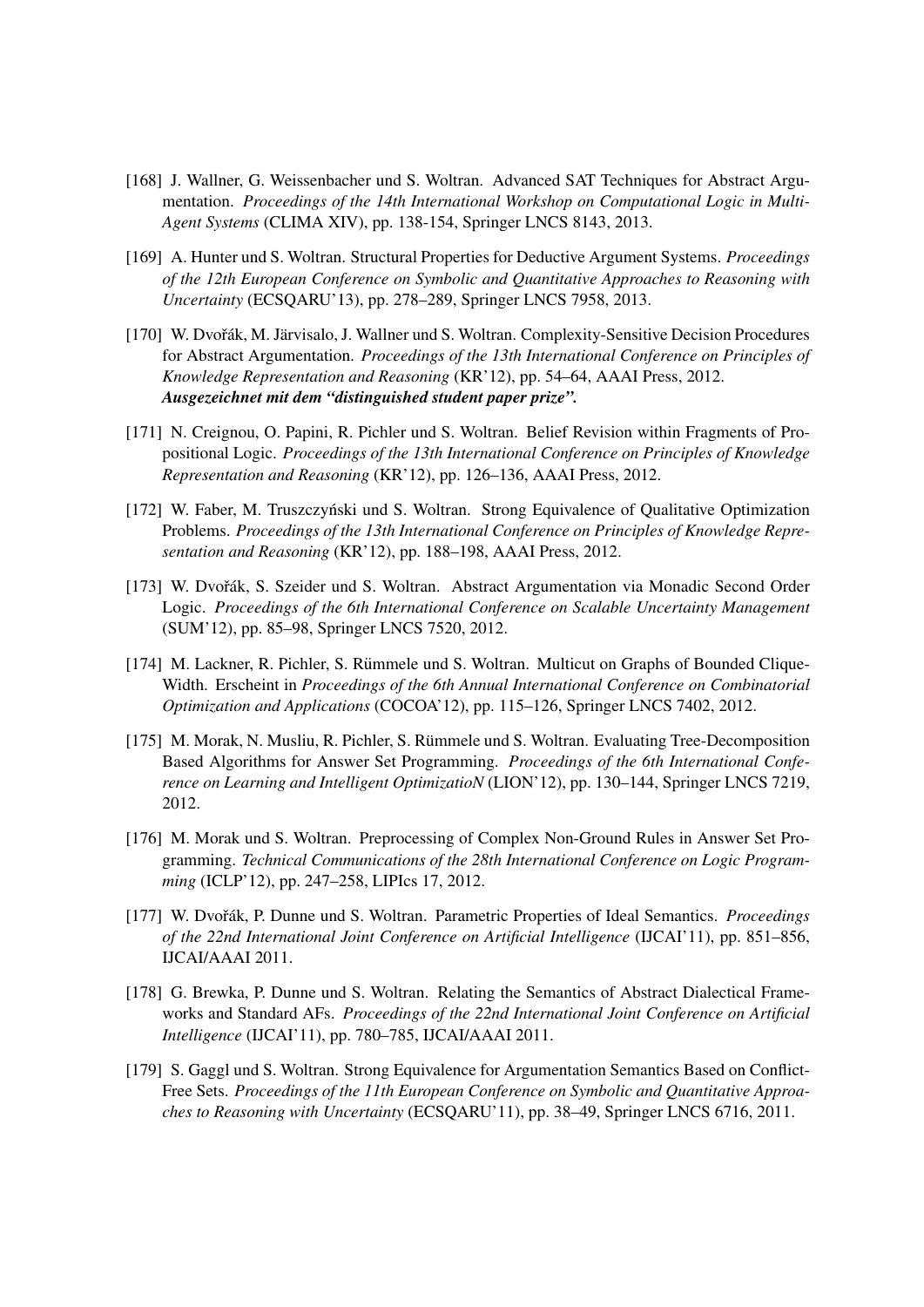- [180] M. Morak, N. Musliu, R. Pichler, S. Rümmele und S. Woltran. A New Tree-Decomposition Based Algorithm for Answer Set Programming. *Proceedings of the 23rd International Conference on Tools with Artificial Intelligence* (ICTAI'11), pp. 916–918, IEEE, 2011.
- [181] S. Woltran. Equivalence between Extended Datalog Programs A Brief Survey. *Datalog Reloaded. First International Workshop, Datalog 2010, Revised Selected Papers*, pp. 106–119, Springer LNCS 6702, 2011. (Vortrag)
- [182] W. Dvorák, S. Gaggl, J. Wallner und S. Woltran. Making Use of Advances in Answer-Set Programming for Abstract Argumentation Systems. *Proceedings of the 19th International Conference on Applications of Declarative Programming and Knowledge Management* (IN-AP/WLP'11), pp. 114–133, Springer LNCS 7773, 2013.
- [183] W. Dvorák, M. Morak, C. Nopp und S. Woltran. dynPARTIX A Dynamic Programming Reasoner for Abstract Argumentation. *Proceedings of the 19th International Conference on Applications of Declarative Programming and Knowledge Management* (INAP/WLP'11), pp. 259–268, Springer LNCS 7773, 2013.
- [184] R. Pichler, A. Polleres, S. Skritek und S. Woltran. Redundancy Elimination on RDF Graphs in the Presence of Rules, Constraints, and Queries. *Proceedings of the 4th International Conference on Web Reasoning and Rule Systems* (RR'10), pp. 133–148, Springer LNCS 6333, 2010. *Ausgezeichnet mit dem "best paper award".*
- [185] S. Gaggl und S. Woltran. cf2 Semantics Revisited. *Proceedings of the 3rd International Conference on Computational Models of Argument* (COMMA'10), pp. 243–254, IOS Press, 2010. *Ausgezeichnet mit dem "best student paper award".*
- [186] W. Dvořák, S. Szeider und S. Woltran. Reasoning in Argumentation Frameworks of Bounded Clique-Width. *Proceedings of the 3rd International Conference on Computational Models of Argument* (COMMA'10), pp. 219–230, IOS Press, 2010.
- [187] G. Brewka, M. Truszczyński und S. Woltran. Representing Preferences Among Sets. *Proceedings of the 24th AAAI Conference on Artificial Intelligence* (AAAI'10), pp. 273–278, AAAI Press, 2010.
- [188] R. Pichler und S. Woltran. The Complexity of Handling Minimal Solutions in Logic-Based Abduction. *Proceedings of the 19th European Conference on Artificial Intelligence* (ECAI'10), pp. 895–900, IOS Press, 2010. (Vortrag)
- [189] G. Brewka und S. Woltran. Abstract Dialectical Frameworks. *Proceedings of the 12th International Conference on the Principles of Knowledge Representation and Reasoning* (KR'10), pp. 102–111, AAAI Press, 2010.
- [190] R. Pichler, S. Rümmele, S. Szeider und S. Woltran. Tractable Answer-Set Programming with Weight Constraints: Bounded Treewidth is not Enough. *Proceedings of the 12th International Conference on the Principles of Knowledge Representation and Reasoning* (KR'10), pp. 508– 517, AAAI Press, 2010.
- [191] W. Dvořák, R. Pichler und S. Woltran. Towards Fixed-Parameter Tractable Algorithms for Argumentation. *Proceedings of the 12th International Conference on the Principles of Knowledge Representation and Reasoning* (KR'10), pp. 112–122, AAAI Press, 2010.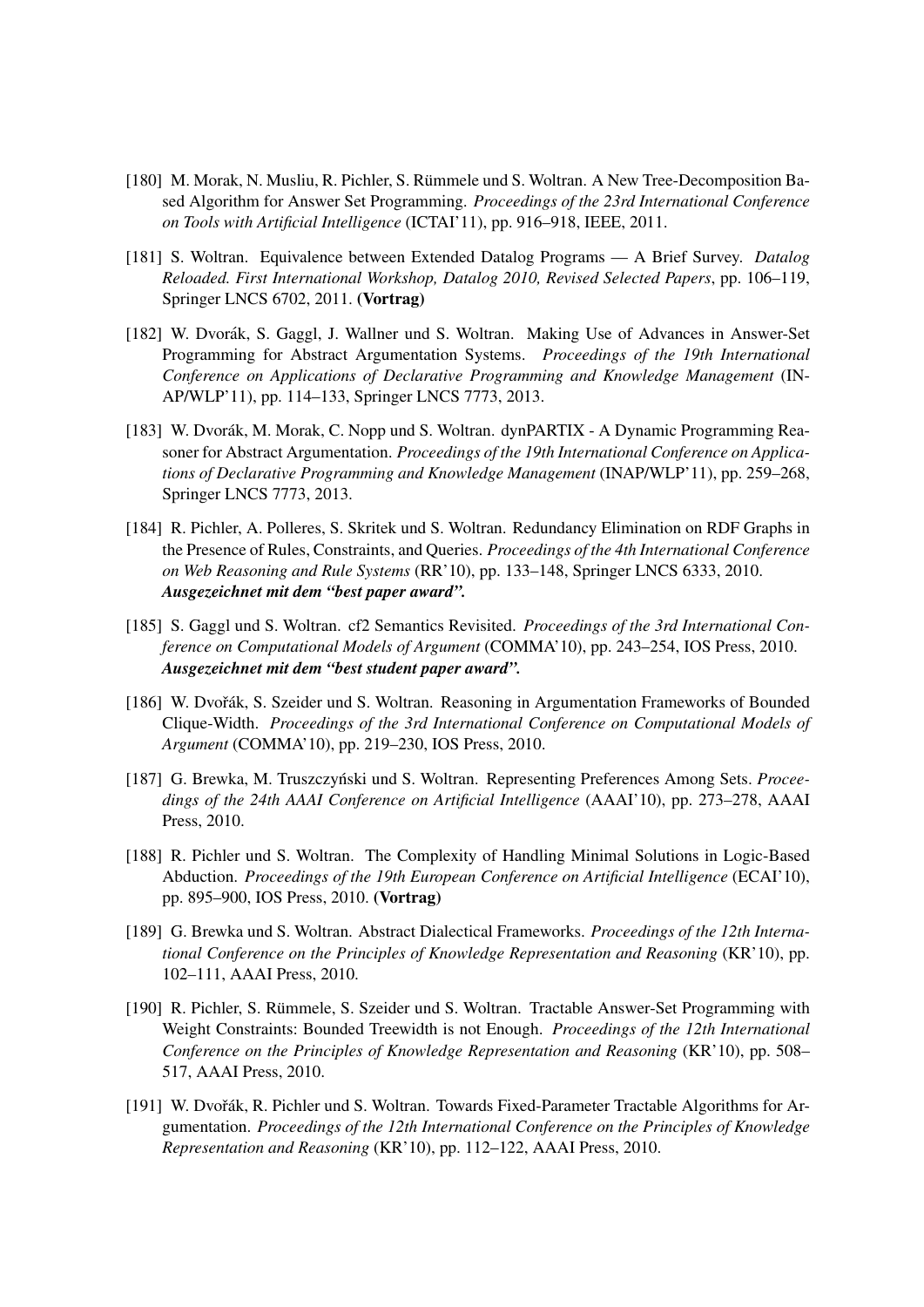- [192] E. Oikarinen und S. Woltran. Characterizing Strong Equivalence for Argumentation Frameworks. *Proceedings of the 12th International Conference on the Principles of Knowledge Representation and Reasoning* (KR'10), pp. 123–133, AAAI Press, 2010. (Vortrag)
- [193] R. Pichler, S. Rümmele und S. Woltran. Multicut Algorithms via Tree Decompositions. *Proceedings of the 7th International Conference on Algorithms and Complexity* (CIAC'10), pp. 167–179, Springer LNCS 6078, 2010.
- [194] N. Creignou, J. Schmidt, M. Thomas und S. Woltran. Sets of Boolean Connectives That Make Argumentation Easier. *Proceedings of the 12th European Conference on Logics in Artificial Intelligence* (JELIA'10), pp. 117–129, Springer LNCS 6341, 2010. (Vortrag)
- [195] M. Morak, R. Pichler, S. Rümmele und S. Woltran. A Dynamic-Programming Based ASP-Solver. *Proceedings of the 12th European Conference on Logics in Artificial Intelligence* (JE-LIA'10), pp. 369–372, Springer LNCS 6341, 2010.
- [196] R. Pichler, S. Rümmele und S. Woltran. Counting and Enumeration Problems with Bounded Treewidth. *Proceedings of the 16th International Conference on Logic for Programming, Artificial Intelligence and Reasoning* (LPAR'10), pp. 387–404, Springer LNCS 6355, 2010.
- [197] M. Jakl, R. Pichler und S. Woltran Answer-Set Programming with Bounded Treewidth. *Proceedings of the 21st International Joint Conference on Artificial Intelligence* (IJCAI'09), pp. 816–822, AAAI Press, 2009. (Vortrag)
- [198] W. Dvořák, G. Gottlob, R. Pichler und S. Woltran. Alternation as a Programming Paradigm. *Proceedings of the 11th ACM SIGPLAN Conference on Principles and Practice of Declarative Programming* (PPDP'09), pp. 61–72, ACM, 2009.
- [199] W. Faber und S. Woltran. Manifold Answer-Set Programs for Meta-reasoning. *Proceedings of the 10th International Conference on Logic Programming and Nonmonotonic Reasoning* (LP-NMR'09), pp. 115–128, Springer LNAI 5753, 2009.
- [200] R. Pichler, S. Rümmele und S. Woltran. Belief Revision with Bounded Treewidth. *Proceedings of the 10th International Conference on Logic Programming and Nonmonotonic Reasoning* (LP-NMR'09), pp. 250–263, Springer LNAI 5753, 2009. (Vortrag)
- [201] J. Oetsch, M. Seidl, H. Tompits und S. Woltran. ccT on Stage: Generalised Uniform Equivalence Testing for Verifying Student Assignment Solutions. *Proceedings of the 10th International Conference on Logic Programming and Nonmonotonic Reasoning* (LPNMR'09), pp. 382–395, Springer LNAI 5753, 2009.
- [202] J. Delgrande, T. Schaub, H. Tompits und S. Woltran. Merging Logic Programs under Answer Set Semantics. *Proceedings of the 25th International Conference on Logic Programming* (ICLP'09), pp. 160–174, Springer LNCS 5649, 2009.
- [203] M. Truszczyński und S. Woltran. Relativized Hyperequivalence of Logic Programs for Modular Programming. *Proceedings of the 24th International Conference on Logic Programming* (ICLP'08), pp. 576–590, Springer LNCS 5366, 2008.
- [204] J. Pührer, H. Tompits und S. Woltran. Elimination of Disjunction and Negation in Answer-Set Programs under Hyperequivalence. *Proceedings of the 24th International Conference on Logic Programming* (ICLP'08), pp. 561–575, Springer LNCS 5366, 2008.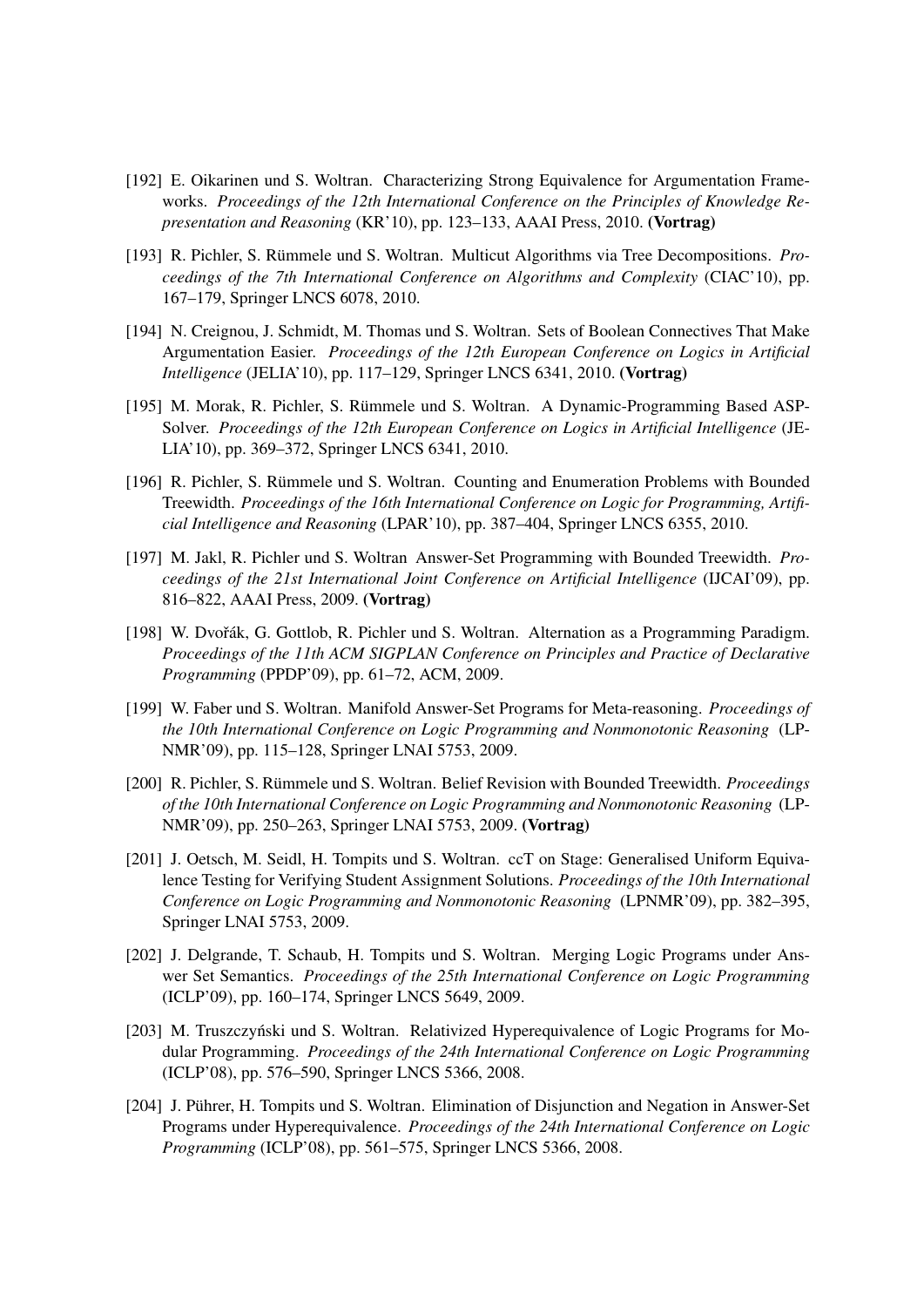- [205] U. Egly, S. Gaggl und S. Woltran. ASPARTIX: Implementing Argumentation Frameworks Using Answer-Set Programming. *Proceedings of the 24th International Conference on Logic Programming* (ICLP'08), pp. 734–738, Springer LNCS 5366, 2008.
- [206] M. Jakl, R. Pichler, S. Rümmele und S. Woltran. Fast Counting with Bounded Treewidth. *Proceedings of the 15th International Conference on Logic for Programming, Artificial Intelligence and Reasoning* (LPAR'08), pp. 436–450. Springer LNCS 5330, 2008.
- [207] W. Faber, H. Tompits und S. Woltran. Notions of Strong Equivalence for Logic Programs with Ordered Disjunction. *Proceedings of the 11th International Conference on Principles of Knowledge Representation and Reasoning* (KR'08), pp. 433–443. AAAI Press, 2008.
- [208] J. Delgrande, T. Schaub, H. Tompits und S. Woltran. Belief Revision of Logic Programs under Answer Set Semantics. *Proceedings of the 11th International Conference on Principles of Knowledge Representation and Reasoning* (KR'08), pp. 411–421. AAAI Press, 2008.
- [209] M. Truszczyński und S. Woltran. Hyperequivalence of Logic Programs with Respect to Supported Models. *Proceedings of the 23rd National Conference on Artificial Intelligence* (AAAI'08), pp. 560–565, AAAI Press, 2008. (Vortrag)
- [210] R. Pichler, A. Polleres, F. Wei und S. Woltran. Entailment for Domain-restricted RDF. *Proceedings of the 5th Annual European Semantic Web Conference* (ESWC'08), pp. 200–214, Springer LNCS 5021, 2008.
- [211] M. Gebser, T. Schaub, H. Tompits und S. Woltran. Alternative Characterizations for Program Equivalence under Answer-Set Semantics based on Unfounded Sets. *Proceedings of the 5th International Symposium on Foundations of Information and Knowledge Systems* (FoIKS'08), pp. 24–41, Springer LNCS 4932, 2007.
- [212] J. Oetsch, M. Seidl, H. Tompits und S. Woltran. Testing Relativised Uniform Equivalence under Answer-Set Projection in the System ccT. *17th International Conference on Applications of Declarative Programming and Knowledge Management (INAP'07) and 21st Workshop on Logic Programming (WLP'07), Revised Selected Papers*, pp. 241–246, Springer LNCS 5473, 2008.
- [213] M. Gebser, J. Pührer, T. Schaub, H. Tompits und S. Woltran. spock: A Debugging Support Tool for Logic Programs under the Answer-Set Semantics. *17th International Conference on Applications of Declarative Programming and Knowledge Management (INAP'07) and 21st Workshop on Logic Programming (WLP'07), Revised Selected Papers*, pp. 247–252, Springer LNCS 5473, 2008.
- [214] J. Oetsch, M. Seidl, H. Tompits und S. Woltran. An Extension of the System  $cc\top$  for Testing Relativised Uniform Equivalence under Answer-Set Projection. *Proceedings of the 16th International Conference on Computing* (CIC'07), IEEE Computer Society Press, 2007.
- [215] J. Oetsch, H. Tompits und S. Woltran. Facts do not Cease to Exist Because They are Ignored: Relativised Uniform Equivalence with Answer-Set Projection. *Proceedings of the 22nd National Conference on Artificial Intelligence* (AAAI'07), pp. 458–464, AAAI Press, 2007.
- [216] M. Brain, M. Gebser, J. Pührer, T. Schaub, H. Tompits und S. Woltran. Debugging ASP programs by Means of ASP. *Proceedings of the 9th International Conference on Logic Programming and Nonmonotonic Reasoning* (LPNMR'07), pp. 31–43, Springer LNAI 4483, 2007.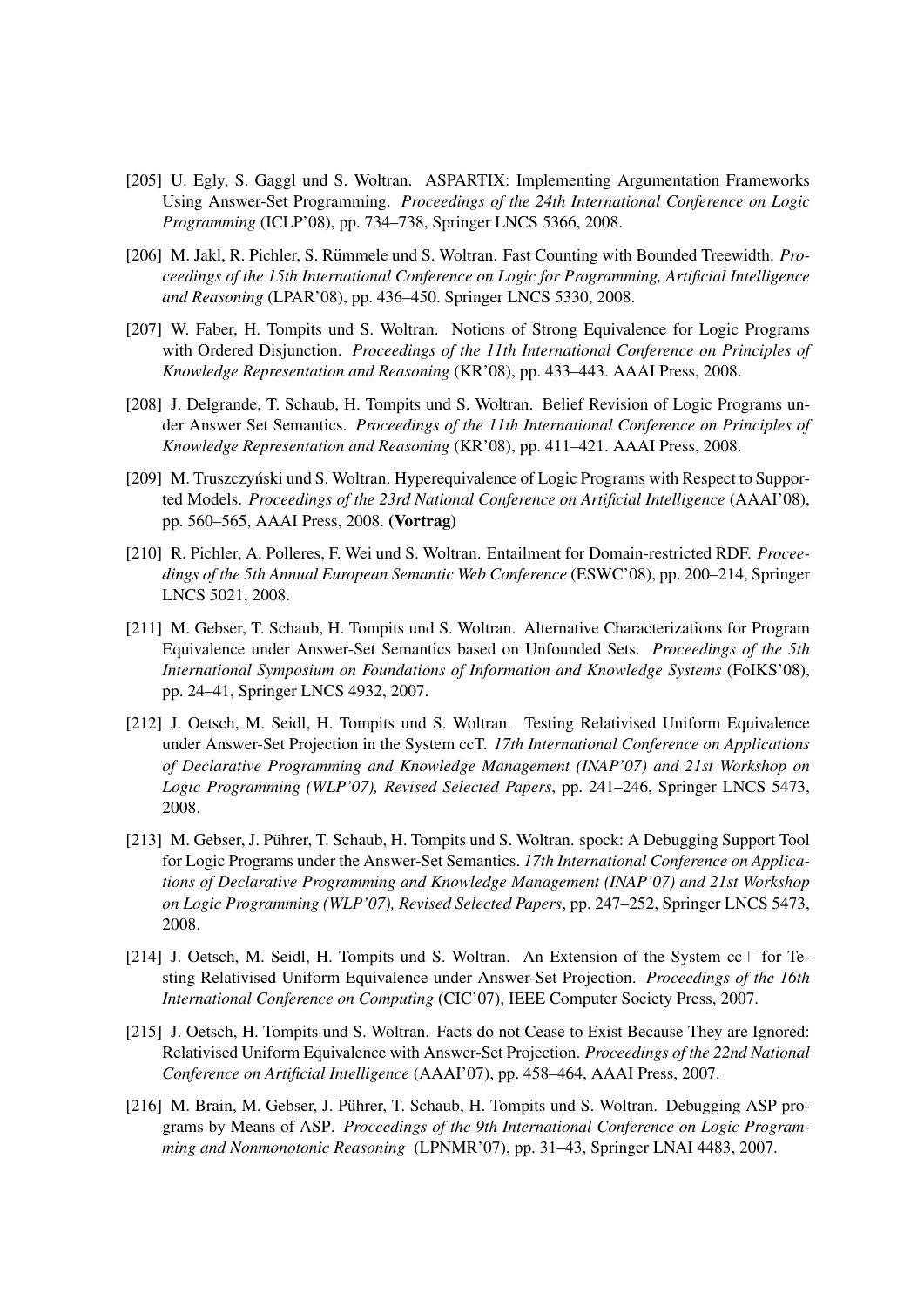- [217] M. Fink, R. Pichler, H. Tompits und S. Woltran. Complexity of Rule Redundancy in Non-Ground Answer-Set Programming over Finite Domains. *Proceedings of the 9th International Conference on Logic Programming and Nonmonotonic Reasoning* (LPNMR'07), pp. 123–135, Springer LNAI 4483, 2007. (Vortrag)
- [218] T. Janhunen, E. Oikarinen, H. Tompits und S. Woltran. Modularity Aspects of Disjunctive Stable Models. *Proceedings of the 9th International Conference on Logic Programming and Nonmonotonic Reasoning* (LPNMR'07), pp. 175–187, Springer LNAI 4483, 2007.
- [219] T. Eiter, M. Fink, H. Tompits und S. Woltran. Complexity Results for Checking Equivalence of Stratified Logic Programs. *Proceedings of the 20th International Joint Conference on Artificial Intelligence* (IJCAI'07), pp. 330–335, AAAI Press, 2007.
- [220] J. Oetsch, M. Seidl, H. Tompits und S. Woltran. ccT: A Tool for Checking Advanced Correspondence Problems in Answer-Set Programming. *Proceedings of the 15th International Conference on Computing* (CIC'06), pp. 3–10, IEEE Computer Society Press, 2006.
- [221] U. Egly und S. Woltran. Reasoning in Argumentation Frameworks Using Quantified Boolean Formulas. *Proceedings of the 1st International Conference on Computational Models of Argument* (COMMA'06), pp. 133–144, IOS Press, 2006. (Vortrag)
- [222] T. Eiter, P. Traxler und S. Woltran. An Implementation for Recognizing Rule Replacements in Non-Ground Answer-Set Programs. *Proceedings of the 10th European Conference on Logics in Artificial Intelligence* (JELIA'06), pp. 477–480, Springer LNCS 4160, 2006. (Vortrag)
- [223] J. Oetsch, M. Seidl, H. Tompits und S. Woltran. ccT: A Correspondence-Checking Tool for Logic Programs under the Answer-Set Semantics. *Proceedings of the 10th European Conference on Logics in Artificial Intelligence* (JELIA'06), pp. 502–505, Springer LNCS 4160, 2006. (Vortrag)
- [224] U. Egly, M. Seidl und S. Woltran. A Solver for QBFs in Nonprenex Form. *Proceedings of the 17th European Conference on Artificial Intelligence* (ECAI'06), pp. 477–481. IOS Press, 2006.
- [225] T. Eiter, M. Fink, H. Tompits, P. Traxler und S. Woltran. Replacements in Non-Ground Answer-Set Programming. *Proceedings of the 10th International Conference on Principles of Knowledge Representation and Reasoning* (KR'06), pp. 340–351. AAAI Press, 2006. (Vortrag)
- [226] H. Tompits und S. Woltran. Towards Implementations for Advanced Equivalence Checking in Answer-Set Programming. *Proceedings of the 21st International Conference on Logic Programming* (ICLP'05), pp. 189–203, Springer LNCS 3668, 2005. (Vortrag)
- [227] T. Eiter, M. Fink, H. Tompits und S. Woltran. Strong and Uniform Equivalence in Answer-Set Programming: Characterizations and Complexity Results for the Non-Ground Case. *Proceedings of the 20th National Conference on Artificial Intelligence* (AAAI'05), pp. 695–700, AAAI Press, 2005.
- [228] T. Eiter, H. Tompits und S. Woltran. On Solution Correspondences in Answer-Set Programming. *Proceedings of the 19th International Joint Conference on Artificial Intelligence* (IJ-CAI'05), pp. 97–102, Professional Book Center, 2005. (Vortrag)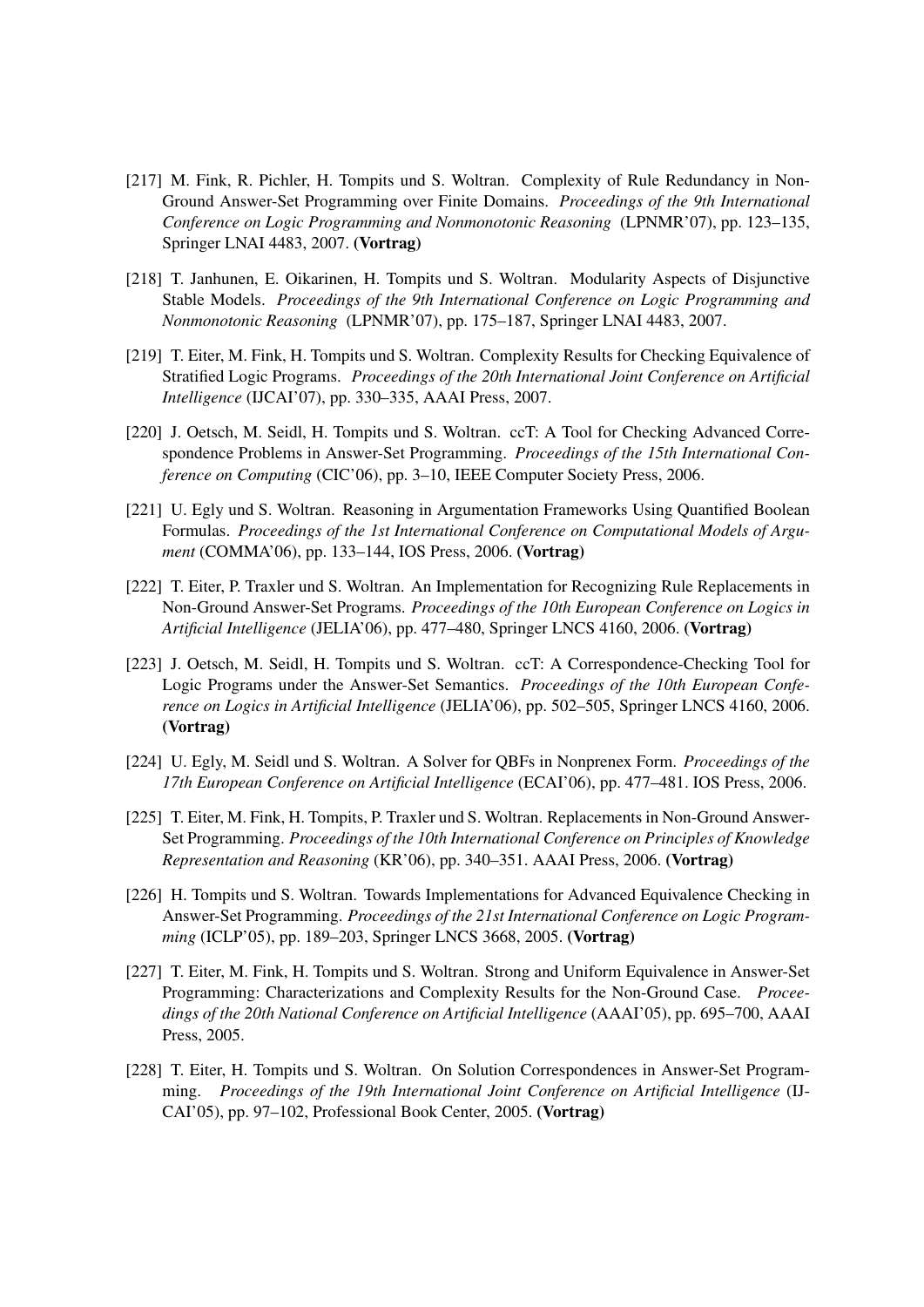- [229] S. Woltran. Characterizations for Relativized Notions of Equivalence in Answer Set Programming. *Proceedings of the 9th European Conference on Logics in Artificial Intelligence* (JE-LIA'04), pp. 161–173, Springer LNCS 3229, 2004. (Vortrag)
- [230] T. Linke, H. Tompits und S. Woltran. On Acyclic and Head-Cycle Free Nested Logic Programs. *Proceedings of the 20th International Conference on Logic Programming* (ICLP'04), pp. 225– 239, Springer LNCS 3132, 2004.
- [231] T. Eiter, M. Fink, H. Tompits und S. Woltran. On Eliminating Disjunctions in Stable Logic Programming. *Proceedings of the 9th International Conference on Principles of Knowledge Representation and Reasoning* (KR'04), pp. 447–458, AAAI Press, 2004. (Vortrag)
- [232] T. Eiter, W. Faber, M. Fink, G. Pfeifer und S. Woltran. Complexity of Answer Set Checking and Bounded Predicate Arities for Non-ground Answer Set Programming. *Proceedings of the 9th International Conference on Principles of Knowledge Representation and Reasoning* (KR'04), pp. 377–387, AAAI Press, 2004.
- [233] V. Sarsakov, T. Schaub, H. Tompits und S. Woltran. A Compiler for Nested Logic Programming. *Proceedings of the 7th International Conference on Logic Programming and Nonmonotonic Reasoning* (LPNMR'03), pp. 361–364, Springer LNCS 2923, 2004.
- [234] T. Eiter, M. Fink, H. Tompits und S. Woltran. Simplifying Logic Programs under Uniform and Strong Equivalence. *Proceedings of the 7th International Conference on Logic Programming and Nonmonotonic Reasoning* (LPNMR'03), pp. 87–99, Springer LNCS 2923, 2004.
- [235] U. Egly, M. Seidl, H. Tompits, S. Woltran und M. Zolda. Comparing Different Prenexing Strategies for Quantified Boolean Formulas. *Proceedings of the 6th International Conference on the Theory and Applications of Satisfiability Testing* (SAT'03). *Selected Revised Papers*, pp. 214– 228, Springer LNCS 2919, 2004.
- [236] P. Besnard, T. Schaub, H. Tompits und S. Woltran. Paraconsistent Reasoning via Quantified Boolean Formulas, II: Circumscribing Inconsistent Theories. *Proceedings of the 7th European Conference on Symbolic and Quantitative Approaches to Reasoning with Uncertainty* (ECSQA-RU'03), pp. 528–539, Springer LNCS 2711, 2003.
- [237] P. Besnard, T. Schaub, H. Tompits und S. Woltran. Paraconsistent Reasoning via Quantified Boolean Formulas, I: Axiomatising Signed Systems. *Proceedings of the 8th European Conference on Logics in Artificial Intelligence* (JELIA'02), pp. 320–331, Springer LNCS 2424, 2002.
- [238] D. Pearce, V. Sarsakov, T. Schaub, H. Tompits und S. Woltran. A Polynomial Translation of Logic Programs with Nested Expressions into Disjunctive Logic Programs: Preliminary Report. *Proceedings of the 18th International Conference on Logic Programming* (ICLP'02), pp. 405– 420, Springer LNCS 2401, 2002. (Vortrag)
- [239] T. Eiter, V. Klotz, H. Tompits und S. Woltran. Modal Nonmonotonic Logics Revisited: Efficient Encodings for the Basic Reasoning Tasks. *Proceedings of the 11th Conference on Automated Reasoning with Analytic Tableaux and Related Methods* (TABLEAUX'02), pp. 100–114, Springer LNCS 2381, 2002. (Vortrag)
- [240] J. Delgrande, T. Schaub, H. Tompits und S. Woltran. On Computing Solutions to Belief Change Scenarios. *Proceedings of the 6th European Conference on Symbolic and Quantitative Approaches to Reasoning with Uncertainty* (ECSQARU'01), pp. 510–521, Springer LNCS 2143, 2001.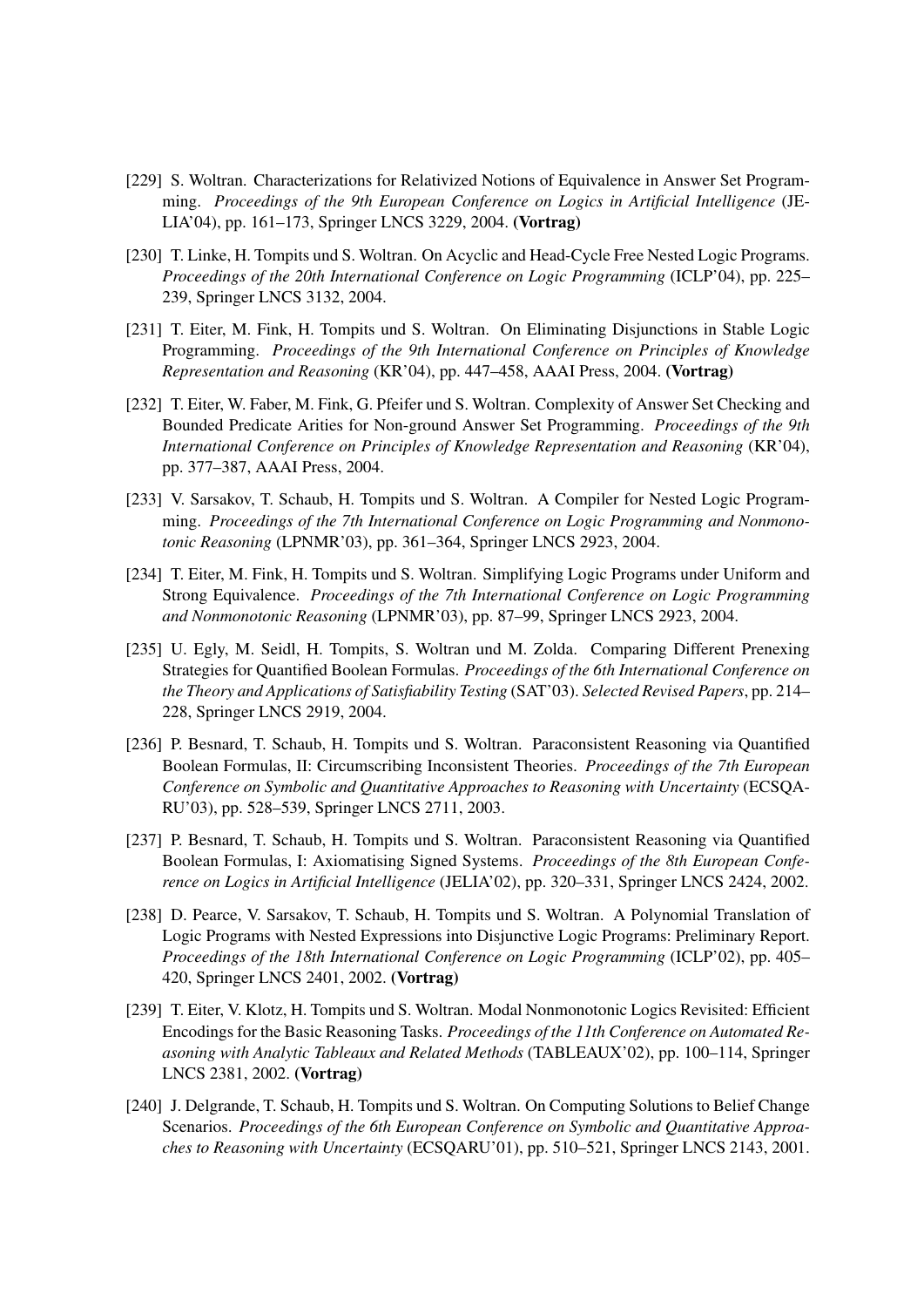- [241] D. Pearce, H. Tompits und S. Woltran. Encodings for Equilibrium Logic and Logic Programs with Nested Expressions. *Proceedings of the 10th Portuguese Conference on Artificial Intelligence* (EPIA'01), pp. 306–320, Springer LNCS 2258, 2001. (Vortrag)
- [242] U. Egly, T. Eiter, H. Tompits und S. Woltran. Solving Advanced Reasoning Tasks using Quantified Boolean Formulas. *Proceedings of the 17th National Conference on Artificial Intelligence* (AAAI'00), pp. 417–422, AAAI/MIT Press, 2000.

#### Referierte Beiträge zu Arbeitstagungen und Symposien (informelle Tagungsbände)

- [243] C. Gangl, M. Lackner, J. Maly und S. Woltran. Aggregating Expert Opinions in Support of Medical Diagnostic Decision-Making. *Knowledge Representation for Health Care/ProHealth* (KR4HC'19), pp. 56–62, 2018.
- [244] M. Hecher, M. Morak und S. Woltran. Structural Decompositions of Epistemic Logic Programs. *Proceedings of the 3rd Workshop on Trends and Applications of Answer Set Programming* (TAASP'19), 2019.
- [245] M. Diller, W. Dvořák, J. Pührer, J. Wallner und S. Woltran. Application of ASP in Formal Argumentation. *Proceedings of the 2nd Workshop on Trends and Applications of Answer Set Programming* (TAASP'18), 2018. (Vortrag)
- [246] M. Bichler, M. Morak und S. Woltran. selp: A Single-Shot Epistemic Logic Program Solver *Proceedings of the 11th Workshop on Answer Set Programming and Other Computing Paradigms* (ASPOCP'18), 2018.
- [247] A. Haret und S. Woltran. Belief Revision Operators with Varying Attitudes Towards Initial Beliefs. *Proceedings of the 17th International Workshop on Non-Monotonic Reasoning* (NMR'18), pp. 156–165, 2018.
- [248] J. Maly und S. Woltran. A New Logic for Jointly Representing Hard and Soft Constraints. *Proceedings of the Second Workshop on Logics for Reasoning about Preferences, Uncertainty, and Vagueness* (PRUV'18), CEUR Workshop Proceedings, Volume 2157, 2018.
- [249] W. Dvořák, A. Greßler und S. Woltran. Evaluating SETAFs via Answer-Set Programming. *Proceedings of the Second International Workshop on Systems and Algorithms for Formal Argumentation* (SAFA'18), pp. 10–21, CEUR Workshop Proceedings, Volume 2171, 2018. (Vortrag)
- [250] G. Charwat und S. Woltran. Expansion-based QBF Solving on Tree Decompositions *Proceedings of the 24th RCRA International Workshop on Experimental Evaluation of Algorithms for Solving Problems with Combinatorial Explosion* (RCRA 2017), pp. 16–26, CEUR Workshop Proceedings, Volume 2011, 2017.
- [251] B. Bliem, M. Moldovan, M. Morak und S. Woltran, The Impact of Treewidth on ASP Grounding and Solving. *Proceedings of the 4th International Workshop on Grounding and Transformations for Theories with Variables* (GTTV'17), 2017.
- [252] J. Fichte, M. Kronegger und S. Woltran. A Multiparametric View on Answer Set Programming. *Proceedings of the 10th Workshop on Answer Set Programming and Other Computing Paradigms* (ASPOCP'17). CEUR Workshop Proceedings, Volume 1868, 2017.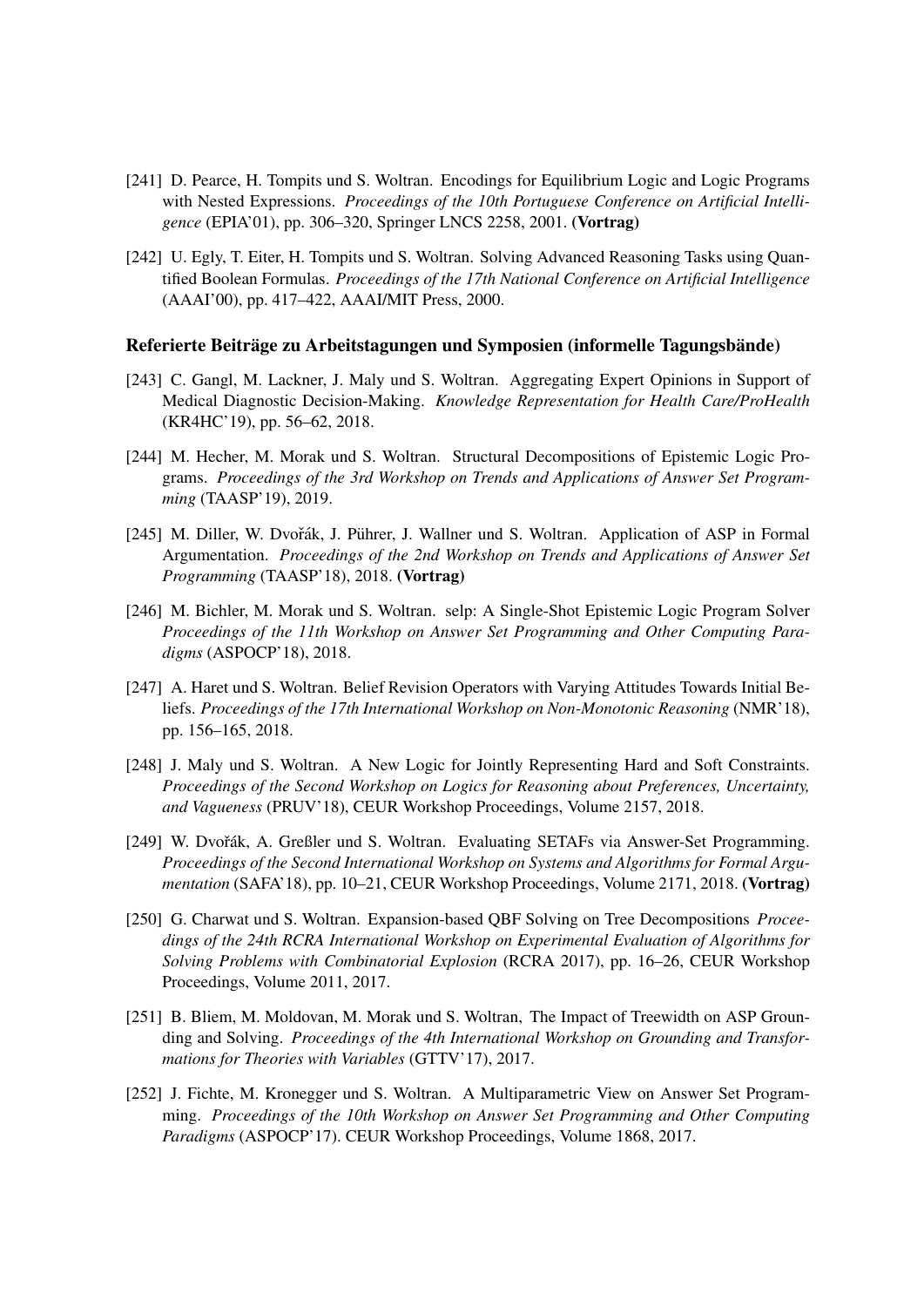- [253] A. Haret und S. Woltran. Deviation in Belief Change on Fragments of Propositional Logic. Proceedings of the 6th Workshop on Dynamics of Knowledge and Belief (DKB'17) and the 5th Workshop KI & Kognition (KIK'17). pp. 64–76, CEUR Workshop Proceedings, Volume 1928, 2017.
- [254] J. Maly und S. Woltran. Ranking Specific Sets of Objects. *BTW (Workshops)* 2017, pp. 193- 201, GI 2017.
- [255] G. Charwat und S. Woltran. Dynamic Programming-based QBF Solving. *Proceedings of the 4th International Workshop on Quantified Boolean Formulas* (QBF 2016), pp. 27–40, CEUR Workshop Proceedings, Volume 1719, 2016.
- [256] J. Fichte, M. Hecher, M. Morak und S. Woltran. Counting Answer Sets via Dynamic Programming. *Proceedings of the 1st Workshop on Trends and Applications of Answer Set Programming* (TAASP'16), arXiv: 1612.07601, 2016.
- [257] B. Bliem, S. Ordyniak und S. Woltran. Clique-Width and Directed Width Measures for Answer-Set Programming. *Proceedings of the 1st Workshop on Trends and Applications of Answer Set Programming* (TAASP'16), arXiv:1606.09449, 2016.
- [258] M. Bichler, M. Morak und S. Woltran. lpopt: A Rule Optimization Tool for Answer Set Programming. *Pre-proceedings of the 26th International Symposium on Logic-Based Program Synthesis and Transformation* (LOPSTR'16), arXiv:1608.02534, 2016.
- [259] S. Gaggl, T. Linsbichler, M. Maratea und S. Woltran. Introducing the Second International Competition on Computational Models of Argumentation. *Proceedings of the First International Workshop on Systems and Algorithms for Formal Argumentation* (SAFA'16), pp. 4–9, CEUR Workshop Proceedings, Volume 1672, 2016.
- [260] T. Linsbichler und S. Woltran. Revision of Abstract Dialectical Frameworks: Preliminary Report. *Proceedings of the IJCAI-16 Workshop on Argumentation in Logic Programming and Non-Monotonic Reasoning* (Arg-LPNMR'16), 2016.
- [261] B. Bliem, G. Charwat, M. Hecher und S. Woltran. Subset Minimization in Dynamic Programming on Tree Decompositions. *Proceedings of the AAAI-16 Workshop on Beyond NP*, 2016.
- [262] R. Baumann, T. Linsbichler und S. Woltran. Verifiability of Argumentation Semantics. *Proceedings of the 16th International Workshop on Non-Monotonic Reasoning* (NMR'16), pp. 5–14. CoRR abs/1603.09502.
- [263] A. Haret, J. Mailly und S. Woltran. Distributing Knowledge into Simple Bases. *Proceedings of the 16th International Workshop on Non-Monotonic Reasoning* (NMR'16), pp. 55-64. CoRR abs/1603.09511.
- [264] M. Giacomin, T. Linsbichler und S. Woltran. On the Functional Completeness of Argumentation Semantics. *Proceedings of the 5th Workshop on Dynamics of Knowledge and Belief and the 4th Workshop KI & Kognition* (DKB-2015 / KIK-2015), pp. 43–54, CEUR Workshop Proceedings, Volume 1444, 2015.
- [265] B. Bliem, G. Charwat, M. Hecher und S. Woltran. D-FLAT<sup> $\sim$ </sup>2: Subset Minimization in Dynamic Programming on Tree Decompositions Made Easy. *Proceedings of the ICLP'15 Workshop on*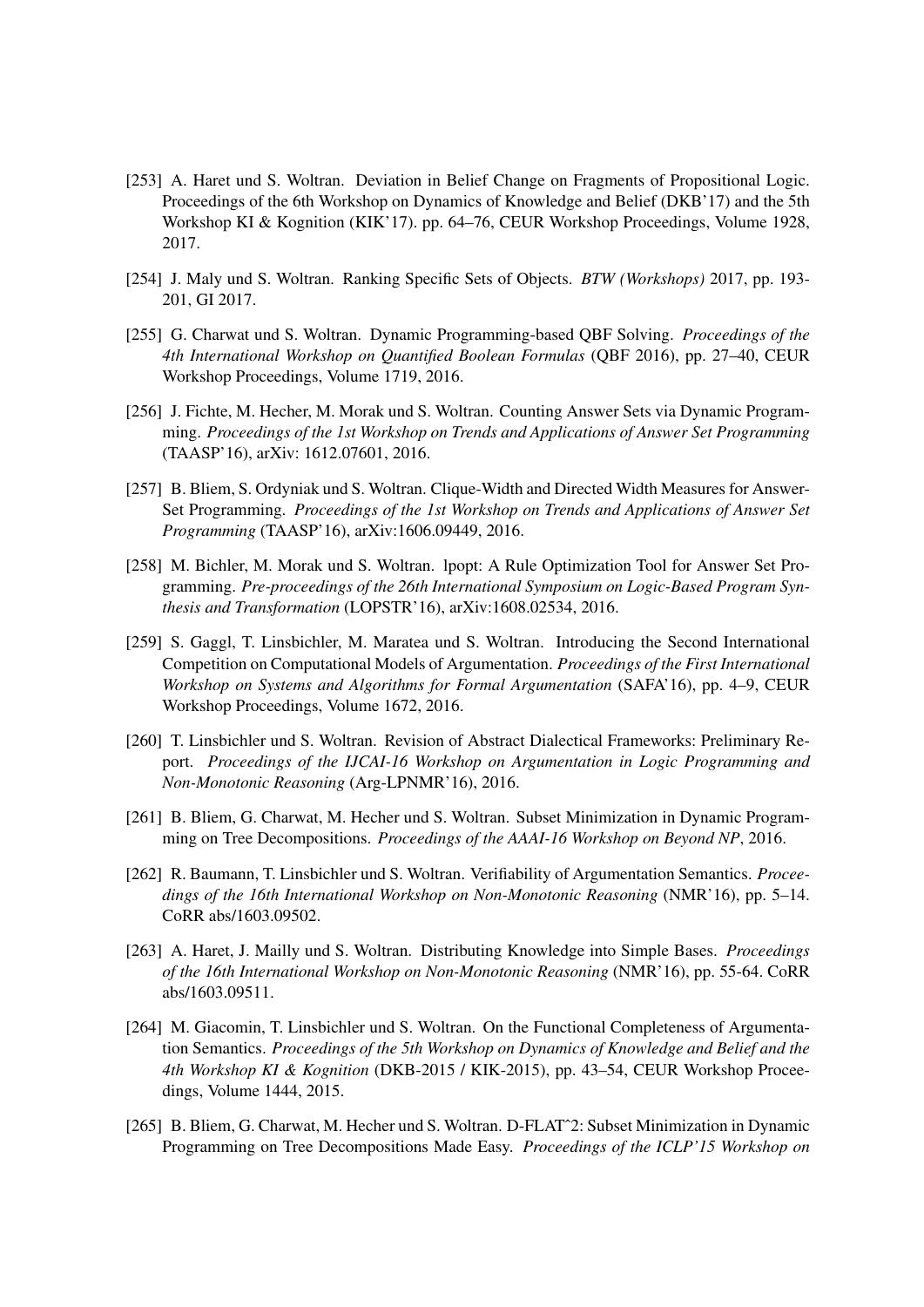*Answer Set Programming and Other Computing Paradigms* (ASPOCP'15). Online proceedings at https://sites.google.com/site/aspocp2015/. 2015.

- [266] M. Abseher, M. Gebser, N. Musliu, T. Schaub und S. Woltran. Shift Design with Answer Set Programming. *Proceedings of the ICLP'15 Workshop on Answer Set Programming and Other Computing Paradigms* (ASPOCP'15). Online proceedings at https://sites.google. com/site/aspocp2015/. 2015.
- [267] N. Creignou, O. Papini, S. Rümmele und S. Woltran. Belief Merging within Fragments of Propositional Logic. *Proceedings of the 15th International Workshop on Non-Monotonic Reasoning* (NMR'14).
- [268] M. Abseher, B. Bliem, G. Charwat, F. Dusberger und S. Woltran. Computing Secure Sets in Graphs using Answer Set Programming. *Proceedings of the FLoC'14 Workshop on Answer Set Programming and Other Computing Paradigms* (ASPOCP'14). Online proceedings at https: //sites.google.com/site/aspocp2014/. 2014.
- [269] D. Doder und S. Woltran. Probabilistic Argumentation Frameworks A Logical Approach. *Proceedings of the 26th Benelux Conference on Artificial Intelligence* (BNAIC'14).
- [270] M. Abseher, B. Bliem, G. Charwat, F. Dusberger, M. Hecher und S. Woltran. ASP-based Problem Solving on Tree Decompositions. *Proceedings of the Workshop on Logic and Search – LaSh*. 2014. (Vortrag)
- [271] P. Dunne, W. Dvořák, T. Linsbichler und S. Woltran. Characteristics of Multiple Viewpoints in Abstract Argumentation. *Proceedings of the 4th International Workshop on Dynamics of Knowledge and Belief*. 2013.
- [272] B. Bliem, R. Pichler und S. Woltran. Applicability of ASP-based Problem Solving on Tree Decompositions. *Proceedings of the 3rd International Workshop on Graph Structures for Knowledge Representation and Reasoning*. Online proceedings at http://www.lirmm.fr/ ˜croitoru/GKR/GKR2013-workingNotes.pdf. 2013.
- [273] G. Charwat, J. Wallner und S. Woltran. Utilizing ASP for Generating and Visualizing Argumentation Frameworks. *Proceedings of the ICLP'12 Workshop on Answer Set Programming* and Other Computing Paradigms (ASPOCP'12). Online proceedings at https://sites. google.com/site/aspocp12/proceedings/aspocp12proceedings.pdf. 2012.
- [274] W. Dvořák, M. Järvisalo, J. Wallner und S. Woltran. CEGARTIX: A SAT-Based Argumentation System. *Proceedings of the Pragmatics of SAT 2012 Workshop*, 2012.
- [275] M. Alviano, W. Faber und S. Woltran. Complexity of Super-Coherence Problems in Answer Set Programming *Proceedings of the 26th Italian Conference on Computational Logic* (CILC'11). CEUR Workshop Proceedings, Volume 810, 2011.
- [276] M. Alviano, W. Faber und S. Woltran. Complexity of Super-Coherence Problems in ASP. *Proceedings of the ICLP'11 Workshop on Answer Set Programming and Other Computing Paradigms* (ASPOCP'11). Online proceedings unter http://www.dbai.tuwien.ac.at/ proj/aspocp11/accepted.html. 2011. (Vortrag)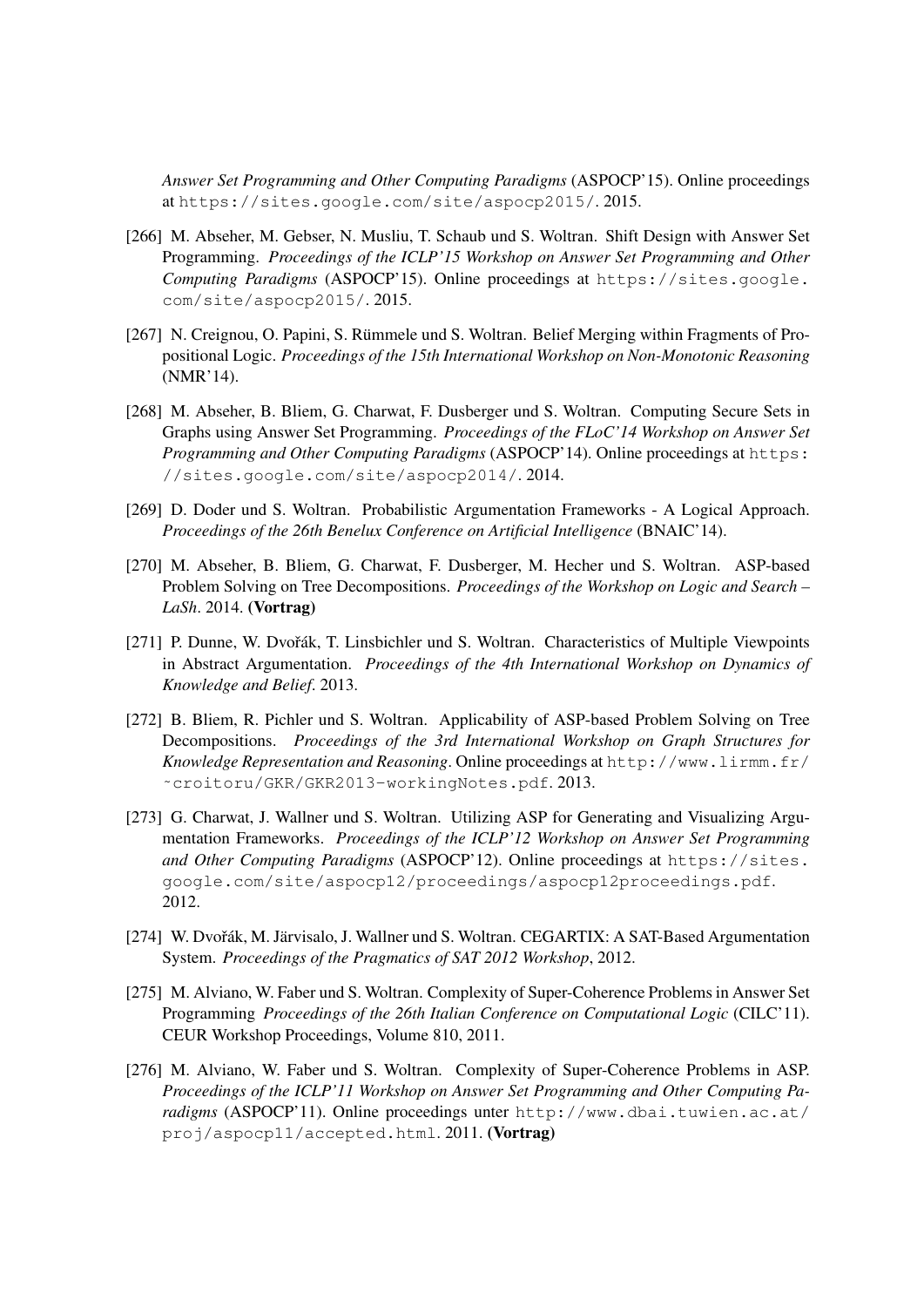- [277] W. Dvořák und S. Woltran. On the Intertranslatability of Argumentation Semantics. International Conference "*30 Years of Nonmonotonic Logic*". Online proceedings unter http: //sites.google.com/site/nonmonat30/conference-materials. 2010. (Vortrag)
- [278] R. Pichler, A. Polleres, S. Skritek und S. Woltran. Minimising RDF Graphs under Rules and Constraints Revisited. *Proceedings of the 4th Alberto Mendelzon International Workshop on Foundations of Data Management* (AMW'10), CEUR Workshop Proceedings, Volume 619, 2010.
- [279] W. Faber und S. Woltran. A Framework for Programming with Module Consequences. *Proceedings of the LPNMR'09 Workshop on Software Engineering for Answer Set Programming* (SEA'09), pp. 34–48, 2009.
- [280] W. Faber und S. Woltran. Manifold Answer-Set Programs for Meta-Reasoning. *Proceedings of the IJCAI-09 Workshop on Nonmonotonic Reasoning, Action and Change* (NRAC'09), pp. 33– 40, 2009.
- [281] U. Egly, S. Gaggl und S. Woltran. Answer-Set Programming Encodings for Argumentation Frameworks. *Proceedings of the ICLP'08 Workshop on Answer Set Programming and Other Computing Paradigms* (ASPOCP'08), pp. 1–15, 2008. (Vortrag)
- [282] W. Faber, H. Tompits und S. Woltran. Characterizing Notions of Strong Equivalence for Logic Programs with Ordered Disjunctions. *Proceedings of the VLDB'07 Workshop on Advances in Preference Handling* (M-PREF), 8 pages, 2007. (Vortrag)
- [283] J. Oetsch, M. Seidl, H. Tompits und S. Woltran. Testing Relativised Uniform Equivalence under Answer-Set Projection in the System cc<sup>T</sup>. *Proceedings of the 17th International Conference on Applications of Declarative Programming and Knowledge Management (INAP'07) and 21st Workshop on (Constraint) Logic Programming (WLP'07)*, pp. 254–258, 2007.
- [284] M. Gebser, J. Pührer, T. Schaub, H. Tompits und S. Woltran. spock: A Debugging Support Tool for Logic Programs under the Answer-Set Semantics *Proceedings of the 17th International Conference on Applications of Declarative Programming and Knowledge Management (INAP'07) and 21st Workshop on (Constraint) Logic Programming (WLP'07)*, pp. 258–262, 2007.
- [285] S. Woltran. A Common View on Strong, Uniform, and Other Notions of Equivalence in Answer-Set Programming. *Proceedings of the LPNMR'07 Workshop on Correspondence and Equivalence for Nonmonotonic Theories* (CENT), pp. 13–24, 2007. (Vortrag)
- [286] J. Oetsch, H. Tompits und S. Woltran. Facts do not Cease to Exist Because They are Ignored: Relativised Uniform Equivalence with Answer-Set Projection. *Proceedings of the LPNMR'07 Workshop on Correspondence and Equivalence for Nonmonotonic Theories* (CENT), pp. 25–36, 2007. (Vortrag)
- [287] M. Gebser, T. Schaub, H. Tompits und S. Woltran. Alternative Characterizations for Program Equivalence under Answer-Set Semantics: Preliminary Report. *Proceedings of the LPNMR'07 Workshop on Correspondence and Equivalence for Nonmonotonic Theories* (CENT), pp. 37–48, 2007.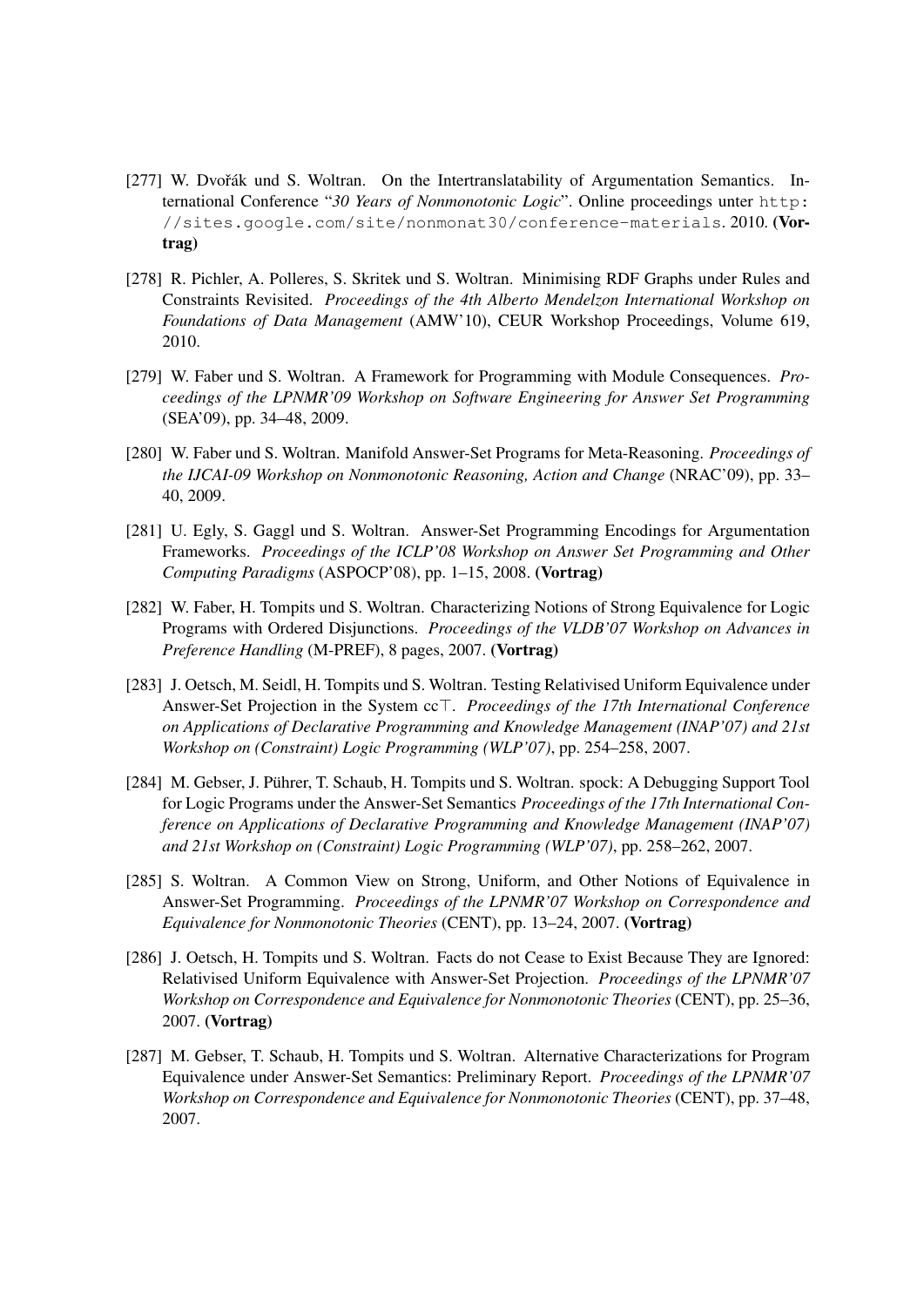- [288] D. Pearce, H. Tompits und S. Woltran. Relativised Equivalence in Equilibrium Logic and its Applications to Prediction and Explanation: Preliminary Report. *Proceedings of the LPNMR'07 Workshop on Correspondence and Equivalence for Nonmonotonic Theories* (CENT), pp. 49–60, 2007.
- [289] M. Brain, M. Gebser, J. Pührer, T. Schaub, H. Tompits und S. Woltran. "That is illogical Captain!" – The Debugging Support Tool spock for Answer-Set Programs: System Description. *Proceedings of the LPNMR'07 Workshop on Software Engineering for Answer Set Programming* (SEA'07), pp. 71–85, 2007.
- [290] U. Egly, M. Seidl und S. Woltran. A Solver for QBFs in Nonprenex Form: Overview and Experimental Results. *Proceedings of the Guangzhou Symposioum on Satisfiability in Logic-Based Modeling*, pp. 65–76, 2006.
- [291] J. Oetsch, M. Seidl, H. Tompits und S. Woltran. ccT: A Tool for Checking Advanced Correspondence Problems in Answer-Set Programming. *Proceedings of the ICLP'06 Workshop on Search and Logic – Answer Set Programming and SAT*, pp. 77–92, 2006.
- [292] J. Oetsch, M. Seidl, H. Tompits und S. Woltran. A Tool for Advanced Correspondence Checking in Answer-Set Programming. *Proceedings of the 11th International Workshop on Non-Monotonic Reasoning* (NMR'06), pp. 20–29, 2006. (Vortrag)
- [293] T. Eiter, M. Fink, H. Tompits, P. Traxler und S. Woltran. Replacements in Non-Ground Answer-Set Programming. *Proceedings of the 20th Workshop on Logic Programming* (WLP'06), pp. 145–153, 2006. (Vortrag)
- [294] J. Oetsch, M. Seidl, H. Tompits und S. Woltran. A Tool for Advanced Correspondence Checking in Answer-Set Programming: Preliminary Experimental Results. *Proceedings of the 20th Workshop on Logic Programming* (WLP'06), pp. 200–205, 2006. (Vortrag)
- [295] H. Tompits und S. Woltran. Towards Implementations for Advanced Equivalence Checking in Answer-Set Programming. *Proceedings of the Annual Meeting of WASP, the European Working group on Answer Set Programming* (ASP'05), pp. 115–129, 2005. (Vortrag). *Ausgezeichnet als "best implementation paper".*
- [296] T. Linke, H. Tompits und S. Woltran. On Acyclic and Head-Cycle Free Nested Logic Programs. In *Proceedings of the 10th International Workshop on Non-Monotonic Reasoning* (NMR'04), pp. 267–275, 2004. (Vortrag)
- [297] T. Eiter, W. Faber, M. Fink, G. Pfeifer und S. Woltran. Complexity of Answer Set Checking and Bounded Predicate Arities for Non-ground Answer Set Programming. *Proceedings of the Annual Meeting of WASP, the European Working group on Answer Set Programming.* (ASP'03), pp. 69–83, 2003.
- [298] T. Eiter, M. Fink, H. Tompits und S. Woltran. Eliminating Disjunction from Propositional Logic Programs under Stable Model Preservation. *Proceedings of the Annual Meeting of WASP, the European Working group on Answer Set Programming.* (ASP'03), pp. 151–165, 2003. (Vortrag)
- [299] U. Egly, M. Seidl, H. Tompits, S. Woltran und M. Zolda. Comparing Different Prenexing Strategies for Quantified Boolean Formulas. *Proceedings of the 6th International Conference on the Theory and Applications of Satisfiability Testing* (SAT'03), pp. 370–378, 2003.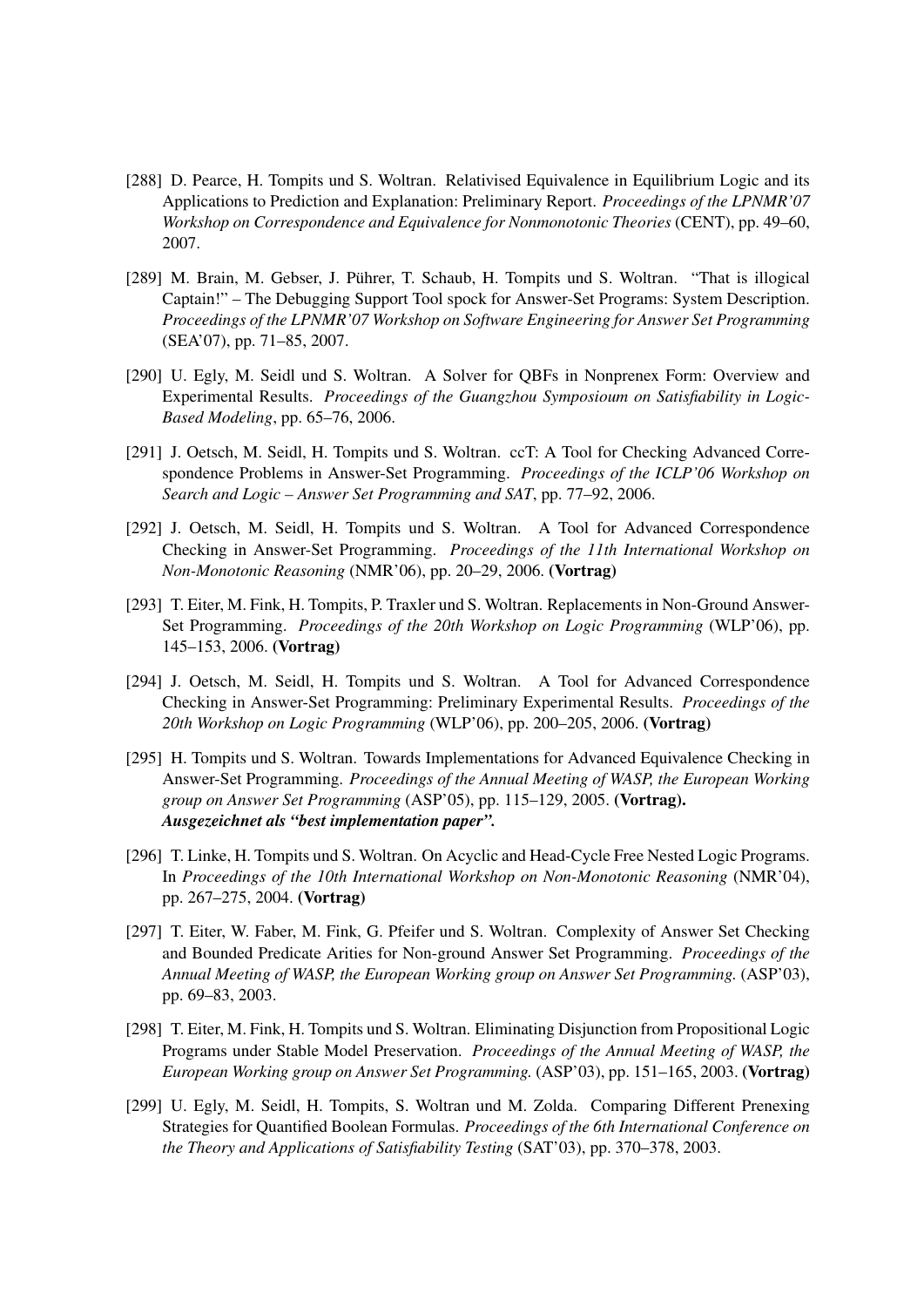- [300] P. Besnard, T. Schaub, H. Tompits und S. Woltran. Paraconsistent Reasoning via Quantified Boolean Formulas, II: Circumscribing Inconsistent Theories. *Proceedings of the III World Congress on Paraconsistency* (WCP'03), pp. 73–84, 2003.
- [301] D. Pearce, V. Sarsakov, T. Schaub, H. Tompits und S. Woltran. On Implementing Nested Logic Programms: Overview and Comparisons. *Proceedings of the 17th Workshop on Logic Programming and Constraint Systems* (WLP'02). ISSN 1430–211X, pp. 81–95, 2003. (Vortrag)
- [302] P. Besnard, T. Schaub, H. Tompits und S. Woltran. Paraconsistent Reasoning via Quantified Boolean Formulas, I: Axiomatising Signed Systems. *Proceedings of the ICLP'02 Workshop on Paraconsistent Computational Logic* (PCL'02), pp. 1–16, 2002. (Vortrag)
- [303] U. Egly, R. Pichler und S. Woltran. On Deciding Subsumption Problems. In *Proceedings of the 5th International Symposium on the Theory and Applications of Satisfiability Testing* (SAT'02), pp. 89–97, 2002.
- [304] U. Egly, H. Tompits und S. Woltran. On Quantifier Shifting for Quantified Boolean Formulas. *Proceedings of the SAT'02 Workshop on Theory and Applications of Quantified Boolean Formulas*, pp. 48–61, 2002. (Vortrag)
- [305] D. Pearce, V. Sarsakov, T. Schaub, H. Tompits und S. Woltran. A Polynomial Translation of Logic Programs with Nested Expressions into Disjunctive Logic Programs: Preliminary Report. *Proceedings of the 9th International Workshop on Non-Monotonic Reasoning* (NMR'02), pp. 405–420, 2002.
- [306] U. Egly, T. Eiter, V. Klotz, H. Tompits und S. Woltran. Computing Stable Models with Quantified Boolean Formulas: Some Experimental Results. *Proceedings AAAI 2001 Spring Symposium on Answer Set Programming*, pp. 417–422, 2001.
- [307] U. Egly, V. Klotz, H. Tompits und S. Woltran. A Toolbox for Abduction: Preliminary Report. *Proceedings of the IJCAR 2001 Workshop on Theory and Applications of Quantified Boolean Formulas*, pp. 29–39, 2001. (Vortrag)
- [308] U. Egly, T. Eiter, R. Feldmann, V. Klotz, S. Schamberger, H. Tompits und S. Woltran. On Mechanizing Modal Nonmonotonic Logics. *Proceedings of the 5th Dutch-German Workshop on Nonmonotonic Reasoning Techniques and their Applications* (DGNMR'01), pp. 44–53, 2001.
- [309] U. Egly, T. Eiter, H. Tompits und S. Woltran. QUIP-A Tool for Computing Nonmonotonic Reasoning Tasks. *Proceedings of the 8th International Workshop on Non-Monotonic Reasoning* (NMR'00), 2000.
- [310] U. Egly, T. Eiter, V. Klotz, H. Tompits und S. Woltran. Experimental Evaluation of the Disjunctive Logic Programming Module of the System QUIP. *Proceedings of the 15th Workshop on Logic Programming and Constraint Systems* (WLP'00). GMD Report 110, pp. 113–122, 2000. (Vortrag)
- [311] U. Egly, T. Eiter, H. Tompits und S. Woltran. Implementing Default Reasoning Using Quantified Boolean Formulae. *Proceedings of the 14th Workshop on Logic Programming* (WLP-99/00). GMD Report 90, pp. 223–225, 2000. (Vortrag)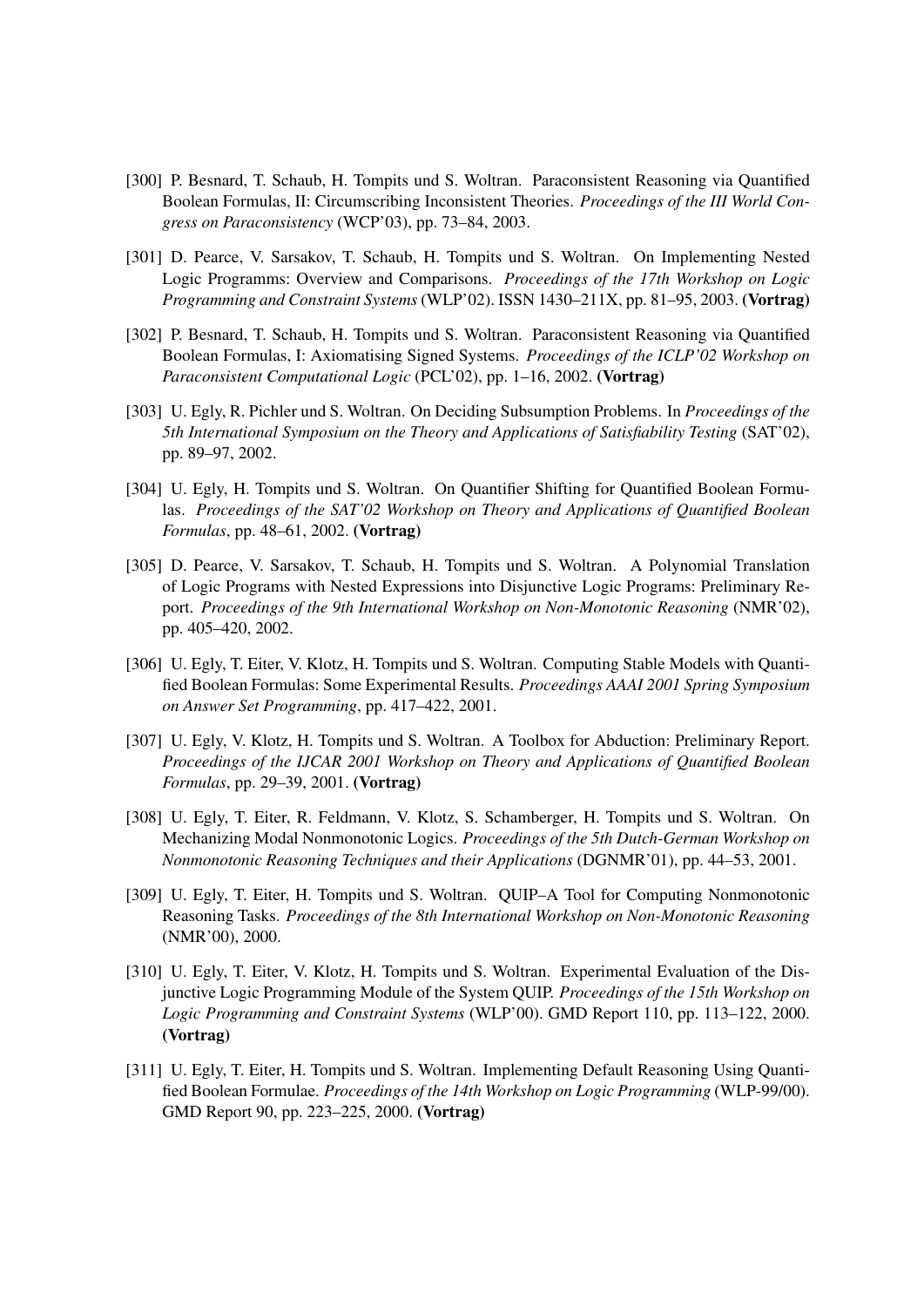#### Wissenschaftliche Arbeiten zur Weiterqualifikation

- [312] S. Woltran. *Contributions to Advanced Equivalence Checking in Answer Set Programming*. Habilitationsschrift, Technische Universität Wien, Fakultät für Informatik, 2008.
- [313] S. Woltran. *Quantified Boolean Formulas From Theory to Practice*. Dissertation, Technische Universität Wien, Institut für Informationssysteme, 2003.
- [314] S. Woltran. *A Framework for Solving Advanced Reasoning Tasks*. Diplomarbeit, Technische Universität Wien, Institut für Informationssysteme, 2001.

#### Sonstige Artikel und Berichte

- [315] T. Eiter und S. Woltran. Denkende Maschinen. *Die Munze ¨* 5–8, 2/2019.
- [316] S. Woltran. Wer hat Angst vor künstlichen Vögeln. Zum aktuellen Stand der KI-Forschung. *springerin* 8–9, 1/2018.
- [317] B. Bliem, M. Moldovan und S. Woltran. The D-FLAT System: User Manual. Technical Report DBAI-TR-2017-107, Technische Universität Wien, Institut für Informationssysteme, 2017.
- [318] M. Diller, A. Haret, T. Linsbichler, S. Rümmele und S. Woltran. An Extension-Based Approach to Belief Revision in Abstract Argumentation. Technical Report DBAI-TR-2017-106, Technische Universität Wien, Institut für Informationssysteme, 2017.
- [319] R. Baumann, W. Dvořák, T. Linsbichler und S. Woltran. A General Notion of Equivalence for Abstract Argumentation. Technical Report DBAI-TR-2017-105, Technische Universitat Wien, ¨ Institut für Informationssysteme, 2017.
- [320] R. Baumann, W. Dvořák, T. Linsbichler, C. Spanring, H. Strass und S. Woltran. On Rejected Arguments and Implicit Conflicts: The Hidden Power of Argumentation Semantics. Technical Report DBAI-TR-2016-102, Technische Universität Wien, Institut für Informationssysteme, 2016.
- [321] J. Fichte, M. Hecher, M. Morak und S. Woltran. Answer Set Solving using Tree Decompositions and Dynamic Programming – The DynASP2 System. Technical Report DBAI-TR-2016- 101, Technische Universität Wien, Institut für Informationssysteme, 2016.
- [322] J. Delgrande, P. Peppas und S. Woltran. General Belief Revision. Technical Report DBAI-TR-2016-100, Technische Universität Wien, Institut für Informationssysteme, 2016.
- [323] J. Fichte, M. Kronegger und S. Woltran. Multiparametric View on Answer Set Programming. Technical Report DBAI-TR-2016-99, Technische Universität Wien, Institut für Informationssysteme, 2016.
- [324] M. Bichler, B. Bliem, M. Moldovan, M. Morak und S. Woltran. Treewidth-Preserving Modeling in ASP. Technical Report DBAI-TR-2016-97, Technische Universität Wien, Institut für Informationssysteme, 2016.
- [325] M. Abseher, N. Musliu und S. Woltran. htd A Free, Open-Source Framework for Tree Decompositions and Beyond. Technical Report DBAI-TR-2016-96, Technische Universität Wien, Institut für Informationssysteme, 2016.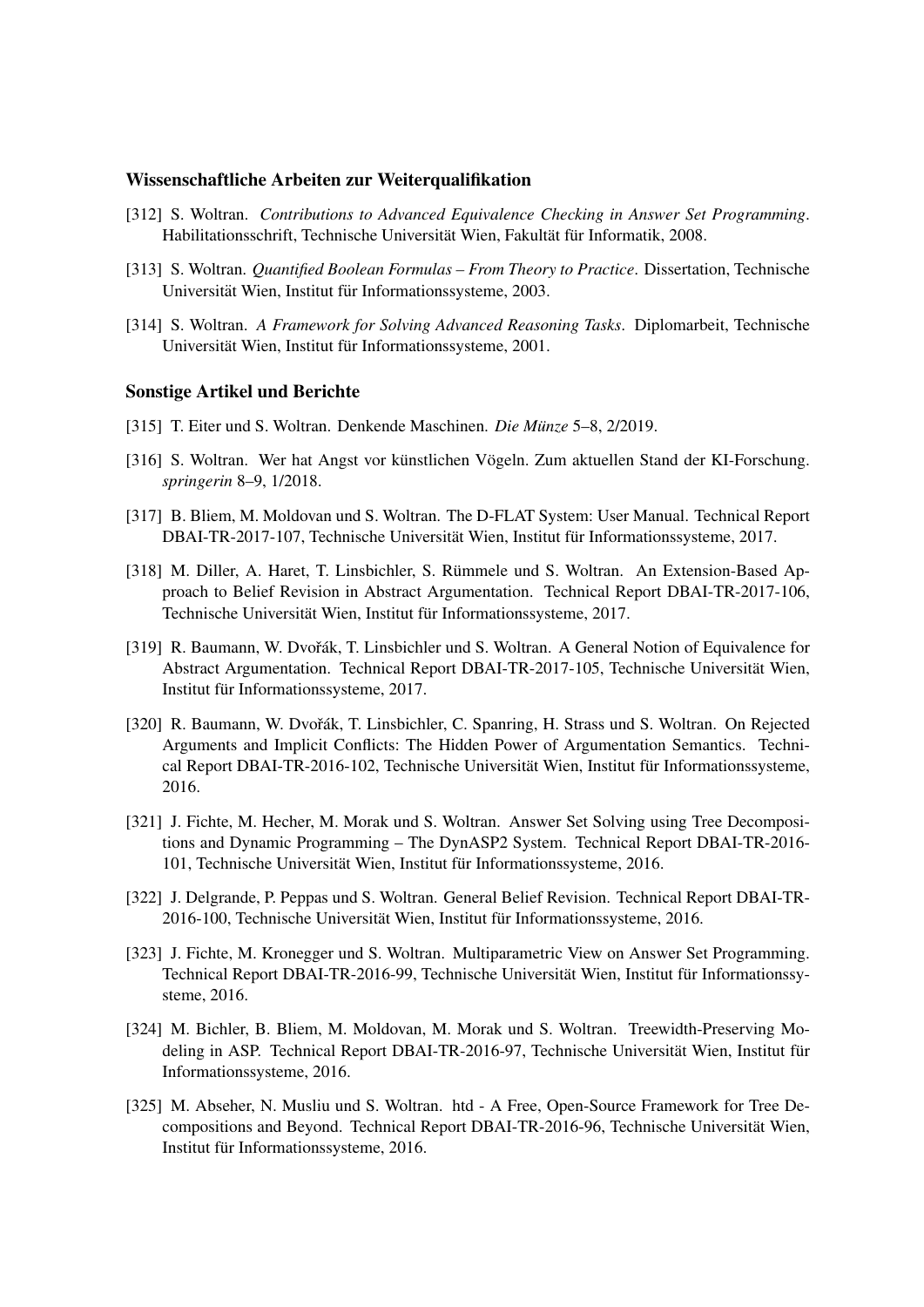- [326] G. Charwat und S. Woltran. BDD-based Dynamic Programming on Tree Decompositions. Technical Report DBAI-TR-2016-95, Technische Universität Wien, Institut für Informationssysteme, 2016.
- [327] M. Abseher, N. Musliu und S. Woltran. Improving the Efficiency of Dynamic Programming on Tree Decompositions via Machine Learning. Technical Report DBAI-TR-2016-94, Technische Universität Wien, Institut für Informationssysteme, 2016.
- [328] B. Bliem, G. Charwat, M. Hecher und S. Woltran. D-FLAT<sup>^2</sup>: Subset Minimization in Dynamic Programming on Tree Decompositions Made Easy. Technical Report DBAI-TR-2015-93, Technische Universität Wien, Institut für Informationssysteme, 2015.
- [329] S. Gaggl, N. Manthey, A. Ronca, J. Wallner und S. Woltran. Improved Answer-Set Programming Encodings for Abstract Argumentation. Technical Report DBAI-TR-2015-92, Technische Universität Wien, Institut für Informationssysteme, 2015.
- [330] A. Haret, S. Rümmele und S. Woltran. Merging in the Horn Fragment. Technical Report DBAI-TR-2015-91, Technische Universität Wien, Institut für Informationssysteme, 2015.
- [331] P. Dunne, W. Dvořák T. Linsbichler, und S. Woltran. Characteristics of Multiple Viewpoints in Abstract Argumentation. Technical Report DBAI-TR-2015-89, Technische Universität Wien, Institut für Informationssysteme, 2015.
- [332] M. Abseher, B. Bliem, G. Charwat, F. Dusberger, M. Hecher und S. Woltran. D-FLAT: Progress Report. Technical Report DBAI-TR-2013-86, Technische Universität Wien, Institut für Informationssysteme, 2014.
- [333] R. Lemmel-Seedorf, T. Pock und S. Woltran. Eine guter START für die Wissenschaft. OCG *Journal* 38(2):15–16, 2013.
- [334] T. Eiter, M. Fink, J. Pührer, H. Tompits und S. Woltran. Model-Based Recasting in Answer-Set Programming. Technical Report DBAI-TR-2013-83, Technische Universität Wien, Institut für Informationssysteme, 2013.
- [335] G. Charwat, W. Dvořák, S. Gaggl, J. Wallner und S. Woltran. Implementing Abstract Argumentation - A Survey. Technical Report DBAI-TR-2013-82, Technische Universitat Wien, Institut ¨ für Informationssysteme, 2013.
- [336] W. Faber, M. Truszczyński und S. Woltran. Abstract Preference Frameworks a Unifying Perspective on Separability and Strong Equivalence. Technical Report DBAI-TR-2013-81, Technische Universität Wien, Institut für Informationssysteme, 2013.
- [337] W. Dvořák, S. Szeider und S. Woltran. Abstract Argumentation via Monadic Second Order Logic. Technical Report DBAI-TR-2012-79, Technische Universität Wien, Institut für Informationssysteme, 2012.
- [338] S. Gaggl und S. Woltran. The cf2 Argumenation Semantics Revisited. Technical Report DBAI-TR-2012-77, Technische Universität Wien, Institut für Informationssysteme, 2012.
- [339] N. Creignou, O. Papini, R. Pichler und S. Woltran. Belief Revision within Fragments of Propositional Logic. Technical Report DBAI-TR-2012-75, Technische Universität Wien, Institut für Informationssysteme, 2012.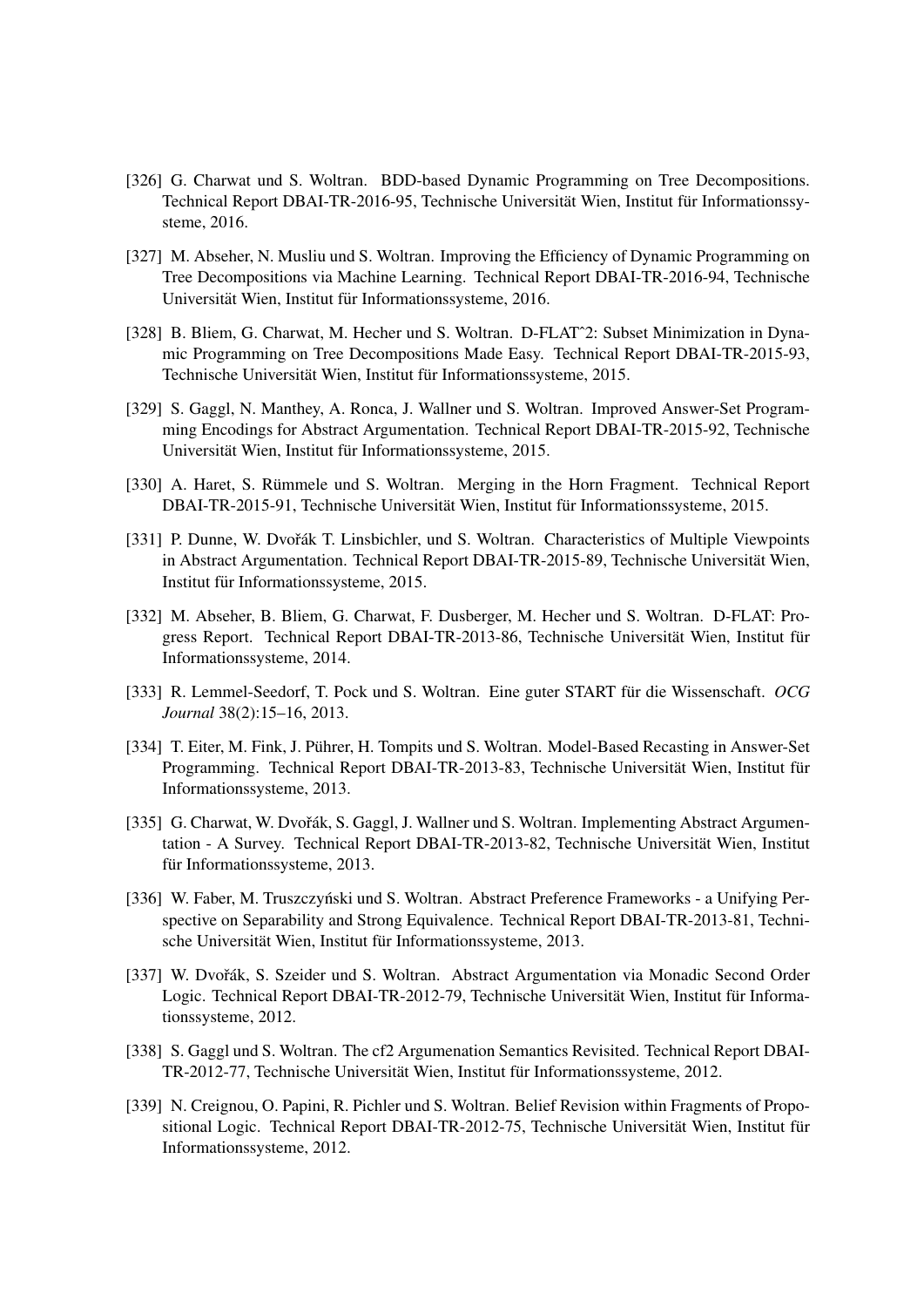- [340] W. Dvořák, R. Pichler und S. Woltran. Towards Fixed-Parameter Tractable Algorithms for Abstract Argumentation. Technical Report DBAI-TR-2011-74, Technische Universitat Wien, ¨ Institut für Informationssysteme, 2011.
- [341] M. Morak, N. Musliu, S. Rümmele, S. Woltran und R. Pichler. Evaluating Tree-Decomposition Based Algorithms for Answer Set Programming. Technical Report DBAI-TR-2011-73, Technische Universität Wien, Institut für Informationssysteme, 2011.
- [342] M. Morak und S. Woltran. Preprocessing of Complex Non-Ground Rules in Answer Set Programming. Technical Report DBAI-TR-2011-72, Technische Universität Wien, Institut für Informationssysteme, 2011.
- [343] W. Dvořák, S. Szeider und S. Woltran. Reasoning in Argumentation Frameworks of Bounded Clique-Width. Technical Report DBAI-TR-2011-71, Technische Universität Wien, Institut für Informationssysteme, 2011.
- [344] W. Dvořák, S. Gaggl, J. Wallner und S. Woltran. Making Use of Advances in Answer-Set Programming for Abstract Argumentation Systems. Technical Report DBAI-TR-2011-70, Technische Universität Wien, Institut für Informationssysteme, 2011.
- [345] S. Gaggl und S. Woltran. Strong Equivalence for Argumentation Semantics based on Conflictfree Sets. Technical Report DBAI-TR-2011-68, Technische Universität Wien, Institut für Informationssysteme, 2011.
- [346] R. Pichler, A. Polleres, S. Skritek und S. Woltran. Redundancy Elimination on RDF Graphs in the Presence of Rules, Constraints, and Queries. Technical Report DERI 2010-04-23, Digital Enterprise Research Institute, Galway, Irland, 2010.
- [347] R. Pichler, S. Rümmele und S. Woltran. Multicut Algorithms via Tree Decompositions. Technical Report DBAI-TR-2009-67, Technische Universität Wien, Institut für Informationssysteme, 2009.
- [348] W. Dvořák und S. Woltran. Technical Note: Complexity of Stage Semantics in Argumentation Frameworks. Technical Report DBAI-TR-2009-66, Technische Universität Wien, Institut für Informationssysteme, 2009.
- [349] W. Dvořák, G. Gottlob, R. Pichler und S. Woltran. Alternation as a Programming Paradigm. Technical Report DBAI-TR-2008-64, Technische Universität Wien, Institut für Informationssysteme, 2009.
- [350] M. Truszczyński und S. Woltran. Relativized Hyperequivalence of Logic Programs for Modular Programming. Technical Report DBAI-TR-2009-63, Technische Universität Wien, Institut für Informationssysteme, 2008.
- [351] U. Egly, S. Gaggl und S. Woltran. Answer-Set Programming Encodings for Argumentation Frameworks. Technical Report DBAI-TR-2008-62, Technische Universität Wien, Institut für Informationssysteme, 2008.
- [352] M. Jakl, R. Pichler, S. Rümmele und S. Woltran. Fast Counting with Bounded Treewidth. Technical Report DBAI-TR-2008-61, Technische Universität Wien, Institut für Informationssysteme, 2008.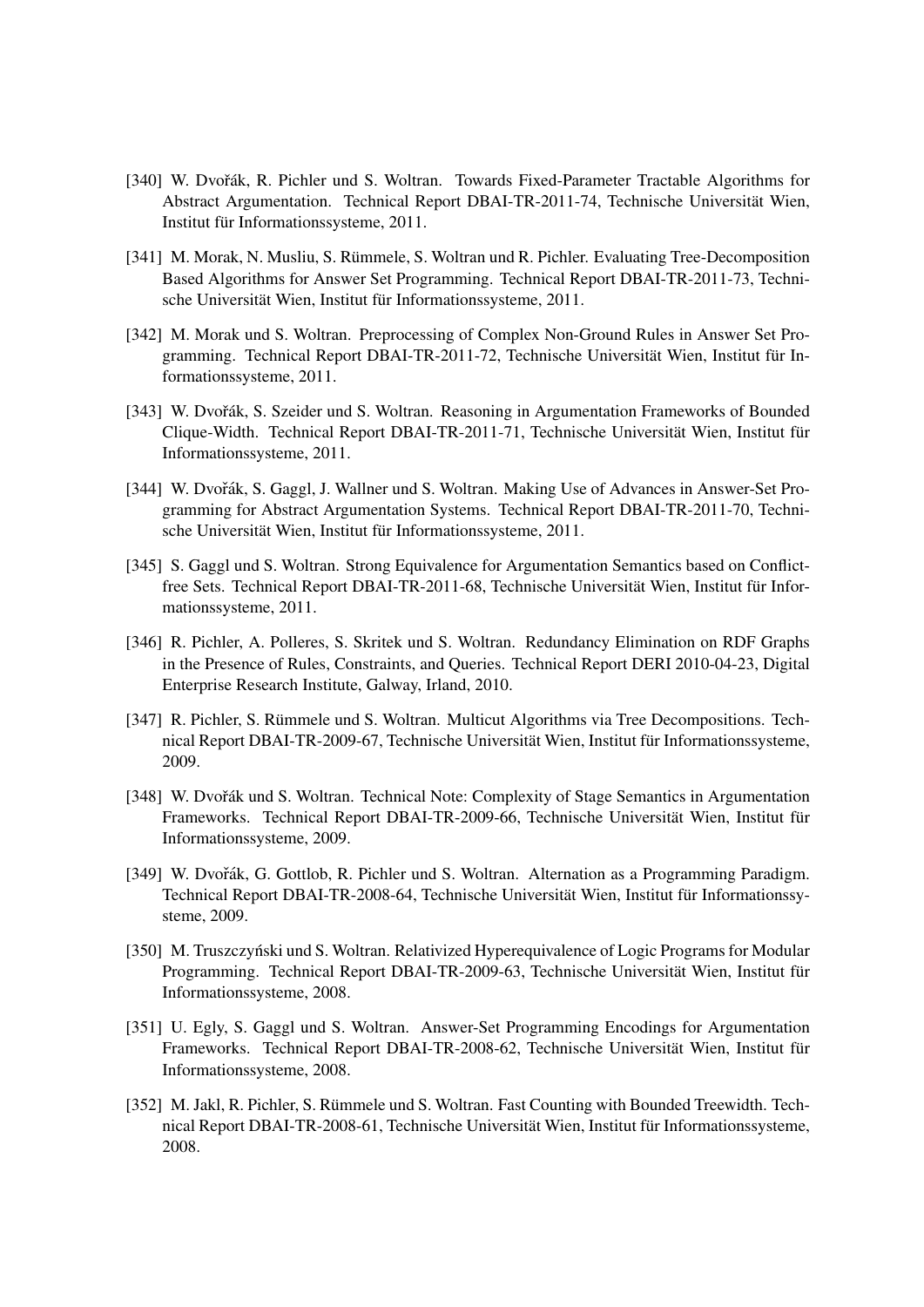- [353] P. Besnard, A. Hunter und S. Woltran. Encoding Deductive Argumentation in Quantified Boolean Formulae Technical Report DBAI-TR-2008-60, Technische Universität Wien, Institut für Informationssysteme, 2008.
- [354] U. Egly, M. Seidl und S. Woltran. A Solver for QBFs in Negation Normal Form. Technical Report INFSYS RR-1843-08-03, Technische Universität Wien, Institut für Informationssysteme, 2008.
- [355] R. Pichler, A. Polleres, F. Wei und S. Woltran. Entailment for Domain-restricted RDF. Technical Report DBAI-TR-2008-59, Technische Universität Wien, Institut für Informationssysteme, 2008.
- [356] M. Truszczyński und S. Woltran. Hyperequivalence of Logic Programs with Respect to Supported Models. Technical Report DBAI-TR-2008-58, Technische Universität Wien, Institut für Informationssysteme, 2008.
- [357] D. Pearce, H. Tompits und S. Woltran. Characterising Equilibrium Logic and Nested Logic Programs: Reductions and Complexity. Technical Report GIA-TR-2007-12-01. Universidad Rey Juan Carlos, Grupo de Inteligencia Artificial, 2007.
- [358] T. Eiter, M. Fink und S. Woltran. Semantical Characterizations and Complexity of Equivalences in Answer Set Programming. Technical Report INFSYS RR-1843-05-01, Technische Universität Wien, Institut für Informationssysteme, 2005.
- [359] W. Faber und S. Woltran. KR 2004 Konferenzbericht. *OGAI Journal* 23(2):24–27, 2004.
- [360] T. Eiter, M. Fink, H. Tompits und S. Woltran. On Eliminating Disjunctions in Stable Logic Programming. Technical Report INFSYS RR-1843-03-12, Technische Universitat Wien, Institut ¨ für Informationssysteme.
- [361] T. Eiter, W. Faber, M. Fink, G. Pfeifer und S. Woltran. Complexity of Answer Set Checking and Bounded Predicate Arities for Non-Ground Answer Set Programming. Technical Report INFSYS RR-1843-03-11, Technische Universität Wien, Institut für Informationssysteme, 2003.
- [362] U. Egly, R. Pichler und S. Woltran. On Deciding Subsumption Problems. Technical Report INFSYS RR-1843-03-04, Technische Universität Wien, Institut für Informationssysteme, 2003.
- [363] J. Delgrande, T. Schaub, H. Tompits und S. Woltran. On Computing Solutions to Belief Change Scenarios. Technical Report INFSYS RR-1843-03-03, Technische Universität Wien, Institut für Informationssysteme, 2002.
- [364] D. Pearce, V. Sarsakov, T. Schaub, H. Tompits und S. Woltran. A Polynomial Translation of Logic Programs with Nested Expressions into Disjunctive Logic Programs. Technical Report INFSYS RR-1843-02-15, Technische Universität Wien, Institut für Informationssysteme, 2002.
- [365] S. Woltran. A Framework for Solving Advanced Reasoning Tasks Summary of the Thesis. *OGAI Journal ¨* , 21(4):29–33, 2002.
- [366] S. Woltran. Konferenzbericht FLOC-2002. *ÖGAI Journal*, 21(3):23–25, 2002.
- [367] S. Woltran. Die Federated Logic Conference (FLoC). *Computer kommunikativ* 5:27–28, 2002.